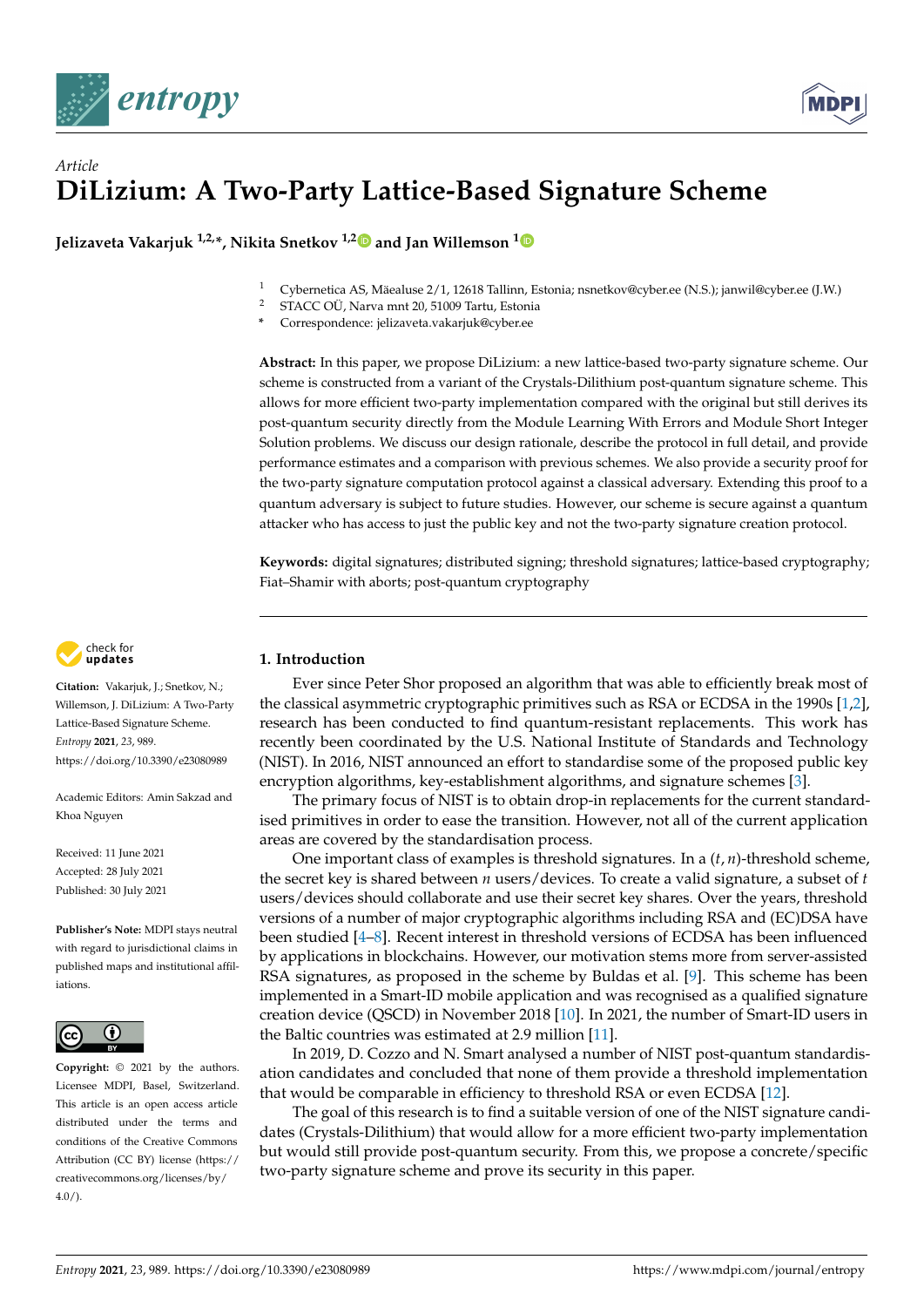To be able to compute the private key or a signature forgery having access only to the public key, the attacker would need to solve Module Learning With Errors, Rejected Module Learning With Errors, and Module Short Integer Solution problems. These are considered hard even for quantum computers. We present security proof for the two-party signing protocol itself; however, it only provides security against a classical attacker. Extending the proof to cover quantum attackers is a task for future work.

#### *Contributions*

In this paper, we construct DiLizium, a lattice-based two-party signature scheme that follows the Fiat–Shamir with Aborts (FSwA) paradigm, and prove the security of the proposed scheme in the classical random oracle model. The security of the proposed signature scheme relies on the hardness of solving the Module-LWE and Module-SIS problems. Our two-party signature protocol is based on the scheme described in the paper by Kiltz et al., Appendix B [\[13\]](#page-28-0). Initially, we attempted to construct a two-party version of the Crystals-Dilithium digital signature submitted to the NIST PQC completion. However, we concluded that there are no straightforward approaches for modification thereof to the distributed version. Solutions require using a two-party computation protocol, which increases not only the signing time but also the communication complexity. The simplified version of the Crystals-Dilithium scheme from [\[13\]](#page-28-0) is easier to work with because there are no additional bit decomposition algorithms used. Having a bit decomposition protocol would require an additional secure two-party computation protocol that would allow client and server to jointly compute high-order bits without revealing their private intermediate values. That would lead to an increased number of communication rounds and usage of additional security assumptions.

Additionally, DiLizium scheme does not require sampling from a discrete Gaussian distribution. We decided to use the scheme with uniform distribution because the Gaussian distribution is known to be hard to implement securely [\[14](#page-28-1)[,15\]](#page-28-2). Our work follows the approach from [\[16\]](#page-28-3), but instead of using homomorphic commitments, we decided to use the homomorphic hash function. We wanted to find an alternative to the commitment scheme introduced in [\[16\]](#page-28-3) to increase the computational efficiency of the signature scheme. Due to the way our scheme is constructed, in the security proof, we rely on rejected Module-LWE, which is a non-standard security assumption, and it is not used in this work [\[16\]](#page-28-3).

### **2. Related Work**

In 2020, NIST announced fifteen third-round candidates for the PQC competition, of which seven were selected as finalists and eight were selected as alternate candidates [\[17\]](#page-28-4). The finalists in the digital signature category were Crystals-Dilithium [\[18\]](#page-28-5), Falcon [\[19\]](#page-28-6), and Rainbow [\[20\]](#page-28-7). Crystals-Dilithium and Falcon are both lattice-based signature schemes. Falcon has better performance, signature, and key sizes; however, its implementation is more complex, as it requires sampling from the Gaussian distribution and it utilises floating-point numbers to implement an optimised polynomial multiplication [\[19\]](#page-28-6). The performance of a Crystals-Dilithium signature scheme is slightly slower, and the signature and key sizes are larger than the ones in Falcon; however, the signature scheme itself has a simpler structure [\[18\]](#page-28-5). Rainbow is a multivariate signature scheme with fast signing and verifying processes. The size of the Rainbow signature is the shortest among the finalists; however, the public key size is the largest [\[20\]](#page-28-7).

Due to the interest aroused by the PQC competition, several works were proposed that introduce lattice-based threshold signatures and lattice-based multisignatures. The works [\[21–](#page-28-8)[26\]](#page-28-9) focused on creating multisignatures that followed the FSwA paradigm. These schemes use rejection sampling, due to which the signing process is repeated until a valid signature is created. Additionally, intermediate values produced during the signature generation process need to be kept secret until the rejection sampling has been completed. There are currently no known techniques to prove the security of FSwA signatures if intermediate values are published before the rejection sampling is performed [\[16\]](#page-28-3). In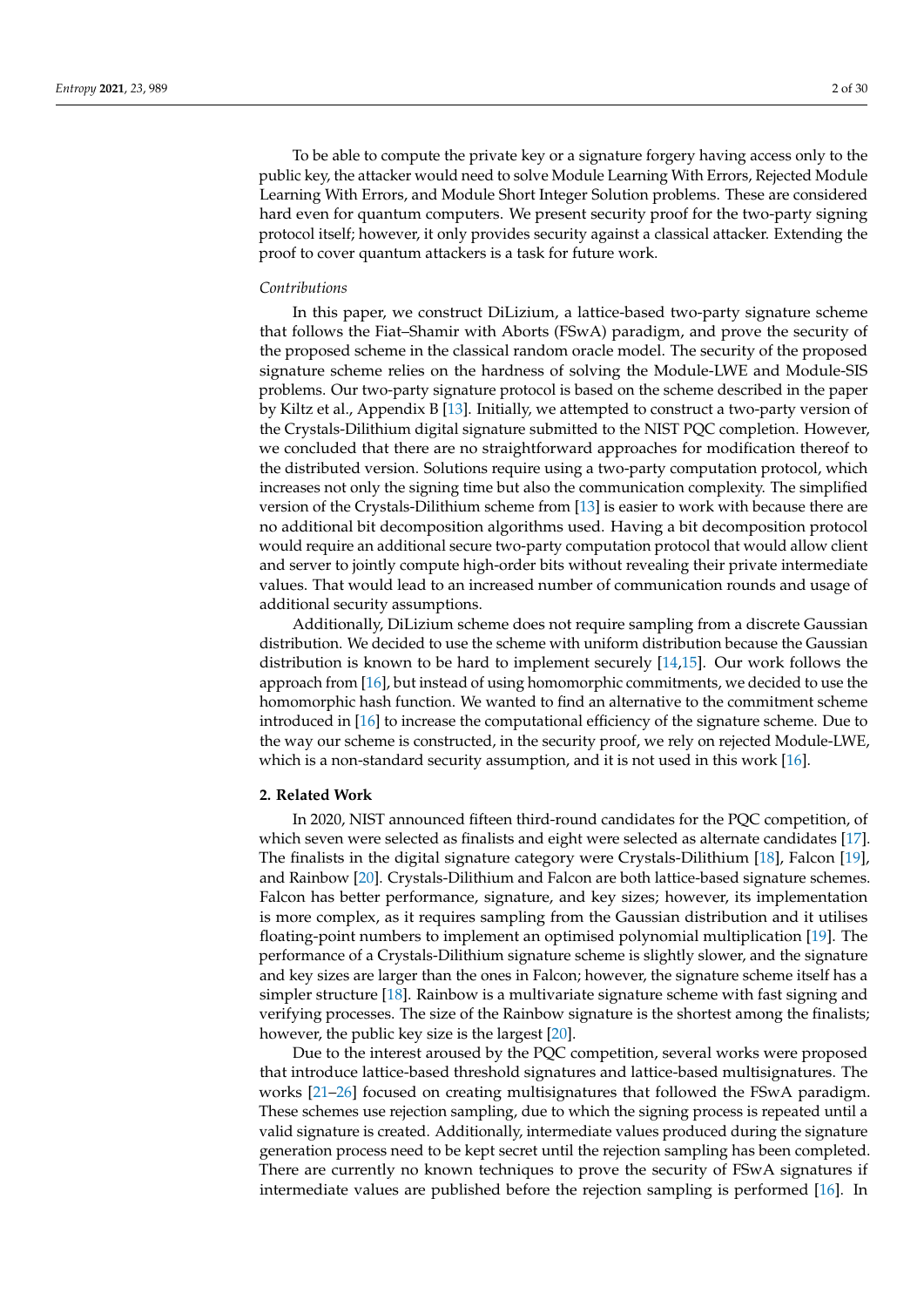multisignatures [\[21](#page-28-8)[–25\]](#page-28-10), intermediate values are published before the rejection sampling is completed, which leads to incomplete security proofs in these works [\[16\]](#page-28-3). The work by M. Fukumitsu and S. Hasegawa [\[26\]](#page-28-9) solves the problem with aborted executions of the protocol by introducing a non-standard hardness assumption (rejected Module-LWE).

In 2019, D. Cozzo and N. Smart analysed the second round NIST PQC competition signature schemes to determine whether it is possible to create threshold versions of these signature schemes [\[12\]](#page-27-8). The authors proposed a possible threshold version for each of the schemes using only generic Multiparty Computation (MPC) techniques, such as linear secret sharing and garbled circuits. As a result, the authors proposed that the most suitable signature scheme is Rainbow, which belongs to the multivariate family. The authors described a threshold version of Crystals-Dilithium, which is estimated to take around 12 s to produce a single signature. The authors explained that the problems with performance arise from the fact that the signature scheme consists of both linear and nonlinear operations and that it is inefficient to switch between these representations using generic MPC techniques. However, the goal of the current work is to focus on the two-party scenario. This means that some of the difficulties in D. Cozzo and N. Smart paper can be avoided.

R. Bendlin, S. Krehbiel, and C. Peikert proposed threshold protocols for generating a hard lattice with trapdoor and sampling from the discrete Gaussian distribution using the trapdoor [\[27\]](#page-28-11). These two protocols are the main building blocks for the Gentry– Peikert–Vaikuntanathan (GPV) signature scheme (based on hash-and-sign paradigm), where generating a hard lattice is needed for the key generation and Gaussian sampling is needed for the signing process. M. Kansal and R. Dutta proposed a lattice-based multisignature scheme with a single round signature generation that has key aggregation and signature compression in [\[28\]](#page-28-12). The underlying signature scheme follows neither the hash-and-sign nor FSwA paradigms, which are the main techniques used to construct lattice-based signature schemes.

In 2020, I. Damgård, C. Orlandi, A. Takahashi, and M. Tibouchi proposed a latticebased multisignature and distributed signing protocols that are based on the Dilithium-G signature scheme [\[16\]](#page-28-3). Dilithium-G is a version of the Crystals-Dilithium signature that requires sampling from a discrete Gaussian distribution [\[29\]](#page-28-13). The work contains complete classical security proofs for the proposed schemes. The work solves the problem with the aborted executions by using commitments such that, in the case of an abort, only commitment is published, the intermediate value itself stays secret. The proposed distributed signature scheme could potentially fit the Smart-ID framework; however, some questions need to be addressed. More precisely, the scheme is based on a modified version of Crystals-Dilithium from the NIST PQC competition project and uses Gaussian sampling. It is known that generating samples from the Gaussian distribution is nontrivial, which means that the insecure implementation may lead to side-channel attacks [\[30\]](#page-28-14). The open question is whether it is possible to use a version of the scheme more similar to the one being submitted to the NIST PQC competition.

## **3. Preliminaries**

*3.1. Notation*

- Let  $\mathbb Z$  be a ring of all integers.  $\mathbb Z_q = \mathbb Z/q\mathbb Z$  denotes a ring of residue classes modulo q.  $\mathbb{Z}[x]$  denotes a ring of polynomials in the variable *x* with integer coefficients.
- *R* denotes a quotient ring  $\mathbb{Z}[x]/(x^n + 1)$ , where  $n \in \mathbb{N}$  and  $R_q$  denotes a quotient ring  $\mathbb{Z}_q[x]/(x^n+1)$ , where  $n \in \mathbb{N}$ .
- Polynomials are denoted in italic lowercase  $p$ .  $p \in R_q$  is a polynomial of degree bound by *n*:  $p = p_0 + p_1x + \ldots + p_{n-1}x^{n-1}$ . It can also be expressed in a vector notation through its coefficients ( $p_0$ ,  $p_1$ , . . . ,  $p_{n-1}$ ).
- Vectors are denoted in bold lowercase **v**.  $\mathbf{v} \in R_q^n$  is a vector of dimension *n*:  $\mathbf{v} =$  $(v_0, \ldots, v_{n-1})$ , where each element  $v_i$  is a polynomial in  $R_q$ .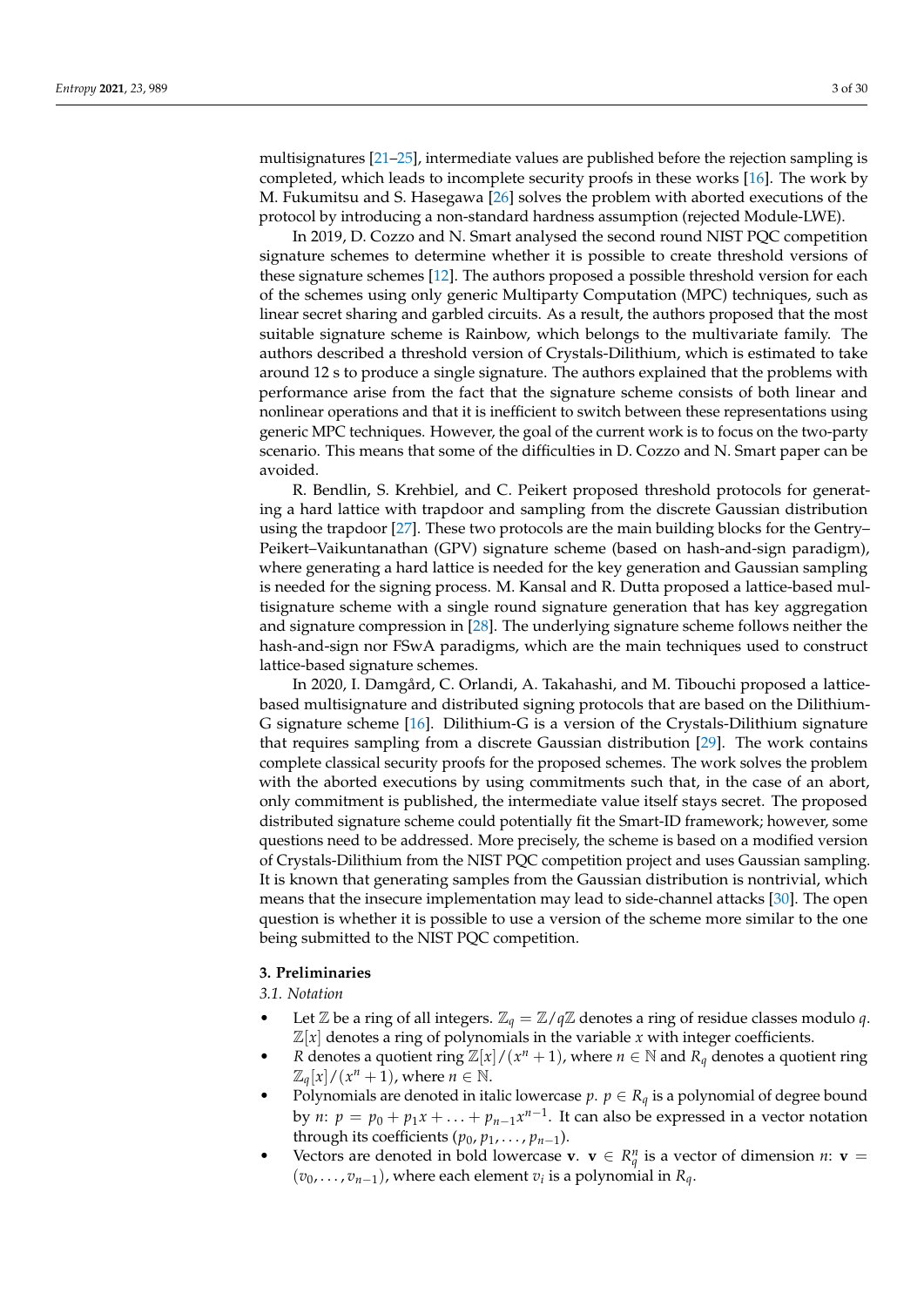- Matrices are denoted in bold uppercase **A**.  $A \in R_q^{n \times m}$  is a  $n \times m$  matrix with elements in  $R_q$ .
- For an even positive integer  $\alpha$  and for every  $x \in \mathbb{Z}$ , define  $x' = x \mod \pm \alpha$ , as  $x'$  in the range  $-\frac{\alpha}{2} < x' \leq \frac{\alpha}{2}$  such that  $x' \equiv x \pmod{\alpha}$ . For an odd positive integer  $\alpha$  and for every  $x \in \mathbb{Z}$ , define  $x' = x \mod \pm \alpha$ , as  $x'$  in the range  $-\frac{\alpha-1}{2} \le x' \le \frac{\alpha-1}{2}$  such that  $x' \equiv x \pmod{\alpha}$ . For any positive integer *α*, define  $x' = x \pmod{\alpha}$ , as  $\overline{x'}$  in the  $range 0 \leq x' < \alpha$  such that  $x' \equiv x \pmod{\alpha}$ .
- For an element  $p = p_0 + p_1x + \ldots + p_{n-1}x^{n-1} \in R_q$ , its  $l_2$  norm is defined as  $||p||_2 =$  $(\sum_i |p_i|^2)^{\frac{1}{2}}$ .
- For an element  $x \in \mathbb{Z}_q$ , its infinity norm is defined as  $||x||_{\infty} = |x \mod \frac{1}{q}|$ , where |*x*| denotes the absolute value of the element. For an element  $p = p_0 + p_1 x + \ldots$  $p_{n-1}x^{n-1} \in R_q$ ,  $||p||_{\infty} = \max_i ||p_i||_{\infty}$ . Similarly for an element  $\mathbf{v} = (p_0, \ldots, p_n) \in R^n_q$  $||\mathbf{v}||_{\infty} = \max_i ||p_i||_{\infty}.$
- *S*<sup>*n*</sup> denotes a set of all elements  $p \in R$  such that  $||p||_{\infty} \leq \eta$ .
- $a \leftarrow A$  denotes sampling an element uniformly at random from the set A.
- $a \leftarrow \chi(A)$  denotes sampling an element from the distribution  $\chi$  defined over the set *A*.
- $\lceil x \rceil$  denotes mapping *x* to the least integer greater than or equal to *x* (e.g.,  $\lceil 5.2 \rceil = 6$ ).
- The symbol  $\perp$  is used to indicate a failure or rejection.

# *3.2. Definitions of Lattice Problems*

**Definition 1** (**Decisional Module-LWE**( $q$ ,  $n$ ,  $m$ ,  $\eta$ ,  $\chi$ )). Let  $\chi$  be an error distribution, given a pair  $({\bf A},{\bf t})\in (R^{n\times m}_q \times R^n_q)$  decide whether it was generated uniformly at random from  $R^{n\times m}_q \times R^n_q$ or it was generated as  $\mathbf{A} \leftarrow R_q^{n \times m}$ ,  $(\mathbf{s}_1, \mathbf{s}_2) \leftarrow \chi(S_\eta^m \times S_\eta^n)$  and  $\mathbf{t} := \mathbf{A} \mathbf{s}_1 + \mathbf{s}_2$ .

The advantage of adversary $\mathcal A$  in breaking decisional Module-LWE for the set of parameters  $(q, n, m, \eta, \chi)$  can be defined as follows:

$$
Adv_{(q,n,m,\eta,\chi)}^{Dec-MLWE}(\mathcal{A}) := |Pr[b = 1 : A \leftarrow R_q^{n \times m}, (\mathbf{s}_1, \mathbf{s}_2) \leftarrow \chi(S_\eta^m \times S_\eta^n), \mathbf{t} := \mathbf{A}\mathbf{s}_1 + \mathbf{s}_2, b \leftarrow \mathcal{A}(\mathbf{A}, \mathbf{t})] - Pr[b = 1 : \mathbf{A} \leftarrow R_q^{n \times m}, \mathbf{t} \leftarrow R_q^n, b \leftarrow \mathcal{A}(\mathbf{A}, \mathbf{t})]|.
$$

**Definition 2** (**Computational Module-LWE** $(q, n, m, \eta, \chi)$ ). Let  $\chi$  be an error distribution, given a pair  $(\mathbf{A}, \mathbf{t}) \in (R^{n \times m}_q \times R^n_q)$ , where  $\mathbf{A} \leftarrow R^{n \times m}_q$ ,  $(\mathbf{s}_1, \mathbf{s}_2) \leftarrow \chi(S^m_\eta \times S^n_\eta)$ , and  $\mathbf{t} :=$  $As_1 + s_2$  *when finding a vector*  $s_1$ *.* 

The advantage of adversary  $A$  in breaking computational Module-LWE for the set of parameters (*q*, *n*, *m*, *η*, *χ*) can be defined as follows:

$$
Adv_{(q,n,m,\eta,\chi)}^{Com-MLWE}(\mathcal{A}) := Pr[s_1 = \mathbf{s}'_1 : \mathbf{A} \leftarrow R_q^{n \times m}, (\mathbf{s}_1, \mathbf{s}_2) \leftarrow \chi(S_\eta^m \times S_\eta^n), \mathbf{t} := \mathbf{A}\mathbf{s}_1 + \mathbf{s}_2, \mathbf{s}'_1 \leftarrow \\ \mathcal{A}(\mathbf{A}, \mathbf{t})].
$$

**Definition 3 (Module-SIS**( $q$ ,  $n$ ,  $m$ ,  $\eta$ )). *Given a uniformly random matrix*  $\mathbf{A} \leftarrow R_q^{n \times m}$ , find a  $\mathbf{v}$  *ector*  $\mathbf{x} \leftarrow R_q^{n+m}$  such that  $[\mathbf{A}|\mathbf{I}] \cdot \mathbf{x} = \mathbf{0}$  and  $0 < ||\mathbf{x}||_{\infty} \leq \eta$ .

The advantage of adversary  $A$  in breaking Module-SIS for the set of parameters (*q*, *n*, *m*, *η*) can be defined as follows:

$$
\mathrm{Adv}_{(q,n,m,\eta)}^{\mathrm{MSIS}}(\mathcal{A}):=\Pr[\big[\mathbf{A}|\mathbf{I}]\cdot\mathbf{x}=\mathbf{0}\,\text{ and }\,0<||\mathbf{x}||_{\infty}\leq\eta:\mathbf{A}\leftarrow R_{q}^{n\times m},\mathbf{x}\leftarrow\mathcal{A}(\mathbf{A})].
$$

Additionally, we define the rejected Module-LWE assumption adapted from [\[26\]](#page-28-9).

**Definition 4** (**Rejected Module-LWE (***q*, *n*, *m*, *γ*, *χ*, *β***)**)**.** *Let χ be an error distribution, and let* C be a set of all challenges. Let  $\mathbf{A} \leftarrow R_q^{n \times m}$ ,  $\mathbf{s}_1$ ,  $\mathbf{s}_2 \leftarrow \chi(S_\eta^m \times S_\eta^n)$ ,  $\mathbf{y}_1$ ,  $\mathbf{y}_2 \leftarrow \chi(S_{\gamma-1}^m \times S_{\gamma-1}^n)$ , *and*  $c \leftarrow C$ . Assume that  $\mathbf{y}_1 + c\mathbf{s}_1 \geq \gamma - \beta$  or  $\mathbf{y}_2 + c\mathbf{s}_2 \geq \gamma - \beta$  hold. Given  $(\mathbf{A}, \mathbf{w}, c)$ , decide  $\alpha$  *whether*  $\bf{w}$  *was generated uniformly at random from*  $R_q^n$  *or it was generated as*  $\bf{w} = A y_1 + y_2.$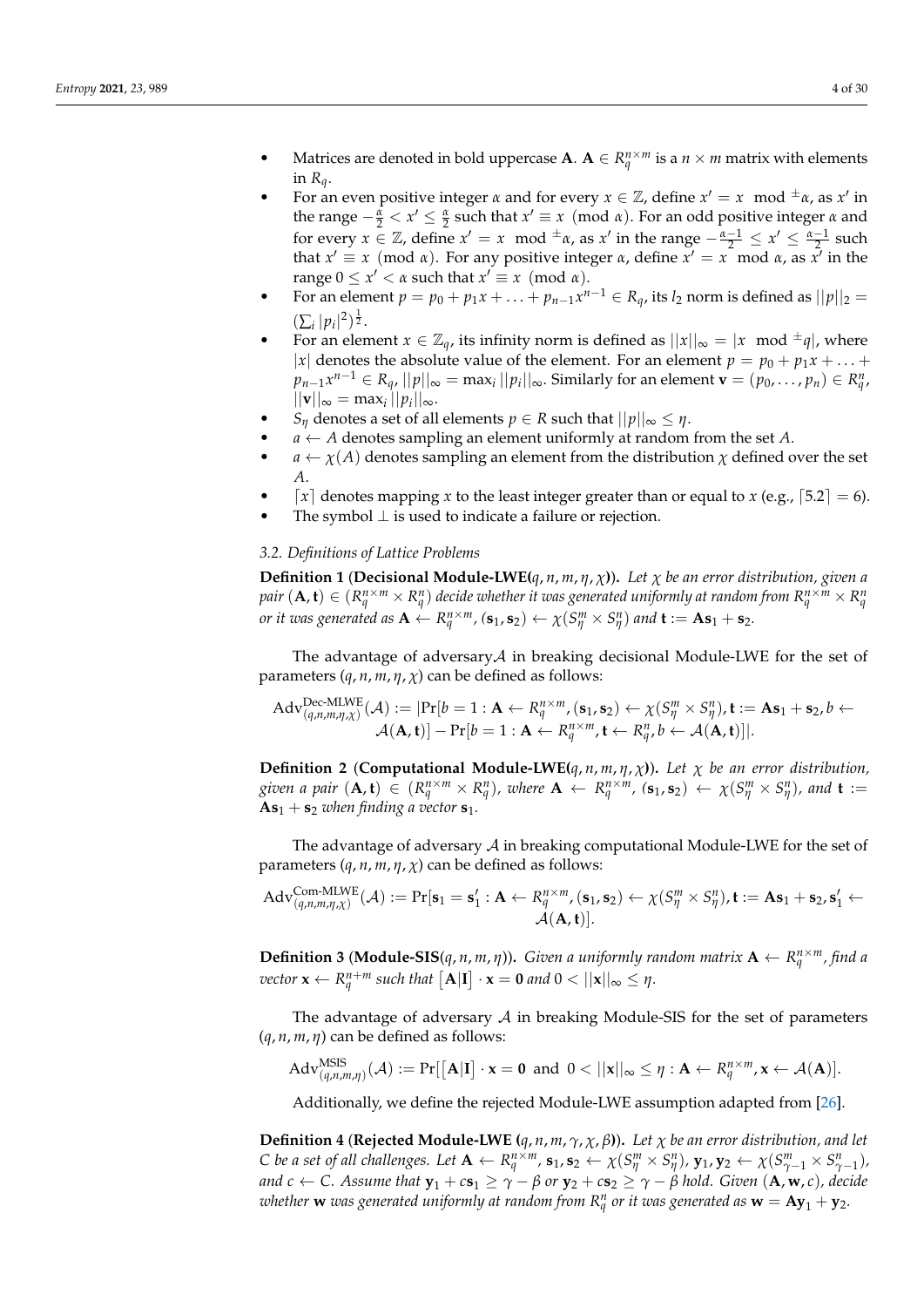The advantage of adversary $A$  in breaking the rejected Module-LWE for the set of parameters (*q*, *n*, *m*, *γ*, *χ*, *β*) can be defined as follows:

$$
\mathrm{Adv}_{(q,n,m,\gamma,\chi,\beta)}^{\mathrm{R\text{-}MLWE}}(\mathcal{A}):=|\mathrm{Game}_{0}^{\mathrm{R\text{-}MLWE}}-\mathrm{Game}_{1}^{\mathrm{R\text{-}MLWE}}|.
$$

 $\mathrm{Game}^\mathrm{R\text{-}MLWE}_0 := \Pr[b=1:\mathbf{A} \leftarrow R^{n\times m}_q, (\mathbf{s}_1, \mathbf{s}_2) \leftarrow \chi(S^m_\eta \times S^n_\eta), (\mathbf{y}_1, \mathbf{y}_2) \leftarrow \chi(S^m_{\gamma-1} \times \mathbf{A})$  $S_{\gamma-1}^n$ ),  $c \leftarrow C$ ,  $w := Ay_1 + y_2$ ,  $b \leftarrow A(A, w, c) | y_1 + c s_1 \ge \gamma - \beta$  or  $y_2 + c s_2 \ge \gamma - \beta$ 

$$
\text{Game}_{1}^{\text{R-MLWE}} := \Pr[b = 1 : \mathbf{A} \leftarrow R_{q}^{n \times m}, (\mathbf{s}_{1}, \mathbf{s}_{2}) \leftarrow \chi(S_{\eta}^{m} \times S_{\eta}^{n}), (\mathbf{y}_{1}, \mathbf{y}_{2}) \leftarrow \chi(S_{\gamma-1}^{m} \times S_{\gamma-1}^{n}), c \leftarrow C, \mathbf{w} \leftarrow R_{q}^{n}, b \leftarrow \mathcal{A}(\mathbf{A}, \mathbf{w}, c) \mid \mathbf{y}_{1} + c\mathbf{s}_{1} \geq \gamma - \beta \text{ or } \mathbf{y}_{2} + c\mathbf{s}_{2} \geq \gamma - \beta]
$$

### *3.3. Forking Lemma*

The following forking lemma is adapted from [\[31\]](#page-28-15). *x* can be viewed as a public key of the signature scheme, and  $h_1, \ldots, h_q$  can be viewed as replies to the random oracle queries.

**Lemma 1** (General forking lemma). Fix an integer  $q \geq 1$  to be the number of queries. Fix *set C* of size  $|C| \geq 2$ *. Let B be a randomised algorithm that takes as input*  $x, h_1, \ldots, h_q$ *, where*  $(h_1, \ldots, h_q) \in C$ , and returns a pair with the first element being index *i* (integer in the range {0, . . . , *q*}*) and the second element being side output out. Let* IG *be a randomised input generation algorithm. Let the accepted probability of*  $\beta$  *be denoted as acc. This is the probability that*  $i \neq 0$  *in the following experiment:*

- $x \leftarrow \mathcal{IG}$
- $h_1, \ldots, h_q \leftarrow C$
- $(i, out) \leftarrow \mathcal{B}(x, h_1, \ldots, h_q)$

*The forking algorithm*  $\mathcal{F}_B$  *connected with*  $B$  *is defined in Algorithm* [1.](#page-4-0)

# <span id="page-4-0"></span>**Algorithm 1**  $\mathcal{F}_B(x)$

1: Pick random coins *ρ* for B 2:  $h_1, \ldots, h_q \leftarrow C$ 3:  $(i, out) \leftarrow \mathcal{B}(x, h_1, \ldots, h_q; \rho)$ 4: If  $i = 0$ , then return  $(0, \perp, \perp)$ 5: Regenerate  $h'_i, \ldots, h'_q \leftarrow C$ 6:  $(i', out') \leftarrow B(x, h_1, \ldots, h_{i-1}, h'_i, \ldots, h'_q; \rho)$ 7: If  $i = i'$  and  $h_i \neq h'_{i'}$  then return  $(1, out, out')$ 8: Otherwise, return  $(0, \perp, \perp)$ 

*Let us define the f rk probability as*

$$
frk = Pr[b = 1 : x \leftarrow \mathcal{IG}; (b, out, out') \leftarrow \mathcal{F}_B(x)].
$$

*Then,*

$$
frk \geq acc \cdot \left(\frac{acc}{q} - \frac{1}{|C|}\right).
$$

*Alternatively,*

$$
acc \leq \frac{q}{|C|} + \sqrt{q \cdot frk}.
$$

## *3.4. Lattice-Based Signature Scheme*

Lattice-based cryptography is a promising candidate for the post-quantum public key cryptography standards. Among all of the submissions to the NIST PQC competition, the majority of schemes belong to the lattice-based family [\[17\]](#page-28-4). Many lattice-based signatures are constructed from the identification schemes using the Fiat–Shamir (FS) transform. The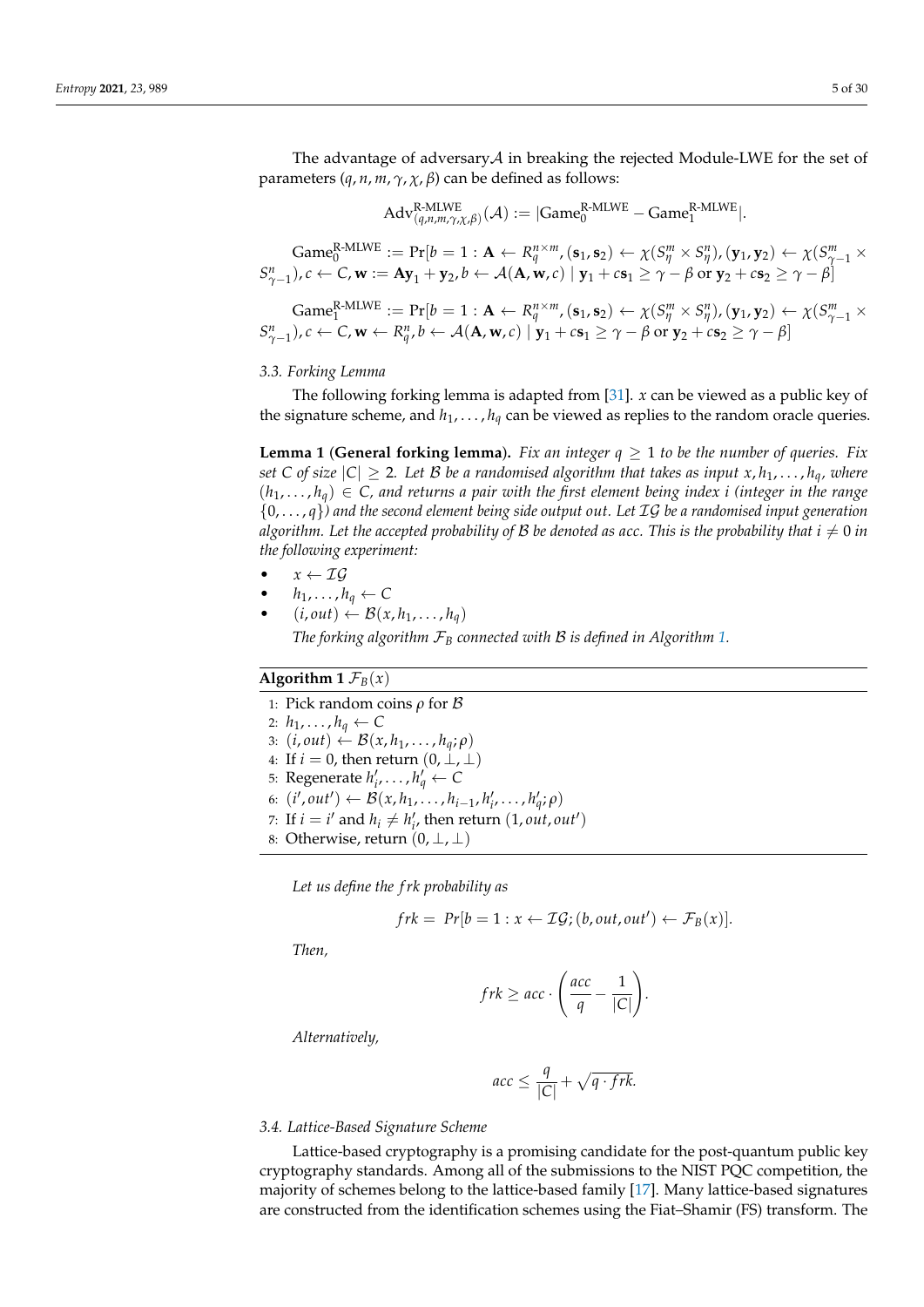FS transform technique introduced in [\[32\]](#page-28-16) allows for creating a digital signature scheme by combining an identification scheme with a hash function.

The following definition is adapted from [\[13\]](#page-28-0).

**Definition 5** (**Identification scheme**)**.** *An identification scheme ID is defined as a tuple of*  $algorithms ID := (IGen, P, I)$ *C*, *V*).

- *The key generation algorithm IGen takes as input system parameters par and returns the public key and secret key as output* (*pk*,*sk*)*. Public key pk defines the set of challenges C, the set of commitments W, and the set of responses Z.*
- *The prover algorithm*  $P = (P_1, P_2)$  *consists of two sub-algorithms.*  $P_1$  *takes as input the secret key and returns a commitment*  $w \in W$  *and a state st.*  $P_2$  *takes as input the secret key, a commitment, a challenge, and a state and returns a response*  $z \in Z \cup \{\perp\}$ *.*
- *The verifier algorithm V takes as input the public key and the conversation transcript and outputs a decision bit*  $b = 1$  *(accepted) or*  $b = 0$  *(rejected).*

In the signature scheme that uses FS transform, the signing algorithm generates a transcript  $(w, c, z)$ , where a challenge *c* is derived from a commitment *w* and the message to be signed *m* as follows  $c := H(w||m)$ . The signature  $\sigma = (w, z)$  is valid if the transcript  $(w, c, z)$  passes the verification algorithm with  $b = 1$ . The publication [\[33\]](#page-28-17) introduced a generalisation to this technique called Fiat–Shamir, with aborts transformation that takes into consideration aborting provers.

The following signature scheme (further referred to as the basic scheme) is a slightly modified version of the scheme [\[34\]](#page-29-0); the description below is based on a version described in [\[13\]](#page-28-0) (Appendix B). The signature scheme makes use of a hash function, which produces a vector of size *n* with elements in  $\{-1,0,1\}$  [\[18\]](#page-28-5). The hashing algorithm starts with applying a collision-resistant hash function (e.g., SHAKE-256) to the input to obtain a vector **s** ∈ {0, 1} *τ* from the first *τ* bits of the hash function's output. Then, SampleInBall algorithm (Algorithm [2\)](#page-5-0) is invoked to create a vector **c** in {−1, 0, 1} *<sup>n</sup>* with exactly *τ* nonzero elements. In each iteration of the for loop, the SampleInBall algorithm generates an element  $j \in \{0, \ldots, i\}$  using the output of a collision-resistant hash function. Then, the algorithm performs shuffling of the elements in the vector **c** and takes an element from the vector **s** to generate −1 or 1. For an in-depth overview of the algorithm, refer to the original paper [\[18\]](#page-28-5).

# <span id="page-5-0"></span>**Algorithm 2** SampleInBall.

1: Initialise **c** as zero vector of length *n* 2: for  $i := n - \tau$  to  $n - 1$ 1.  $i \leftarrow \{0, 1, \ldots, i\}$ 2.  $s \leftarrow \{0, 1\}$ 3.  $c_i := c_j$ 4.  $c_j := (-1)^s$ 3: return **c**

All of the algebraic operations in the signature scheme are performed over the ring *Rq*. A formal definition of the key generation, signing, and verification is presented in Algorithms [3–](#page-5-1)[5.](#page-6-0)

<span id="page-5-1"></span>**Algorithm 3** KeyGen(*par*).

1:  $\mathbf{A} \leftarrow R_q^{k \times k}$ 2:  $\mathbf{s}_1$ ,  $\mathbf{s}_2 \leftarrow S_{\eta}^k$ 3: **t** :=  $As_1 + s_2$ 4: **return**  $pk = (\mathbf{A}, \mathbf{t}), sk = (\mathbf{A}, \mathbf{t}, \mathbf{s}_1, \mathbf{s}_2)$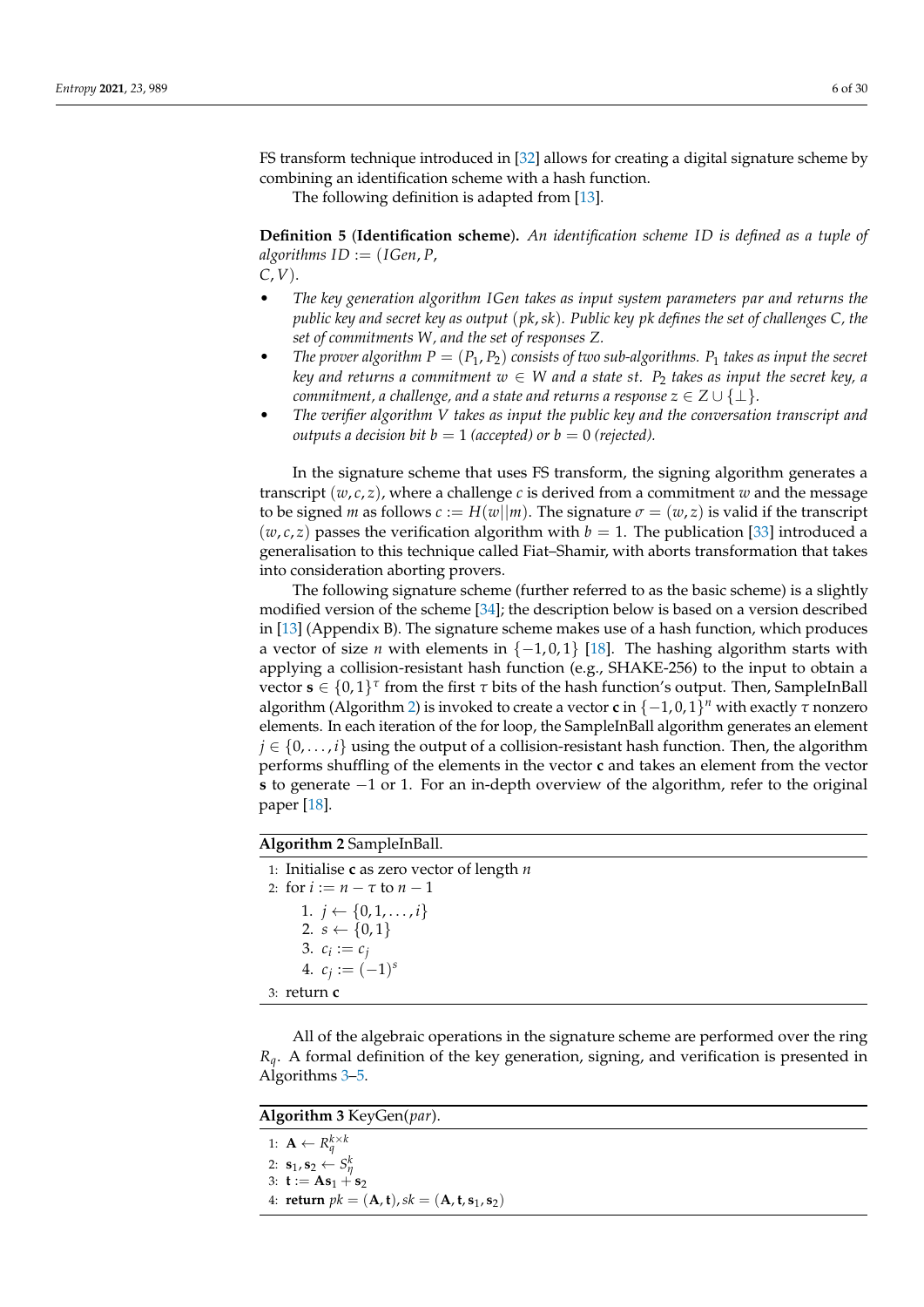# <span id="page-6-1"></span>**Algorithm 4** Sign(*sk*, *m*).

1:  $(z_1, z_2) = (\perp, \perp)$ 2: **while**  $(z_1, z_2) = (\perp, \perp)$  do: 1. **y**<sub>1</sub>, **y**<sub>2</sub>  $\leftarrow$  *S*<sup>*k*</sup><sub> $\gamma$ <sub>1</sub>-1</sub> 2.  $\mathbf{w} := \mathbf{A}\mathbf{y}_1 + \mathbf{y}_2$ 3.  $c := H_0(m||\mathbf{w}) \in B_\tau$ 4.  $z_1 := y_1 + c s_1$  and  $z_2 := y_2 + c s_2$ 5. **if**  $||\mathbf{z}_1||_{\infty} \geq \gamma_1 - \beta$  or  $||\mathbf{z}_2||_{\infty} \geq \gamma_1 - \beta$ , then  $(\mathbf{z}_1, \mathbf{z}_2) := (\perp, \perp)$ 3: **return**  $\sigma = (\mathbf{z}_1, \mathbf{z}_2, c)$ 

<span id="page-6-0"></span>**Algorithm 5** Verify( $pk, m, \sigma$ ).

1: **w**<sup> $\prime$ </sup> := **Az**<sub>1</sub> + **z**<sub>2</sub> – *c***t** 2: **if**  $c = H_0(m||\mathbf{w}')$  and  $||\mathbf{z}_1||_{\infty} < \gamma_1 - \beta$  and  $||\mathbf{z}_2||_{\infty} < \gamma_1 - \beta$ , return 1 (success). 3: **else**: **return** 0.

3.4.1. Correctness

Since 
$$
\mathbf{w} = A\mathbf{y}_1 + \mathbf{y}_2
$$
,  $\mathbf{t} = A\mathbf{s}_1 + \mathbf{s}_2$ ,  $\mathbf{z}_1 = \mathbf{y}_1 + c\mathbf{s}_1$ , and  $\mathbf{z}_2 = \mathbf{y}_2 + c\mathbf{s}_2$ , it holds that  
\n
$$
A\mathbf{z}_1 + \mathbf{z}_2 - c\mathbf{t} = A(\mathbf{y}_1 + c\mathbf{s}_1) + (\mathbf{y}_2 + c\mathbf{s}_2) - c(A\mathbf{s}_1 + \mathbf{s}_2) =
$$
\n
$$
A\mathbf{y}_1 + A c\mathbf{s}_1 + \mathbf{y}_2 + c\mathbf{s}_2 - cA\mathbf{s}_1 - c\mathbf{s}_2 = A\mathbf{y}_1 + \mathbf{y}_2.
$$

Therefore, if a signature was generated correctly, it will successfully pass the verification.

#### *3.5. Homomorphic Hash Function*

We decided to use a homomorphic hash function instead of a homomorphic commitment scheme as in [\[16\]](#page-28-3).

**Definition 6** (**Homomorphic hash function**). Let  $+$  be an operation defined over *X*, and let  $\oplus$ *be an operation defined over R. Let*  $x_1, x_2 \in X$  *be any two inputs to the hash function. A hash function*  $f: X \to R$  *is homomorphic if it holds that* 

$$
f(x_1 + x_2) = f(x_1) \oplus f(x_2).
$$

**Definition 7** (**Regular hash function**). Let  $\mathcal{F} = \{f_a\}_{a \in A}$ , where  $f_a : X \to R$  be a collection *of functions indexed by a set A. A family of hash functions* F *is called e-regular if the statistical distance between its output distribution*  $\{(a, f_a(x)) : a \leftarrow A, x \leftarrow X\}$  *and the uniform distribution*  $\{(a,r): a \leftarrow A, r \leftarrow R\}$  *is at most*  $\epsilon$ *.* 

One of the homomorphic hash functions available is called SWIFFT; it is a special case of the function proposed in [\[35](#page-29-1)[–37\]](#page-29-2). SWIFFT is a collection of compression functions that are provably one-way and collision-resistant [\[38\]](#page-29-3). Additionally, SWIFFT has several statistical properties that can be proven unconditionally: universal hashing, regularity, and randomness extraction. However, due to the linearity, SWIFFT functions are not pseudorandom. It follows that the function is not a suitable instantiation of a random oracle [\[38\]](#page-29-3). Therefore, in the security proofs of the two-party signature scheme, SWIFFT is not used as a random oracle. Security proof makes use of such provable properties as regularity and collision resistance.

#### **4. Proposed Two-Party Signature Scheme (DiLizium)**

In the following section, we define and give detailed description of our two-party signature scheme: DiLizium. We start by defining the distributed signature scheme; the following definition is adapted from [\[16\]](#page-28-3).

**Definition 8** (**Distributed signature protocol**)**.** *Distributed signature protocol is a protocol between P*1, . . . , *P<sup>n</sup> parties that consists of the following algorithms:*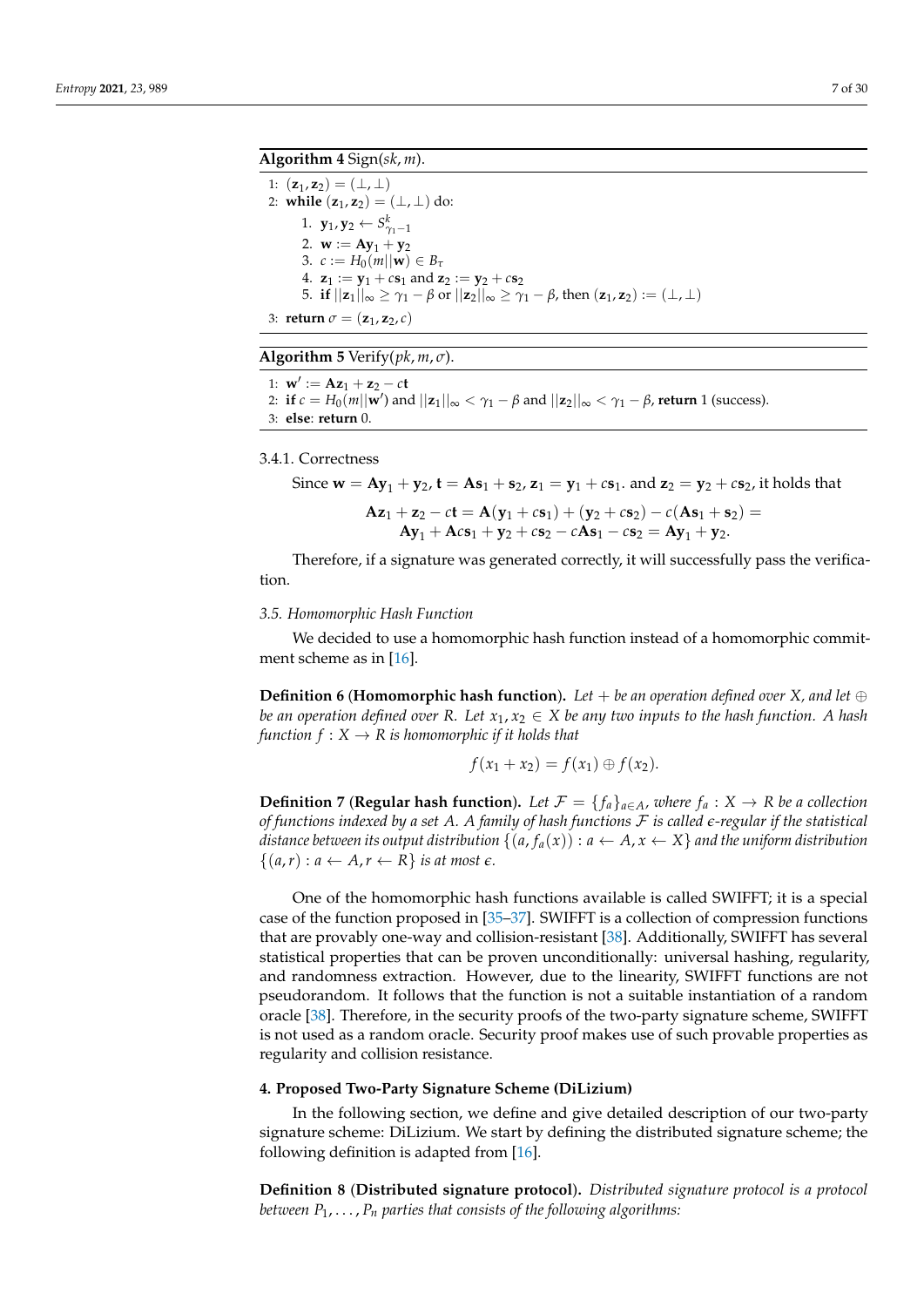- Cenerate public parameters par using security parameter  $\lambda$  as input: par  $\leftarrow$  Setup( $1^{\lambda}$ ).
- *Each party P<sup>j</sup> generates a key pair consisting of secret key share and a public key using interactive algorithm and public parameters as input:* (*sk<sup>j</sup>* , *pk*) ← *KeyGenj*(*par*) *for each j* ∈ {1, . . . , *n* }.
- *To sign a message m, each party P<sup>j</sup> runs an interactive signing algorithm using secret key*  $\mathcal{L}$  *share:*  $(\sigma) \leftarrow \mathcal{S}$ *ign*<sub>*j*</sub>( $\mathcal{S}$ *k*<sub>*j*</sub>, *m*) *for each*  $j \in \{1, \ldots, n\}$ *.*
- *To verify a signature, the verifier needs to check if Verify(pk*, *m*, *σ) = 1. If the signature was generated correctly, verification should always succeed.*
- *4.1. Specification and overview of DiLizium signature scheme*

Table [1](#page-7-0) describes the parameters used in the two-party signature scheme.

<span id="page-7-0"></span>**Table 1.** Parameters for the two-party protocol.

| Parameter        | Description                                                                                                                      |
|------------------|----------------------------------------------------------------------------------------------------------------------------------|
| $\boldsymbol{n}$ | degree bound of the polynomials in the ring                                                                                      |
| q                | modulus                                                                                                                          |
| (k,k)            | dimension of matrix and vectors used in the scheme                                                                               |
| $\gamma$         | size bound of the coefficients in the masking vector share                                                                       |
| $\gamma_2$       | size bound of coefficients in the composed masking vector                                                                        |
| η                | size bound of coefficients in the secret key share                                                                               |
| $\tau$           | number on nonzero elements in the output of special hash function $H_0$                                                          |
| β                | maximum possible coefficient of the client's and server's shares of $cs_i$ , where<br>$i \in \{1,2\}$                            |
| $\beta_2$        | maximum possible coefficient of $cs_i$ , where $i \in \{1,2\}$                                                                   |
| (a, b, p)        | parameters for the homomorphic hash function: $a \cdot b$ is the input length, b is<br>the output length, and $p$ is the modulus |

#### 4.1.1. Parameter setup

Let us assume that, before starting the key generation and signing protocols, the parties invoke a Setup(1 *λ* ) function that, based on the security parameter *λ*, outputs a set of public parameters *par* that are described in Table [1.](#page-7-0)

#### 4.1.2. Key generation

*H*<sup>1</sup> and *H*<sup>2</sup> are some collision-resistant hash functions. The key generation protocol is parametrised by the set of public parameters *par*. The client begins the key generation process by sampling a share of matrix  $A_c$  and by sending out the commitment to this share  $hk_c = H_1(\mathbf{A}_c)$ . The server generates its matrix share  $\mathbf{A}_s$  and sends commitment  $hk_s$  to the client. Upon receiving commitments, the client and server exchange matrix shares and check if the openings for the commitments were correct. If openings are successfully verified, the client and server locally compute composed matrix  $A = A_c + A_s$ .

The client proceeds by generating two secret vectors  $(\mathbf{s}_1^c, \mathbf{s}_2^c)$  and by computing its share of the public key  $\mathbf{t}_c = \mathbf{A} \mathbf{s}_1^c + \mathbf{s}_2^c$ . The client sends out a commitment to the public key share  $\textit{comk}_c = H_2(\mathbf{t}_c)$ . The server samples its secret vectors  $(\mathbf{s}_1^s, \mathbf{s}_2^s)$  and uses them to compute its public key share **t***s* . Next, the server sends commitment to the public key share *comk<sup>s</sup>* to the client.

Once the client and server have received commitments from each other, the client and server exchange public key shares. Next, the client and server both locally check if the commitments were opened correctly. If these checks succeed, the client and server locally compute the composed public key  $t = t_c + t_s$ . The final public key consists of composed matrix **A** and vector **t**.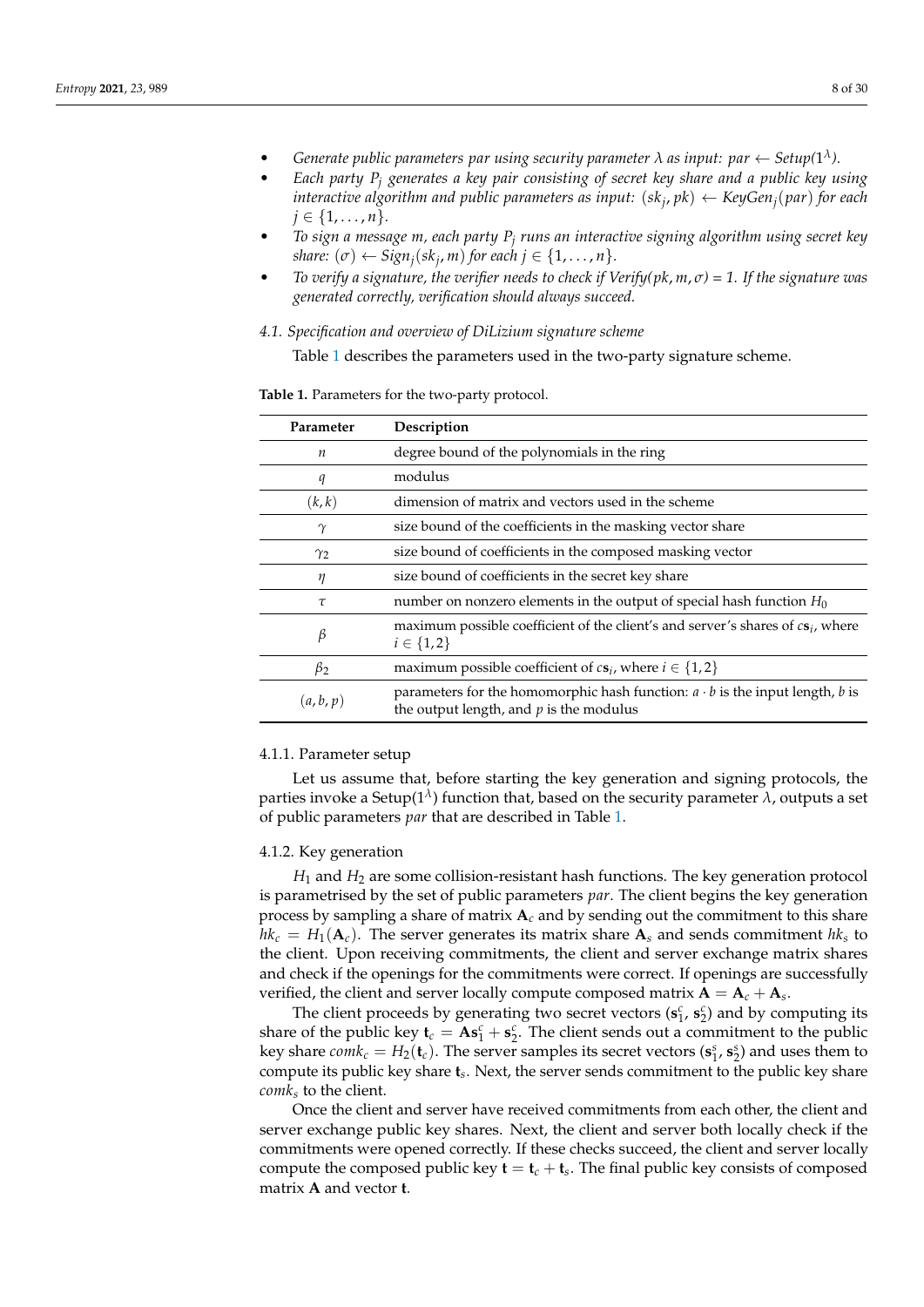It is necessary to include the server's public key share **t***<sup>s</sup>* to the client's secret key *sk<sup>c</sup>* and vice versa. During the signing process, the client needs to use the server's public key share to verify the correctness of a commitment.

Protocol [1](#page-8-0) describes two-party key generation between the parties in a more formal way. Instructions of the protocol are the same for the client and server. Therefore, Protocol [1](#page-8-0) presents the behavior of the *n*th party,  $n \in \{c, s\}$ .

#### 4.1.3. Signing

*HomH* is a homomorphic hash function from the SWIFFT family.  $H_0$  is a hash function that outputs a vector of length *n* with exactly *τ* coefficients being either −1 or 1 and the rest being 0 as described in Algorithm [2.](#page-5-0) *H*<sub>3</sub> is a collision-resistant hash function.

The client starts the signing process by generating its shares of masking vectors  $(\mathbf{y}_1^c, \mathbf{y}_2^c)$ and by computing a share of **w**. Next, the client uses a homomorphic hash function to compute  $com_c = HomH(\mathbf{w}_c)$  and hashes it using some collision-resistant hash function  $h_c = H_3(com_c)$ . The composed output of the homomorphic hash function *com* = *com<sub>c</sub>* + *com<sup>s</sup>* is later used to derive a challenge. Therefore, it is crucial to ensure that *comc*, *com<sup>s</sup>* have not been chosen maliciously. Thus, before publishing these shares, the client and server should exchange commitments to the shares *hc*, *h<sup>s</sup>* .

The server, in turn, generates its shares of masking vectors  $(y_1^s, y_2^s)$ , computes its share of **w**, and sends commitment to  $com_s = HomH(\mathbf{w}_s)$ . After receiving commitments  $h_c$ ,  $h_s$  from each other, the client and server open the commitments by sending out shares *com<sup>s</sup>* , *comc*.

The client proceeds by checking if the server opened its commitment correctly. If the check succeeds, the client computes  $com = com_c + com_s$  and derives challenge  $c = H_0(m||com)$ . Next, the client computes potential signature shares  $(z_1^c, z_2^c)$  and performs rejection sampling. If all of the conditions in rejection sampling are satisfied, the client sends its signature share to the server.

The server checks if the client opened its commitment correctly. If the check succeeds, the server computes composed *com* and derives challenge *c*. Next, the server computes its potential signature shares  $(z_1^s, z_2^s)$  and performs rejection sampling. If all of the conditions in rejection sampling are satisfied, the server sends its signature share to the client.

Finally, the client performs verification if *com<sup>s</sup>* indeed contains **w***s* . The client reconstructs  $\mathbf{w}_s$  as  $\mathbf{A} \mathbf{z}_1^s + \mathbf{z}_2^s - c \mathbf{t}_s$  and checks if it is a valid opening for *com<sub>s</sub>*. If the check succeeds, the client computes the final signature (**z**1, **z**2). The server performs the same verification that  $com_c$  indeed contains  $w_c$  using  $(z_1^c, z_2^c)$  and  $t_c$ . If the check succeeds, the server computes and outputs the final signature.

Protocol [2](#page-9-0) describes the two-party signing process in the more formal way.

#### 4.1.4. Verification

Verification is almost the same as in the original scheme except the verifier needs to apply homomorphic hash function on the reconstructed w' in order to check the correctness of challenge. Algorithm [6](#page-10-0) describes verification in the more formal way.

# 4.1.5. Correctness

Since  $\mathbf{w} = A\mathbf{y}_1 + \mathbf{y}_2$ ,  $\mathbf{t} = A\mathbf{s}_1 + \mathbf{s}_2$ ,  $\mathbf{z}_1 = \mathbf{y}_1 + c\mathbf{s}_1$  and  $\mathbf{z}_2 = \mathbf{y}_2 + c\mathbf{s}_2$  it holds that:  $Az_1 + z_2 - ct = A(y_1 + cs_1) + (y_2 + cs_2) - c(As_1 + s_2) = Ay_1 + Acs_1 + y_2 + cs_2$  $cAs_1 - cs_2 = Ay_1 + y_2.$ 

<span id="page-8-0"></span>Furthermore, by triangle inequality, it holds that if  $||z_1^s||_{\infty} < \gamma - \beta$  and  $||z_1^c||_{\infty} < \gamma - \beta$ , then  $||\mathbf{z}_1||_\infty = ||\mathbf{z}_1^s + \mathbf{z}_1^c||_\infty < ||\mathbf{z}_1^s||_\infty + ||\mathbf{z}_1^c||_\infty = 2γ - 2β$ . The same holds for the second signature component **z**<sub>2</sub>. This means that  $\gamma_2$  can be defined as  $\gamma_2 = 2\gamma$  and  $\beta_2 = 2\beta$ . Therefore, if a signature was generated correctly, verification always succeed.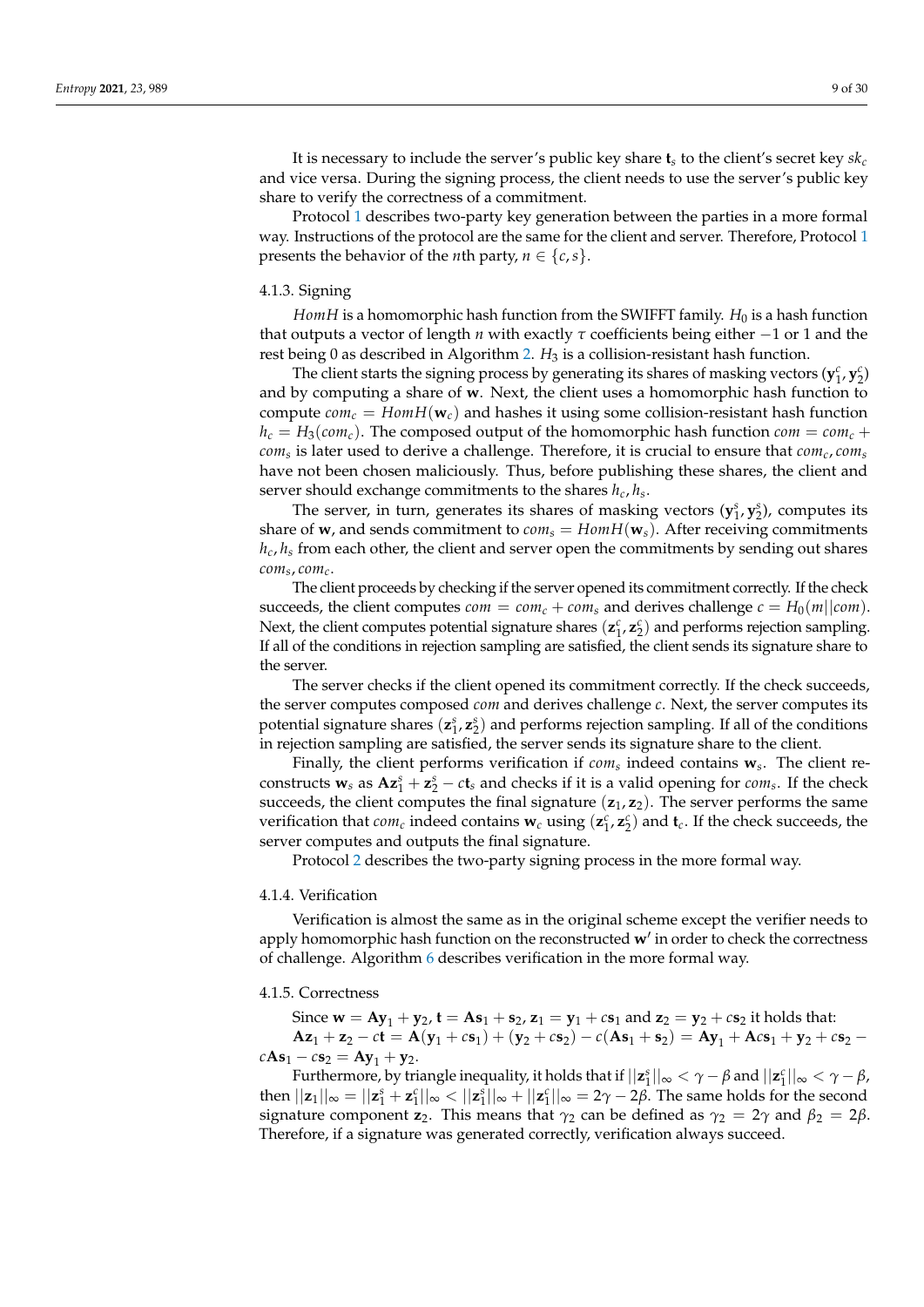**Protocol 1: KeyGen***n*(*par*)**;**

1. **First message**:

(a)  $\mathbf{A}_n \leftarrow R_q^{k \times k}$ , send out  $hk_n := H_1(\mathbf{A}_n)$ .

- 2. **Second message**:
	- (a) Upon receiving  $hk_i$ , send out  $A_n$ .
- 3. **Third message**
	- (a) Upon receiving  $A_i$ , verify if  $H_1(A_i) = hk_i$ . Send out ABORT message if equality does not hold.
	- (b)  $A := A_n + A_i$ .
	- $(c)$  $n_1^n$ ,  $\mathbf{s}_2^n \leftarrow S_{\eta}^k$ .
	- (d)  $\mathbf{t}_n := \mathbf{A} \mathbf{s}_1^n + \mathbf{s}_2^n$ , send out  $comk_n := H_2(\mathbf{t}_n)$ .
- 4. **Fourth message**
	- (a) Upon receiving *comk<sup>i</sup>* , send out **t***n*.
- 5. **Verification**
	- (a) Upon receiving  $\mathbf{t}_i$ , verify if  $H_2(\mathbf{t}_i) = \text{coml}_i$ . Send out ABORT message if equality does not hold.
	- (b) **t** := **t**<sub>*n*</sub> + **t**<sub>*i*</sub>.
- 6. **Output**
	- (a) Client's share of secret key  $sk_c = (\mathbf{A}, \mathbf{t}_s, \mathbf{s}_1^c, \mathbf{s}_2^c)$ .
	- (b) Server's share of secret key  $sk_s = (\mathbf{A}, \mathbf{t}_c, \mathbf{s}_1^s, \mathbf{s}_2^s)$ .
	- (c) Final public key  $pk = (\mathbf{A}, \mathbf{t})$ .

<span id="page-9-0"></span>**Protocol 2:**  $\text{Sign}_n(\textit{sk}_n, m)$ ;

- 1. **First message**
	- (a) **y**  $n_1^n, \mathbf{y}_2^n \leftarrow S_{\gamma-1}^k.$
	- (b)  $\mathbf{w}_n := \mathbf{A} \mathbf{y}_1^n + \mathbf{y}_2^n$ .
	- (c)  $com_n := HomH(\mathbf{w}_n)$ , send out  $h_n := H_3(com_n)$ .
- 2. **Second message**
	- (a) Upon receiving *h<sup>i</sup>* , send out *comn*.
- 3. **Third message**
	- (a) Upon receiving  $com_i$ , verify if  $H_3(com_i) = h_i$ . Send out ABORT message if equality does not hold.
	- (b)  $com := com_n + com_i, c \in B_\tau := H_0(m||com).$
	- (c) **z**  $y_1^n := y_1^n + cs_1^n$ ,  $z_2^n := y_2^n + cs_2^n$ .
	- (d) Perform rejection sampling: if  $||\mathbf{z}_1^n||_{\infty} \geq \gamma - \beta$  or  $||\mathbf{z}_2^n||_{\infty} \geq \gamma - \beta$ , then send out RESTART message. else:
	- (e) Send out  $(\mathbf{z}_1^n, \mathbf{z}_2^n)$ .
- 4. **Verification**
	- (a) Upon receiving  $(\mathbf{z}_1^i, \mathbf{z}_2^i)$ , reconstruct  $\mathbf{w}_i := \mathbf{A}\mathbf{z}_1^i + \mathbf{z}_2^i c\mathbf{t}_i$ .
	- (b) Check if  $Hom H(\mathbf{w}_i) = com_i$  and send out ABORT message if check fails.
	- (c) Compute final signature on message *m* as  $z_1 := z_1^n + z_1^i$  and  $z_2 := z_2^n + z_2^i$ ,  $\sigma = (\mathbf{z}_1, \mathbf{z}_2, c).$
- 5. **Upon receiving RESTART message**
	- (a) Client and server start signing process again from the beginning.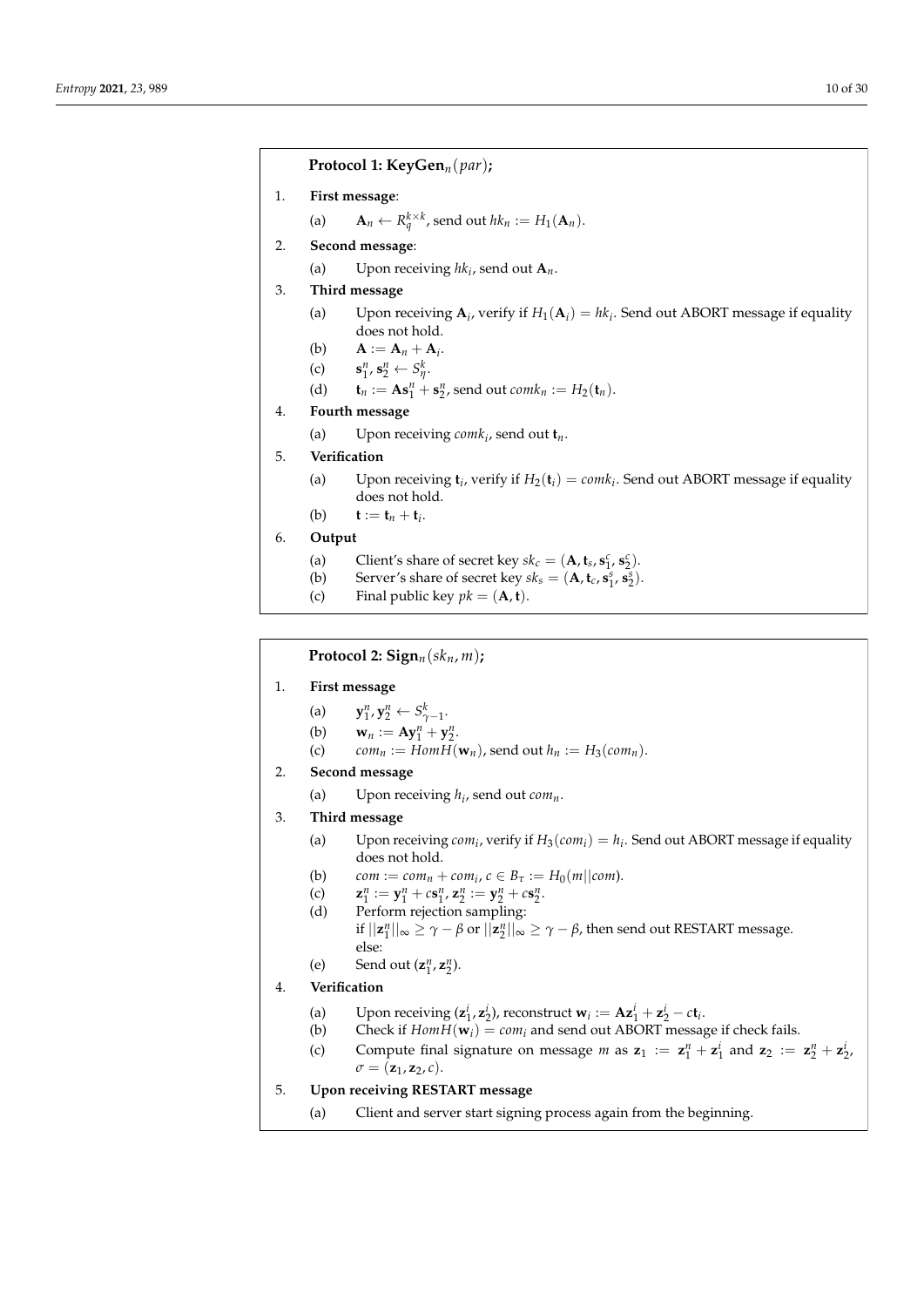<span id="page-10-0"></span>**Algorithm 6** Verify(*pk*, *σ*, *m*)

```
1: Compute w' := Az_1 + z_2 - ct.
```
2: **if**  $c = H(m||Hom H(\mathbf{w}'))$  and  $||\mathbf{z}_1||_{\infty} < \gamma_2 - \beta_2$  and  $||\mathbf{z}_2||_{\infty} < \gamma_2 - \beta_2$ : **return** 1 (success).

3: **else**: **return** 0.

# *Security*

**Definition 9** (**Existential Unforgeability under Chosen Message Attack**)**.** *The distributed signature protocol is Existentially Unforgeable under Chosen Message Attack (DS-UF-CMA) if, for any probabilistic polynomial time adversary* A*, its advantage of creating successful signature forgery is negligible. The advantage of adversary is defined as the probability of winning in the experiment ExpDS-UF-CMA:*

 $Adv^{DS-UF-CMA}(\mathcal{A}) := Pr[Exp^{DS-UF-CMA}(\mathcal{A}) \rightarrow 1].$ 

# **Experiment 1: ExpDS-UF-CMA**(A)**;**

- 1.  $M \leftarrow \emptyset$
- 2.  $kgen \leftarrow false$
- 
- 3.  $par \leftarrow Setup(1^{\lambda})$
- $4.$   $(m^*, \sigma^*) \leftarrow A^{KeyGenO(.,.,)signO(.,.)}(par)$
- 5. *b* ← *Verify* $(m^*, \sigma^*, pk)$
- *6. if b* = 1 *and*  $m$ <sup>∗</sup> ∉ *M*: *return* 1<br>*7 otherwise return* 0 *7. otherwise, return* 0
- 

# **Oracle 1: KeyGen**O**(***par*,*sid*, *msg***);**

The oracle is initialised with the set of public parameters *par* generated by the Setup( $1^{\lambda}$ ) algorithm.

- 1. Upon receiving  $(0, \text{msg})$  if the flag  $\text{kgen} = \text{true}$ , then return  $\perp$ .
- 2. Upon receiving query with  $sid = 0$  for the first time,
	- (a) Initialise a machine  $M_0$ .  $M_0$  uses the instructions of the party  $P_n$  in the key generation protocol KeyGen(*par*).
	- (b) If *Pn* sends the first message according to the key generation protocol, then oracle returns this message.
- 3. If machine  $\mathcal{M}_0$  has been already initialised,
	- (a) Oracle gives the next incoming message *msg* to the  $M_0$ .<br>(b) Oracle returns reply that was received from  $M_0$ .
	- (b) Oracle returns reply that was received from  $M_0$ .<br>(c) If  $M_0$  finished the protocol with a local output (s)
	- If  $\mathcal{M}_0$  finished the protocol with a local output ( $sk_n$ ,  $pk$ ), then oracle sets the flag *kgen* = *true*.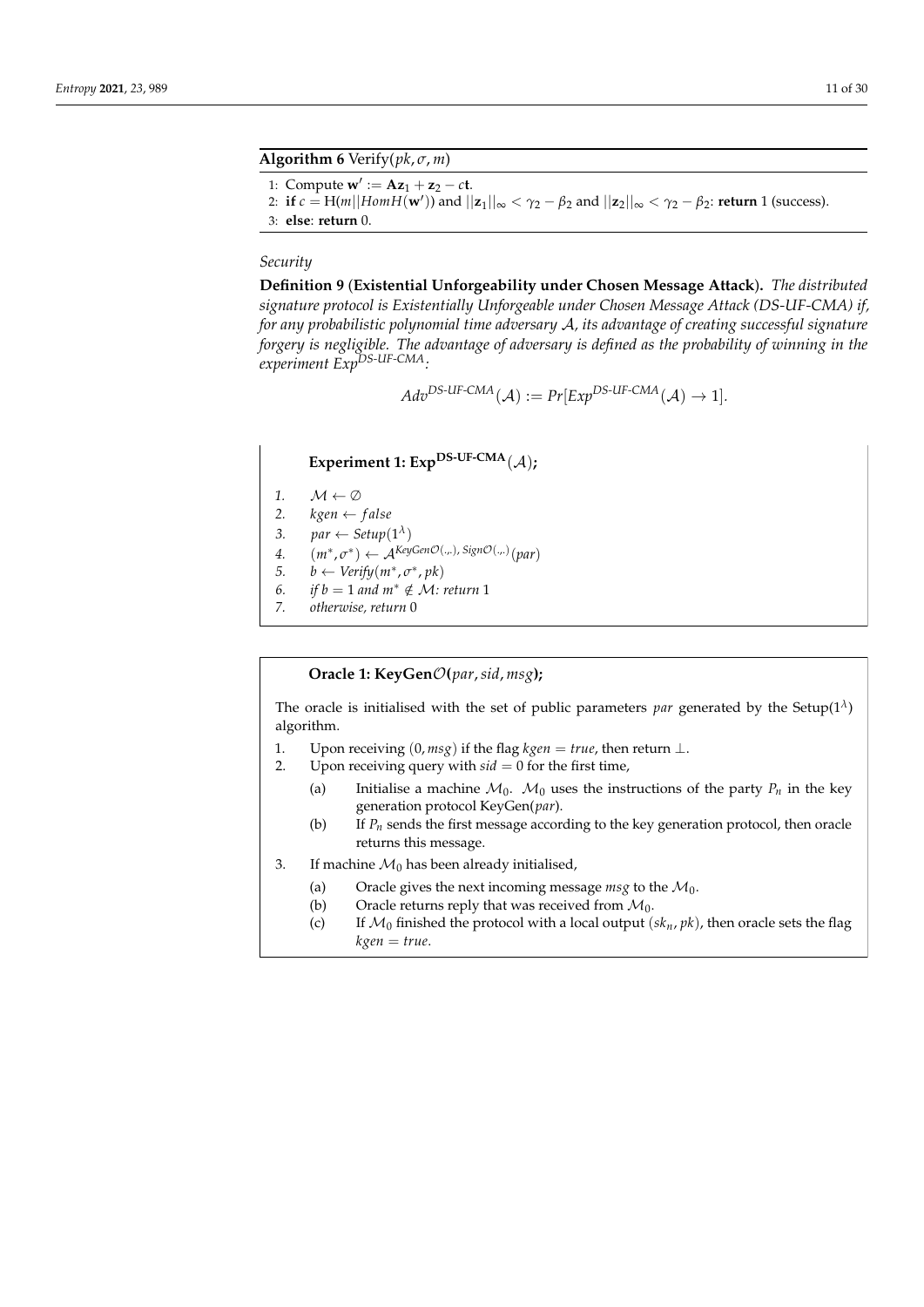#### **Oracle 2: Sign**O**(***sid*, *msg***);**

- 1. Upon receiving (*sid*, *msg*), if the flag *kgen* = false and *sid*  $\neq$  0, then return ⊥.
- 2. Upon receiving query with *sid* for the first time,
	- (a) Parse incoming message *msg* as message to be signed *m*.
	- (b) Initialise a machine  $M_{sid}$ .  $M_{sid}$  uses the instructions of the party  $P_n$  in the signing protocol Sign(*par*,*skn*, *pk*, *m*).
	- (c) The message *m* is included in the set of all queried messages M.
	- (d) If  $P_n$  sends the first message according to the signing protocol, then oracle returns this message.
- 3. If machine M*sid* has been already initialised,
	- (a) Oracle gives the next incoming message *msg* to the M*sid*.
	- (b) Oracle returns the reply that was received from M*sid*.
	- (c) If  $\mathcal{M}_{sid}$  finished the protocol with a local output  $\sigma$ , then the oracle returns this output.

**Theorem 1.** Assume a homomorphic hash function  $Hom H: \{0,1\}^{a \cdot b} \to \mathbb{Z}_p^b$  is provably collision*resistant and e-regular then for any probabilistic polynomial time adversary* A *that makes a single query to the key generation oracle; q<sup>s</sup> queries to the signing oracle; and q<sup>h</sup> queries to the random oracles H*0, *H*1, *H*2, *and H*3*, the distributed signature protocol is DS-UF-CMA secure in the random oracle model under Module-LWE, rejected Module-LWE, and Module-SIS assumptions.*

This section presents the main idea for the security proof of the proposed scheme; the full proof is given in Appendix [A.](#page-17-0) The proof considers only the classical adversary and relies on the forking lemma. The idea of the proof is, given an adversary  $A$  that succeeds in creating forgeries for the distributed signature protocol, to construct an algorithm around it that can be used to solve Module-SIS problem or to break the collision resistance of the homomorphic hash function. The idea of our proof relies on the proofs from [\[7](#page-27-9)[,16](#page-28-3)[,31](#page-28-15)[,39\]](#page-29-4).

The proof consists of two major steps. In the first step, we construct a simulator  $\beta$ . Algorithm  $\beta$  is constructed such that it fits all of the assumptions of the forking lemma.  $\beta$ simulates the behavior of a single honest party  $P_n$  without using its actual secret key share. In the second step, the forking algorithm is invoked to obtain two forgeries with distinct challenges and the same commitments.

### 4.1.6. Simulation

In the key-generation process, we need to simulate the way the matrix share  $A_n$  and the public vector share  $\mathbf{t}_n$  are constructed. Due to the use of random oracle commitments, once the simulator obtains the adversary's commitment  $hk_i$ , it can extract the matrix share **A**<sub>*i*</sub>. Next, the simulator computes its matrix share  $A_n := A - A_i$  using a resulting random  $\mathbf{M}$  matrix  $\mathbf{A} \in R_q^{k \times k}$  and programs random oracle  $H_1(\mathbf{A}_n) := h k_n$ .

Due to the Module-LWE assumption, the public vector share of the honest party  $t_n$ is indistinguishable from the uniformly random vector sampled from the ring  $R_q^k$ . Using the same strategy as that for the matrix share, the simulator sets it public vector share **t***<sup>n</sup>* := **t** − **t***<sup>i</sup>* after seeing the adversary's commitment and programs the random oracle  $H_2(\mathbf{t}_n) := \text{comk}_n$ .

The signature share generation starts with choosing a random challenge  $c \in C$  from the set of all possible challenges. Then, the simulator proceeds with randomly sampling two signature shares from the set of all possible signature shares  $\mathbf{z}_1^n$ ,  $\mathbf{z}_2^n \leftarrow S_{\gamma-\beta-1}^k$ . The share of vector **w** is computed from the signature shares, public vector share, and challenge as  $w_n =$  $Az_1^n + z_2^n - ct_n$ . Then, the simulator extracts value *com<sub>i</sub>* from the adversary's commitment  $h_i$ , computes the composed value *com*, and programs random oracle  $H_0$ (*com*||*m*) := *c*.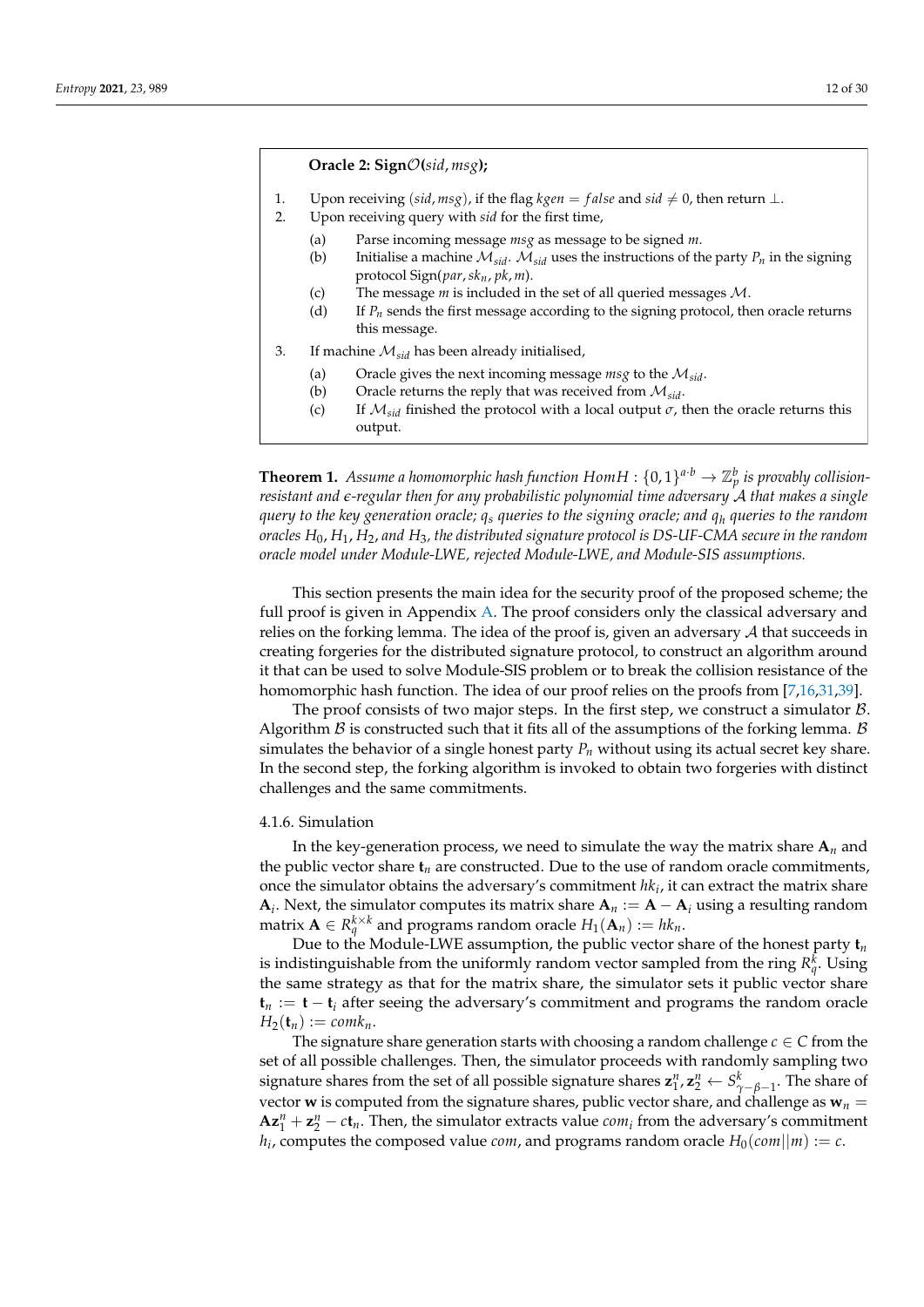4.1.7. Forking lemma

The combined public key consists of matrix **A** uniformly distributed in  $R_q^{k \times k}$  and vector **t** uniformly distributed in  $R_q^k$ . We want to replace it with the Module-SIS instance  $[\mathbf{A}'|\mathbf{I}]$ , where  $\mathbf{A}' \in R_q^{k \times (k+1)}$ . The view of adversary does not change if we set  $\mathbf{A}' = [\mathbf{A}|\mathbf{t}]$ .

In order to conclude the proof, we need to invoke the forking lemma to receive two valid forgeries from the adversary that are constructed using the same commitment  $com = com'$  but different challenges  $c \neq c'$ . Using these forgeries, it is possible to find a solution to the Module-SIS problem on input  $A' = [A|t]$  or to break the collision resistance of the homomorphic hash function.

As both forgeries *out* = (*com*, *c*,  $z_1$ ,  $z_2$ , *m*) and *out'* = (*com'*, *c'*,  $z'_1$ ,  $z'_2$ , *m'*) are valid, it holds that

$$
Hom H(\mathbf{Az}_1 + \mathbf{z}_2 - c\mathbf{t}) = com = com' = Hom H(\mathbf{Az}'_1 + \mathbf{z}'_2 - c'\mathbf{t})
$$

If  $Az_1 + z_2 - ct \neq Az'_1 + z'_2 - c't$ , then we found a collision for the homomorphic hash function. If  $Az_1 + z_2 - ct = Az'_1 + z'_2 - c't$ , then it can be rearranged as  $Az_1 - Az'_1 +$  $z_2 - z_2 - ct + c'$ **t** = **0** and this in turn leads to

$$
\begin{bmatrix} \mathbf{A}|\mathbf{I}|\mathbf{t} \end{bmatrix} \begin{bmatrix} \mathbf{z}_1 - \mathbf{z}_1' \\ \mathbf{z}_2 - \mathbf{z}_2' \\ c' - c \end{bmatrix} = \mathbf{0}
$$

Considering that  $[A|I|t]$  is an instance of Module-SIS problem, we found a solution for Module-SIS with parameters  $(q, k, k + 1, \xi)$ , where  $\xi \leq 2(\gamma_2 - \beta_2)$ .

# **5. Performance**

In this section, we analyse the performance of our scheme according to the following metrics:

- Number of communication rounds in key generation and signing protocols,
- Keys and signature sizes, and
- Number of rejection sampling rounds.

It should be noted that this section does not present the exact parameter choice for the scheme and does not argue the bit security of the scheme for these parameters. The parameter choice presented in this section is illustrative and is given to provide performance estimations of the proposed scheme. Choosing correct parameters for postquantum schemes is a nontrivial multidimensional optimisation task as parameters should be chosen such that the scheme has the small signature and key sizes while having enough bits of security and an optimal number of communication rounds. Additionally, the security of the proposed scheme relies on rejected Module-LWE, which is not a wellstudied assumption, and therefore, it is difficult to estimate the bit security of the proposed scheme. The parameters presented in Table [2](#page-13-0) are chosen based on parameters proposed in Crystals-Dilithium [\[18\]](#page-28-5) so that the expected number of repetitions of the signing process is practical.

# *5.1. Number of rejection sampling rounds*

To estimate the number of rejection sampling rounds in the signing process, it is necessary to compute the probability that the following holds for both parties:  $||\mathbf{z}_1^n||_{\infty}$ *γ* − *β* and  $||z_2^n||_{\infty} < \gamma - \beta$ . Let *σ* be a coefficient of *c*s<sup>*n*</sup>. If coefficients of  $y_i^n$  are in the range  ${-\gamma + \beta + 1 - \sigma, \ldots, \gamma - \beta - 1 - \sigma}$ , then the corresponding coefficients of  $z_i^n$  are in the range  $\{-\gamma + \beta + 1, \ldots, \gamma - \beta - 1\}$ . Therefore, the size of the correct coefficient range for  $\mathbf{y}_i^n$  is 2( $\gamma - \beta$ ) − 1 and the coefficients of  $\mathbf{y}_i^n$  have 2 $\gamma$  − 1 possibilities. Then, the probability that every coefficient of  $y_i^n$  in the correct range is as follows:

$$
\left(\frac{2(\gamma-\beta)-1}{2\gamma-1}\right)^{n\cdot k}
$$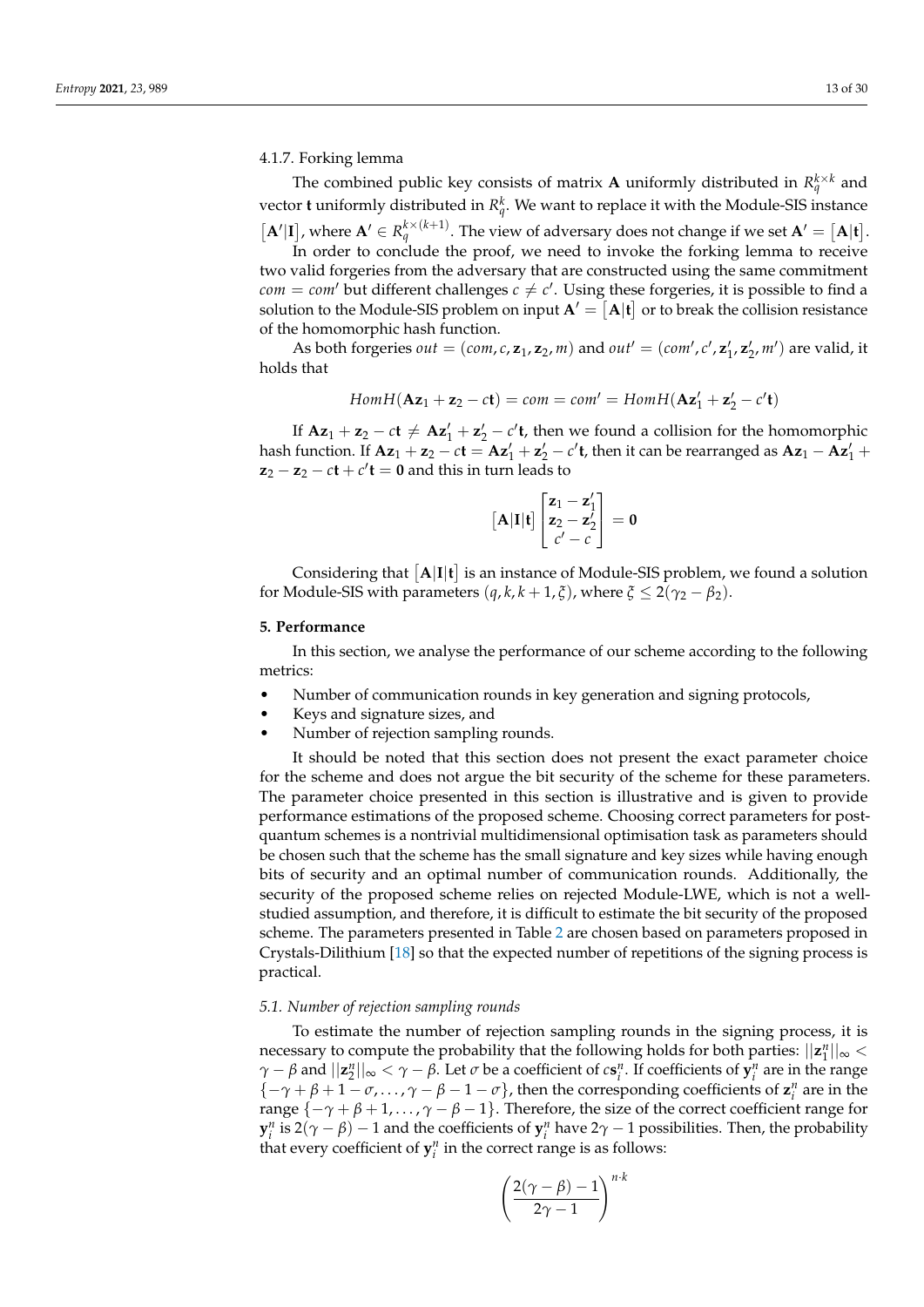As the client and server sample vectors  $y_i^n$  independently in the beginning of the signing protocol, the probability that the check succeeds for both signature components on the client and server side is the following:

$$
Pr[success] = \left(\frac{2(\gamma - \beta) - 1}{2\gamma - 1}\right)^{n \cdot k \cdot 4}
$$

The expected number of repetitions can be estimated as  $E = 1/Pr[success]$ .

# *5.2. Signature and key sizes*

The **public key** consists of two components: matrix  $\mathbf{A} \in R_q^{k \times k}$  and vector  $\mathbf{t} \in R_q^k$ . The matrix **A** can be generated out of 256-bit seed using an extendable output function, as proposed in the Crystals-Dilithium signature scheme [\[18\]](#page-28-5). While using this approach, only the seed used to generate the matrix needs to be stored. As both parties need to generate their matrix share, two seeds should be stored to represent matrix **A**. Each seed is converted to the matrix form using an extendable output function; after that, two matrix shares can be added together. The size of the public key in bytes is as follows:

$$
\frac{2\cdot 256 + n\cdot k\cdot \lceil \log(q) \rceil}{8}
$$

.

The **secret key** of the party  $P_n$  consists of two vectors  $\mathbf{s}_1^n$ ,  $\mathbf{s}_2^n \in S_{\eta'}^k$ , matrix **A**, and vector  $\mathbf{t}_i \in R^k_q$ . It should be noted that vectors  $\mathbf{s}^n_1$ ,  $\mathbf{s}^n_2$  may contain negative values as well, so one bit should be reserved for each coefficient to indicate the sign. Therefore, the size of the secret key in bytes can be computed as follows:

$$
\frac{2 \cdot n \cdot k \cdot (\lceil \log(\eta) \rceil + 1) + 2 \cdot 256 + n \cdot k \cdot \lceil \log(q) \rceil}{8} = \frac{n \cdot k \cdot (2 \cdot (\lceil \log(\eta) \rceil + 1) + \lceil \log(q) \rceil) + 2 \cdot 256}{8}.
$$

Finally, a signature consists of three components:  $z_1$ ,  $z_2 \in S^k_{\gamma_2-\beta_2-1}$ , and  $c \in \{0,1\}^n$ with exactly  $\tau$  coefficients being either  $-1$  or 1 and the rest being 0. All of the components may contain negative values, so for each coefficient of **z**1, **z**2, *c* one bit should be reserved to indicate the sign. With regard to storing *c*, it is possible to store only the positions of −1 and 1 in *c*. Therefore, the size of the signature in bytes can be computed as

$$
\frac{2 \cdot n \cdot k \cdot (\lceil \log(\gamma_2 - \beta_2 - 1) \rceil + 1) + \tau \cdot (\lceil \log(n) \rceil + 1)}{8}.
$$

In order to better understand key and signature sizes, let us assume the choice of parameters defined in Table [2.](#page-13-0) The key and signature sizes corresponding to this choice of parameters are listed in Table [3.](#page-14-0)

| Parameters       | <b>Sizes</b>   |  |
|------------------|----------------|--|
| $\boldsymbol{n}$ | 256            |  |
| q                | 8,380,417      |  |
| (k, k)           | (5,5)          |  |
| $\gamma$         | $2^{19}$       |  |
| $\gamma_2$       | $2^{20}$       |  |
| η                | $\overline{2}$ |  |
| τ                | 60             |  |
| ß                | 120            |  |
| $\beta_2$        | 240            |  |
| (a, b, p)        | (64, 16, 257)  |  |

<span id="page-13-0"></span>**Table 2.** Illustrative parameters.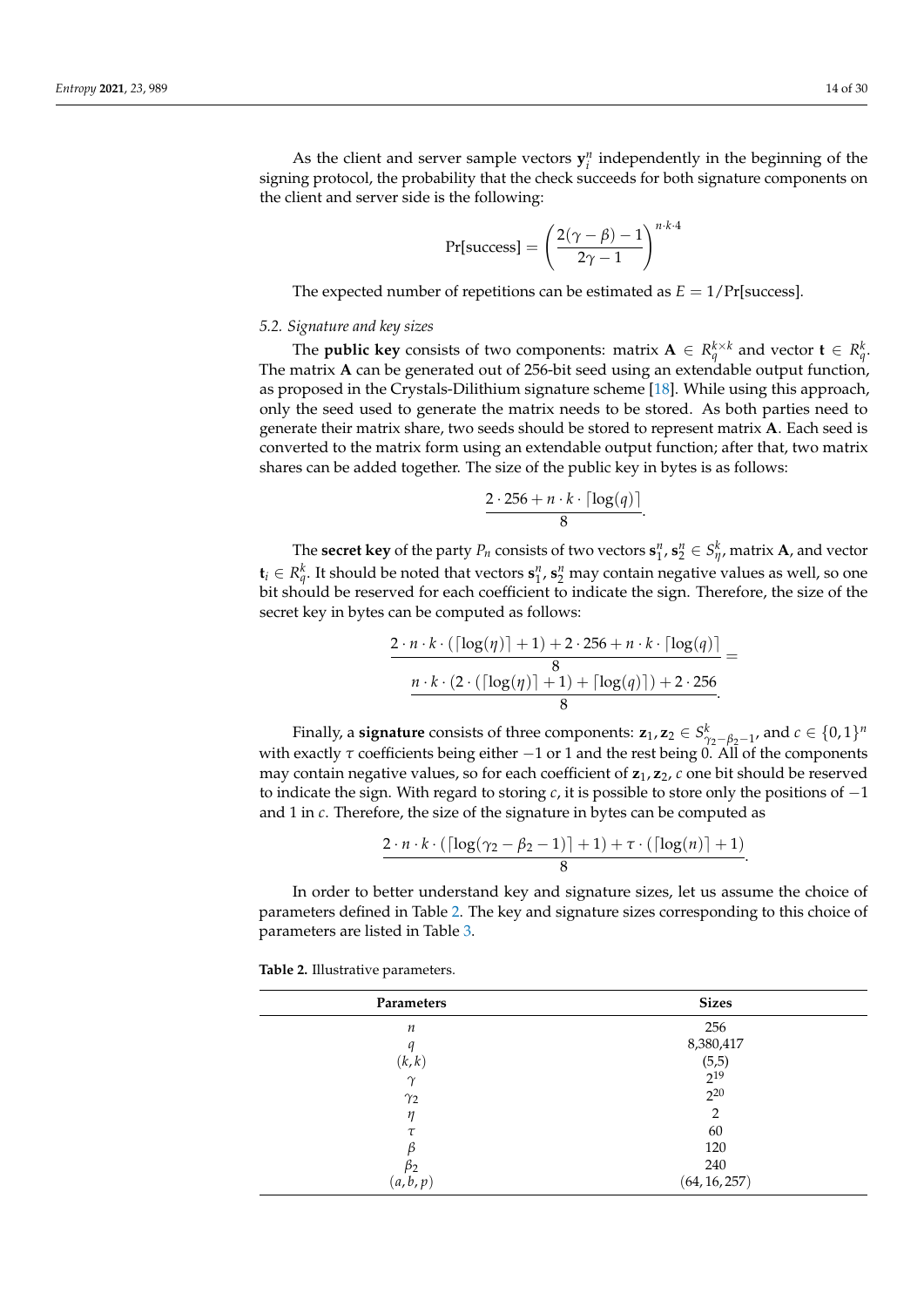| Values                         | <b>Sizes</b> |
|--------------------------------|--------------|
| Public key <i>pk</i>           | 3744 bytes   |
| Secret key share $sk_i$        | 4384 bytes   |
| Signature $\sigma$             | 6788 bytes   |
| Expected number of repetitions | 3.23         |

<span id="page-14-0"></span>**Table 3.** Key and signature sizes and expected number of repetitions of the signing protocol.

# *5.3. Communication between client and server*

In order to generate a key pair, four rounds of communication between the client and server are needed. Table [4](#page-14-1) shows the sizes of messages that are exchanged between the client and server during the key generation process using illustrative parameters from Table [2.](#page-13-0) The first message is output of a hash function (commitment to matrix  $\mathbf{A}_i$ ), which consists of 256 bits. The second message contains not the matrix share itself but the seed of 256 bits that was use to generate it. The third message is output of a hash function (commitment to vector **t***<sup>i</sup>* ), which consists of 256 bits. The fourth message is the share of

public key **t**<sub>*i*</sub>, the size of which is  $\frac{n \cdot k \cdot \lceil \log(q) \rceil}{s}$  $\frac{6(1)}{8}$  bytes.

The number of communication rounds during the signing process depends on the number of rejections *E*. If there are no rejections, the signature generation process requires three rounds of communication between the client and server. For *E* rejections, the number of communication rounds equals to 2*E* + 1. Table [5](#page-14-2) shows the sizes of messages exchanged between the client and server during the signing process using illustrative parameters from Table [2.](#page-13-0) The first message is output of a hash function (commitment to *com<sup>i</sup>* ), which consists of 256 bits. The size of the second message in the signing process *com<sup>i</sup>* is caused by the structure of SWIFFT hash function. To calculate *HomH*(**w***i*), the vector **w***<sup>i</sup>* that consists of *nk* elements is divided into 15 input blocks of 256 bytes each. The output produced by the homomorphic hash function consists of 15 blocks of 128 bytes each. The third message consists of the signature shares  $(z_1^i, z_2^i)$ , the size of which is  $\frac{2 \cdot n \cdot k \cdot (\lceil \log(\gamma_2 - \beta_2 - 1) \rceil + 1)}{8}$ 8

bytes.

<span id="page-14-1"></span>**Table 4.** Message sizes in the key generation process.

| <b>Messages</b>                 | <b>Sizes</b> |  |
|---------------------------------|--------------|--|
| First message $hk_i$            | 256 bits     |  |
| Second message $A_i$ (as seed)  | 256 bits     |  |
| Third message $\textit{comk}_i$ | 256 bits     |  |
| Fourth message $t_i$            | 3680 bytes   |  |

<span id="page-14-2"></span>**Table 5.** Message sizes in the signing process.

| <b>Messages</b>                                  | <b>Sizes</b> |
|--------------------------------------------------|--------------|
| First message $(h_i)$                            | 256 bits     |
| Second message com <sub>i</sub>                  | 1920 bytes   |
| Third message $(\mathbf{z}_1^i, \mathbf{z}_2^i)$ | 6080 bytes   |

#### **6. Comparison to Prior Work**

Table [6](#page-15-0) presents the comparison of our scheme DiLizium with other lattice-based threshold signature schemes [\[16,](#page-28-3)[27,](#page-28-11)[40\]](#page-29-5). Column "Rounds" shows the number of communication rounds in signing protocol; for the schemes with rejection sampling, it is assumed that the rejection sample passes from the first attempt. We also provide a more detailed comparison with [\[16\]](#page-28-3), due to the fact both works are based on variants of Crystals-Dilithium and have a similar structure. We leave out the comparison with publications [\[21–](#page-28-8)[26\]](#page-28-9) as these discuss multisignatures instead of threshold.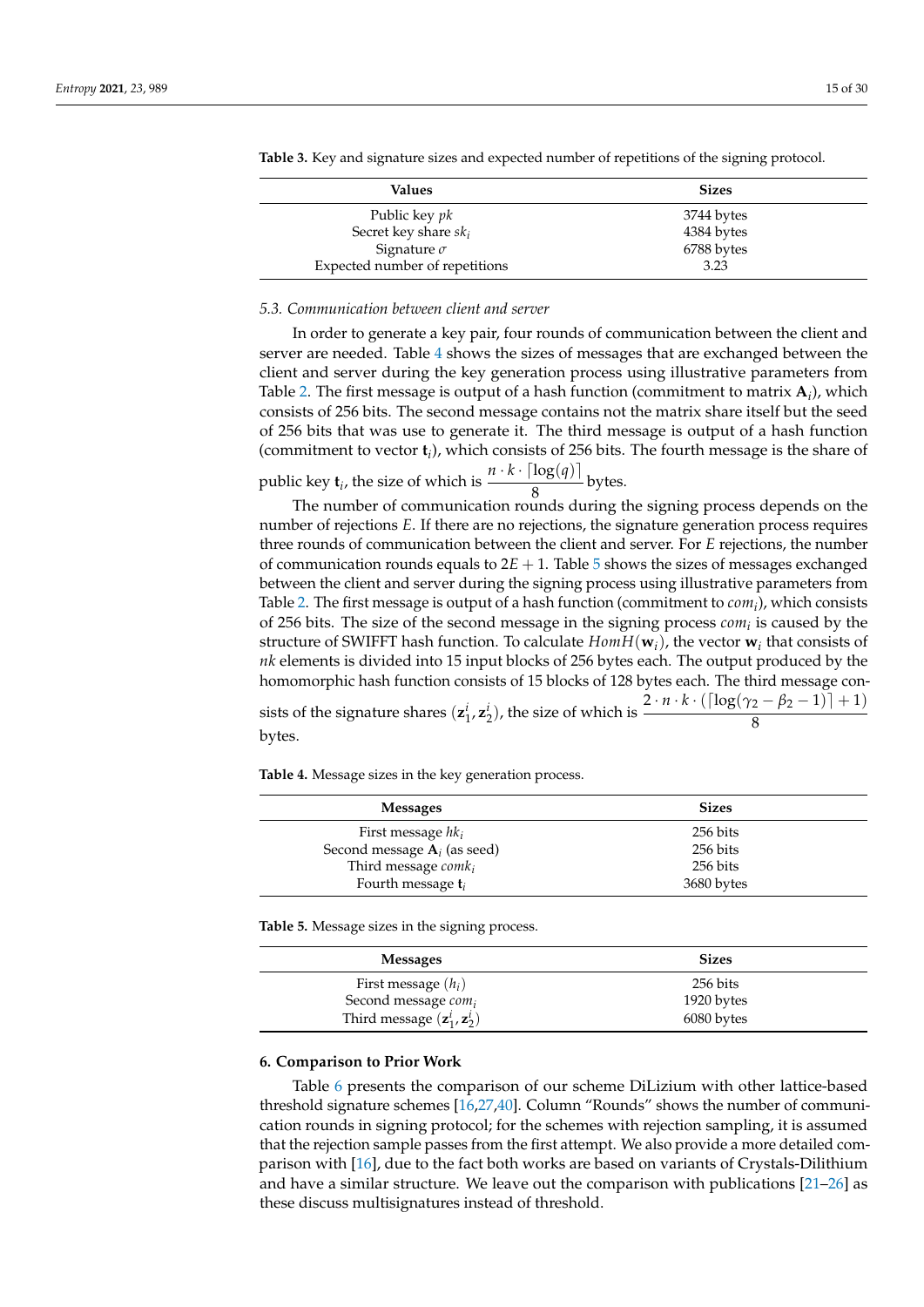<span id="page-15-0"></span>

|                                     | Functionality    | Paradigm                      | Rounds | Security           |
|-------------------------------------|------------------|-------------------------------|--------|--------------------|
| Bendlin et al. [27]                 | $t$ -out-of- $n$ | Hash-and-Sign                 |        | Gentry et al. [41] |
| Boneh et al. [40]                   | $t$ -out-of- $n$ | Any (Universal Thresholdizer) |        | <b>LWE</b>         |
| Dåmgard et al. [16] DS <sub>2</sub> | $n$ -out-of- $n$ | <b>FSwA</b>                   |        | <b>MLWE</b>        |
| Dåmgard et al. [16] DS <sub>3</sub> | $n$ -out-of- $n$ | <b>FSwA</b>                   |        | MLWE, MSIS         |
| Our protocol (DiLizium)             | $2$ -out-of-2    | <b>FSwA</b>                   |        | MLWE, MSIS, R-MLWE |

**Table 6.** Comparison with prior work.

The threshold signature schemes from [\[16\]](#page-28-3) are based on Dilithium-G, which is a version of Crystals-Dilithium that uses sampling from a discrete Gaussian distribution for the generation of secret vectors. The usage of Gaussian distribution helps to decrease the number of rejections in signature schemes that follow the FSwA paradigm [\[16\]](#page-28-3). However, the implementation of sampling from a discrete Gaussian distribution in a manner secure against side-channel attacks is considered difficult. Therefore, in our scheme, we decided to use sampling from a uniform distribution.

Due to the structure of our scheme, we use a non-standard security assumption that was introduced in [\[26\]](#page-28-9). In future work, we aim to modify security proof such that it will no longer be needed to rely on rejected Module-LWE. The security of threshold signature scheme from [\[16\]](#page-28-3) relies only on standard problem: Module-LWE and Module-SIS.

Additionally, we compare the message sizes of Dåmgard et al. [\[16\]](#page-28-3) *DS*<sup>3</sup> with our scheme. Since this paper [\[16\]](#page-28-3) does not provide an instantiation of parameters, we use the recommended parameters for Dilithium-G from [\[29\]](#page-28-13) for the signature scheme. We only changed the modulus *q*, since by Theorem 4 [\[16\]](#page-28-3), *q* should satisfy  $q = 5$  mod 8. We selected parameters for the homomorphic commitment scheme based on the third parameter set from Baum et al. [\[42\]](#page-29-7) (Table 2) such that the conditions from Lemma 5 and Lemma 7 are satisfied. Tables [7](#page-16-0) and [8](#page-16-1) present parameters that are needed to compute message sizes. We only provide a comparison of messages sent during the signing process because messages exchanged during the key generation process are similar in both schemes (Table [9\)](#page-16-2).

The first message is the output of a hash function (commitment to  $com_n$ ), which consists of 256 bits. The second message is a commitment *comn*. The homomorphic commitment scheme defined in Dåmgard et al. [\[16\]](#page-28-3) (Figure 7) describes a commitment to a single ring element  $w \in R_q$ . In order to commit to a vector  $\mathbf{w} \in R_{q'}^k$  it is proposed to commit to each vector element separately. Therefore, the byte size of the second message can be computed as  $\frac{k_{sig} \cdot N \cdot (m + k_{com}) \cdot \lceil log(q_{com}) \rceil}{8}$  $\frac{8}{8}$ . The third message consists of a signature share **z***n* and an opening for the commitment **r***n*. We know that, for a valid signature share, it holds that  $||\mathbf{z}_n||_2 \leq B_{sig}$  and we know that  $||x||_{\infty} \leq ||x||_2$ . The signature share may contain negative values, so for each coefficient of  $z_n$ , one bit should be reserved to indicate the sign. Therefore, the approximate byte size of the signature share is  $n \cdot (l + k_{sig}) \cdot (\lceil \log(B_{sig}) \rceil + 1)$  $\frac{8}{8}$ . For a valid opening, it holds that  $||\mathbf{r}_n||_2 \leq B_{com}$ . The value **r***n* also may contain negative values, so for each coefficient of **r***n*, one bit should be reserved to indicate the sign. The approximate byte size of the commitment opening is  $k_{sig} \cdot N \cdot m' \cdot (\lceil \log(B_{com}) \rceil + 1)$  $\frac{8(1+1)(1+1)}{8}$ .

$$
\mathcal{L}^{\mathcal{L}}
$$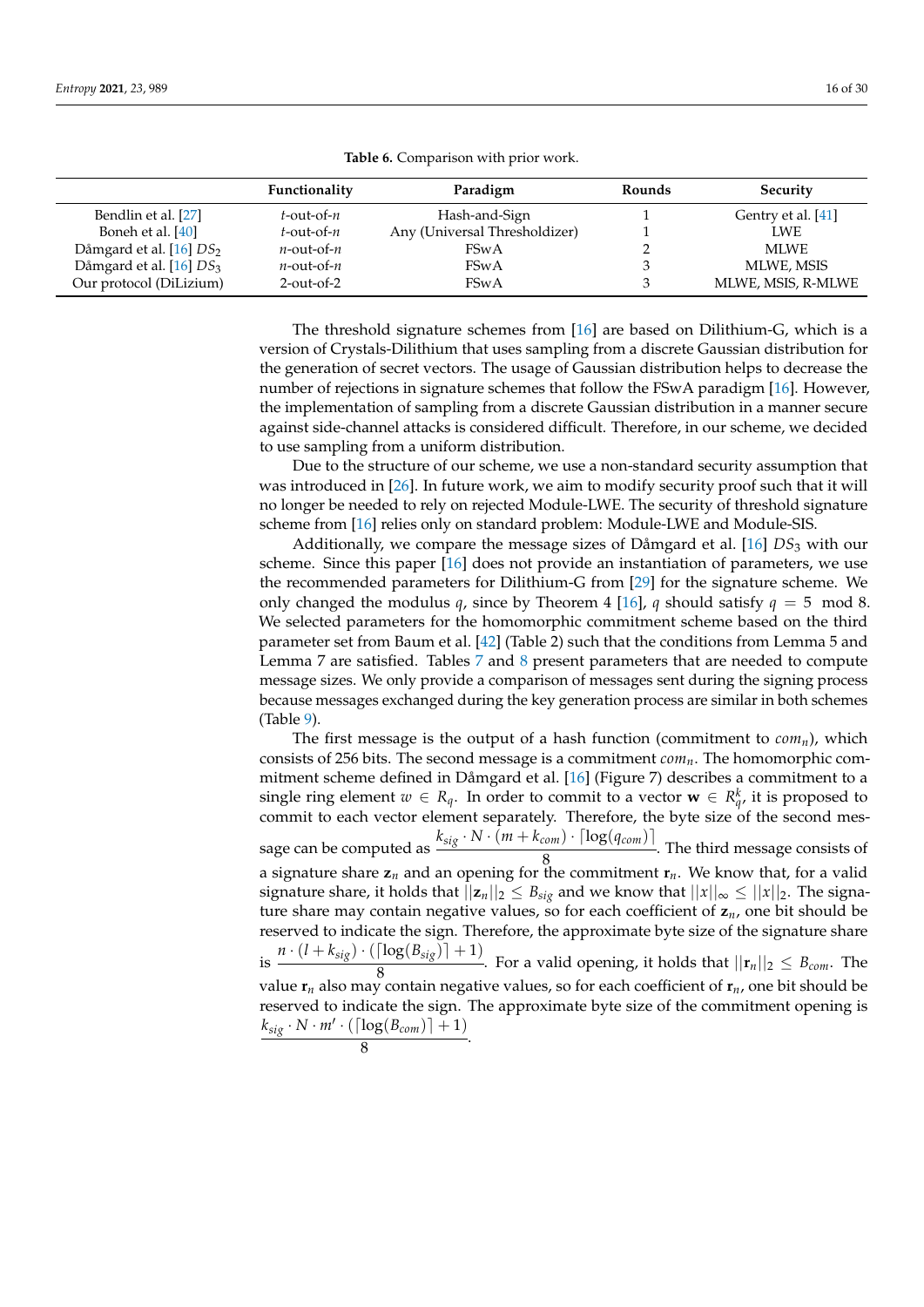<span id="page-16-0"></span>

| <b>Parameters for Signature Scheme</b> | Description                                                                 | <b>Sizes</b>      |
|----------------------------------------|-----------------------------------------------------------------------------|-------------------|
| п                                      | The degree bound of the polynomials in the ring                             | 256               |
| $q_{sig}$                              | Modulus                                                                     | 8,380,781         |
| $(k_{sig}, l)$                         | Dimension of matrix and vectors                                             | (4,4)             |
|                                        | Size bound of coefficients in the secret key share                          |                   |
|                                        | Number on non-zero elements in the output of hash function $H_0$            | 60                |
| $\sigma_{sig}$                         | Standard deviation of the Gaussian distribution                             | $\approx$ 17,900  |
| $B_{sig}$                              | The maximum $l_2$ norm of signature share $z_j \in R_{q_{sig}}^{l+k_{sig}}$ | $\approx$ 990,000 |

Table 7. Illustrative parameters for Dåmgard et al. *DS*<sub>3</sub> [\[16\]](#page-28-3).

**Table 8.** Illustrative parameters for Dåmgard et al. [\[16\]](#page-28-3) statistically binding commitment scheme.

<span id="page-16-1"></span>

| <b>Parameters for Commitment Scheme</b> | Description                                                                 | <b>Sizes</b>         |
|-----------------------------------------|-----------------------------------------------------------------------------|----------------------|
|                                         | The degree bound of the polynomials in the ring                             | 1024                 |
| <i>Acom</i>                             | Modulus                                                                     | $\approx$ 255        |
| $(m, m', k_{com})$                      | Dimension of matrices and vectors                                           | (6,9,1)              |
| $\sigma_{com}$                          | Standard deviation of the Gaussian distribution                             | $\approx$ 46,000     |
| $B_{com} = 4\sigma_{com}\sqrt{m'N}$     | The maximum $l_2$ of commitment opening $\mathbf{r}_j \in R_{q_{com}}^{m'}$ | $\approx$ 17,664,000 |

<span id="page-16-2"></span>**Table 9.** Illustrative comparison of DiLizium and Dåmgard et al. *DS*<sup>3</sup> message sizes.

| <b>Messages</b>                 | DiLizium               | Dåmgard et al. $DS_3$     |
|---------------------------------|------------------------|---------------------------|
| First message<br>Second message | 256 bits<br>1920 bytes | 256 bits<br>197,120 bytes |
| Third message                   | 6080 bytes             | 125,184 bytes             |

From Table [9,](#page-16-2) we can see that the size of the second and the third messages in Dåmgard et al.'s *DS*<sup>3</sup> scheme is much larger than that in DiLizium. The reason is that scheme *DS*<sup>3</sup> Dåmgard et al. uses lattice-based homomorphic commitments. For the signature scheme to be secure, it was required to have statistical binding. Parameters that guarantee statistical binding are not very practical; however, there may exist optimal parameter choice.

Currently, it is not possible to provide a more detailed comparison of the efficiency of these schemes. The main reason is that neither of the works have a reference implementation yet. Therefore, we leave the implementation of the proposed scheme and a detailed comparison for future research.

#### **7. Conclusions**

Nowadays, threshold signature schemes have a variety of practical applications. There are several efficient threshold versions of the RSA and (EC)DSA signature schemes that are used in practice. However, threshold instantiations of post-quantum signature schemes are less researched. Previous researches have demonstrated that creating threshold postquantum signatures is a highly non-trivial task. Some of the proposed schemes yield inefficient implementation, while others have incomplete security proofs.

In this work, we presented a new lattice-based two-party signature scheme: DiLizium. Our construction uses the SWIFFT homomorphic hash function to compute commitment in the signing process. We provide security proof for our scheme in the classical random oracle model under the Module-LWE, rejected Module-LWE, and Module-SIS assumptions. The proposed scheme can potentially substitute distributed RSA and ECDSA signature schemes in authentication applications such as Smart-ID [\[11\]](#page-27-7). This would allow for using these applications even in the quantum computing era.

Compared with the scheme proposed in [\[16\]](#page-28-3), this work does not use sampling from the discrete Gaussian distribution and does not use a lattice-based homomorphic commitment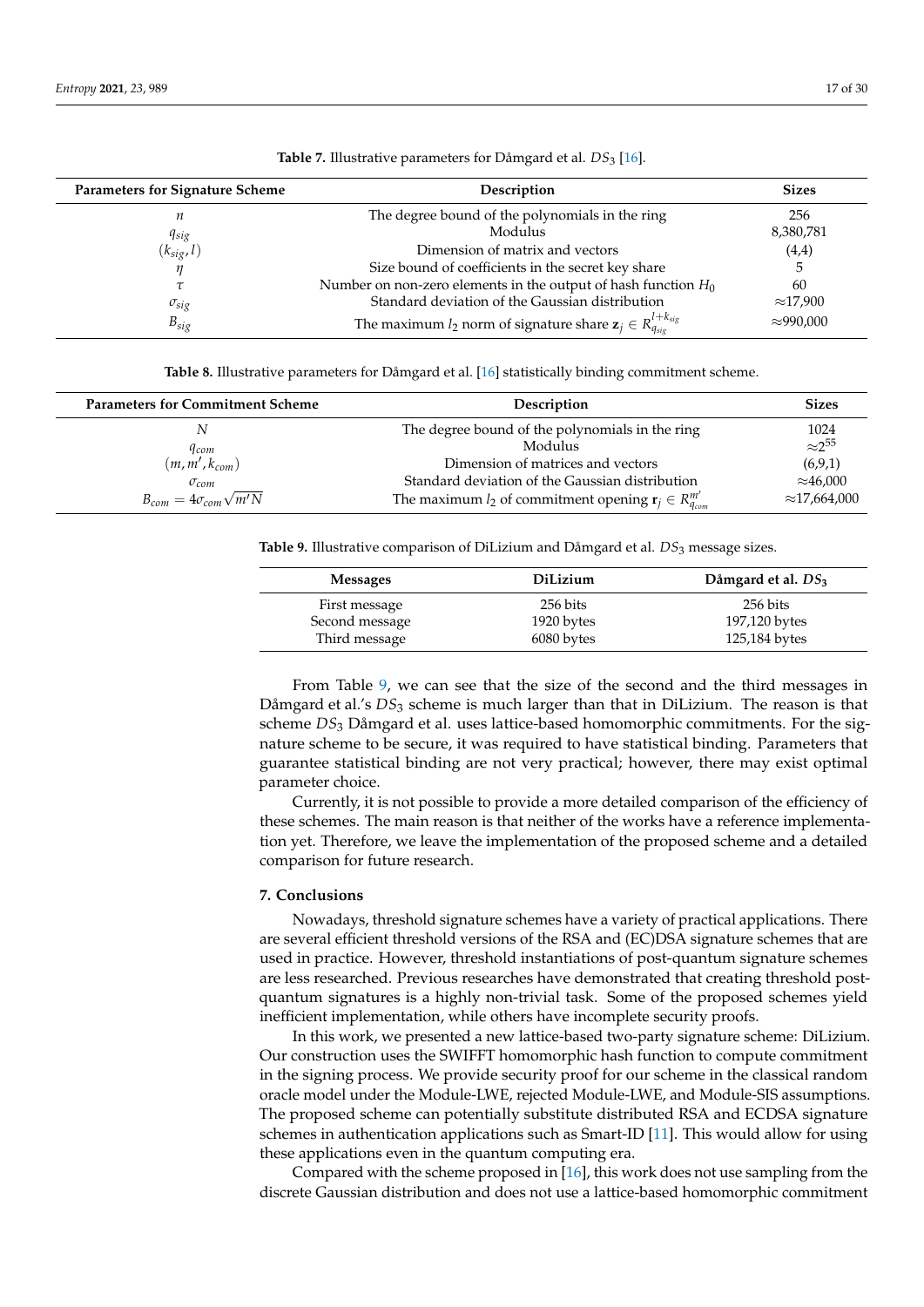scheme. In the key generation and signing processes, our scheme uses uniform sampling, which facilitates secure implementations in the future.

The security proof of the proposed scheme is based on non-standard security assumption: rejected Module-LWE. Removing this assumption from the security proof is an important part of future work. Furthermore, the concept of homomorphic hash functions is new and has not been properly studied yet. We aim to research the properties and usage of homomorphic hash functions more deeply in future work. The implementation of the proposed scheme and the exact choice of parameters for this implementation is left for future research, which may also involve optimisation of the size of keys and signature, and security proof against the quantum adversary.

**Author Contributions:** Conceptualisation, J.V.; formal analysis and scheme design, J.V. and N.S.; security proof, J.V.; performance analysis, J.V. and N.S.; writing—original draft preparation, J.V. and N.S.; writing—review and editing, J.V., N.S. and J.W.; visualisation, J.V.; supervision, J.W.; project administration, J.W.; funding acquisition, J.W. All authors have read and agreed to the published version of the manuscript.

**Funding:** This paper has been supported by the Estonian Personal Research grant number 920 and European Regional Development Fund through the grant number EU48684.

**Acknowledgments:** The authors are grateful to Ahto Buldas and Alisa Pankova for their support throughout the process of research.

**Conflicts of Interest:** The authors declare no conflict of interest.

# **Abbreviations**

The following abbreviations are used in this manuscript:

| <b>RSA</b>   | Rivest-Shamir-Adleman cryptosystem                                  |
|--------------|---------------------------------------------------------------------|
| <b>DSA</b>   | Digital Signature Algorithm                                         |
| <b>ECDSA</b> | Elliptic Curve Digital Signature Algorithm                          |
| <b>NIST</b>  | National Institute of Standards and Technology                      |
| PQC          | Post-Quantum Cryptography                                           |
| <b>QSCD</b>  | Qualified Electronic Signature Creation Device                      |
| <b>LWE</b>   | Learning with Errors                                                |
| <b>SIS</b>   | Short Integer Solution                                              |
| <b>FSwA</b>  | Fiat-Shamir with Aborts                                             |
| <b>MPC</b>   | <b>Multiparty Computation</b>                                       |
| <b>GPV</b>   | Gentry-Peikert-Vaikuntanathan                                       |
| FS           | Fiat-Shamir                                                         |
| <b>SHAKE</b> | Secure Hash Algorithm and KECCAK                                    |
| DS-UF-CMA    | Distributed Signature Unforgeability Against Chosen Message Attacks |
| naHVZK       | no-abort Honest-Verifier Zero-Knowledge                             |

#### <span id="page-17-0"></span>**Appendix A. Full Security Proof**

This section presents detailed security proof for the two-party signature scheme.

**Definition A1** (**no-abort Honest-Verifier Zero-Knowledge**)**.** *An identification scheme is said to be eZK-naHVZK if there exists a probabilistic expected polynomial-time algorithm Sim that is given only the public key pk and that outputs* (*w*, *c*, *z*) *such that the following holds:*

- *The distribution of the simulated transcript produced by*  $Sim((w, c, z) \leftarrow Sim(pk))$  *has a statistical distance at most*  $\epsilon_{ZK}$  *from the real transcript produced by the transcript algorithm*  $(w', c', z') \leftarrow Trans(sk).$
- *The distribution of c from the output*  $(w, c, z) \leftarrow Sim(pk)$  *conditioned on*  $c \neq \perp$  *is uniformly random over the set C.*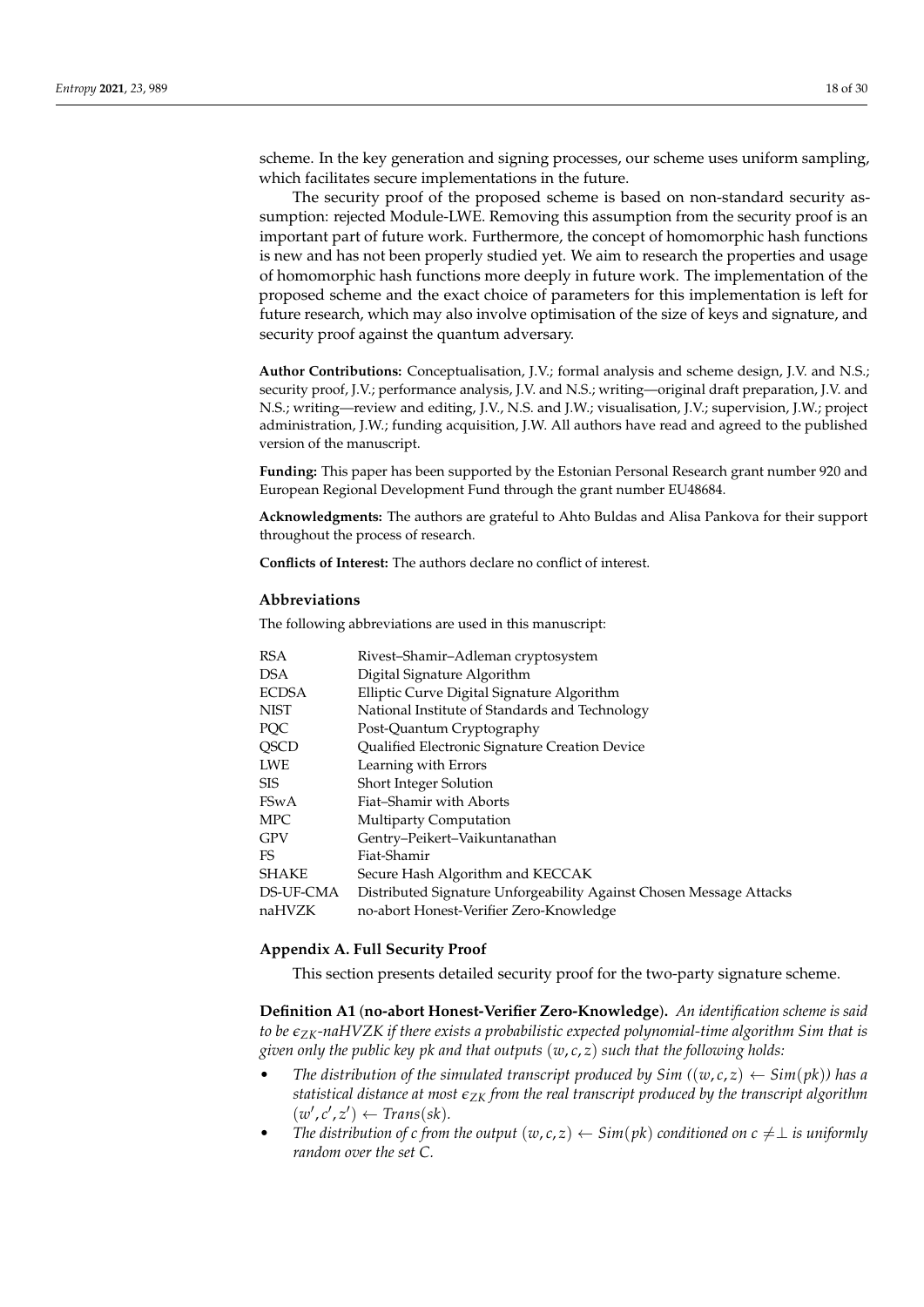**Theorem A1.** Assume a homomorphic hash function  $Hom H$  :  $\{0,1\}^{a \cdot b} \to \mathbb{Z}_p^b$  is provably *collision-resistant and e-regular; then for any probabilistic polynomial time adversary* A *that makes a single query to the key generation oracle, q<sup>s</sup> queries to the signing oracle, and q<sup>h</sup> queries to the random oracles H*0, *H*1, *H*2, *H*3*, the distributed signature protocol is DS-UF-CMA secure in the random oracle model under Module-LWE, rejected Module-LWE, and Module-SIS assumptions.*

**Proof.** Given an adversary A that succeeds in breaking the distributed signature protocol with advantage Adv<sup>DS-UF-CMA</sup>( $A$ ), a simulator  $B$  is constructed. B simulates the behaviour of the single honest party without using honestly generated secret keys for the computation. Algorithm  $\beta$  is constructed such that it fits all the assumptions of the forking lemma. By the definition of forking algorithm, it was required that  $B$  is given a public key and a random oracle query replies as input. B simulates the behaviour of the honest party  $P_n$ , and the party  $P_i$  is corrupted by the adversary. The algorithm  $B$  is defined in Algorithm [A1.](#page-4-0)

# **Algorithm A1**  $\mathcal{B}(pk, h_1, \ldots, h_{q_h+q_s+1}).$

- 1: Create empty hash tables  $HT_i$  for  $i \in \{0, \ldots, 3\}$ .
- 2: Create a set of queried messages  $M = \emptyset$ .
- 3: Simulate the honest party oracle as follows:
	- Upon receiving a query from A of the form (*sid*, *msg*), reply to the query as described in *Sim*O*KeyGen* (Oracle [A1\)](#page-18-0) and *Sim*O*Sign* (Oracle [A2\)](#page-18-1).
	- If one of the oracles terminates with output of the form  $(0, \perp)$ , then B also terminates with the same output  $(0, \perp)$ .
- 4: Simulate random oracles as follows:
	- Upon receiving a query from  $A$  to the random oracle, reply to the query as described in Algorithm [A2.](#page-5-0)
- 5: Upon receiving a forgery  $\sigma = (\mathbf{z}_1, \mathbf{z}_2, c)$  on message  $m'$  from A:
	- If  $m' \in \mathcal{M}$ , then B terminates with output  $(0, \perp)$ .
	- Compute  $com' := HomH(Az_1 + z_2 ct)$ .
	- Make query  $c' \leftarrow H_0(m'||com').$
	- If  $c \neq c'$  or  $||\mathbf{z}_1||_{\infty} \geq \gamma_2 \beta_2$  or  $||\mathbf{z}_2||_{\infty} \geq \gamma_2 \beta_2$ , then B terminates with output  $(0, \perp)$ .
	- Find index  $i_f \in [q_h + q_s + 1]$  such that  $c' = h_{i_f}$ . B terminates with the output  $(i_f, out =$  $\left( {com}',c',\mathbf{z}_1,\mathbf{z}_2,m' \right) \big)$

# <span id="page-18-0"></span>**Oracle A1:** *Sim*O*KeyGen***(***par*,*sid*, *msg***);**

The oracle is initialised with the set of public parameters  $\emph{par}$  generated by Setup(1<sup> $\lambda$ </sup>) algorithm.

- 1. Upon receiving  $(0, msg)$ , if the flag *kgen* = *true*, then return  $\perp$ .
- 2. Upon receiving query with  $sid = 0$  for the first time,
	- (a) Initialise a machine  $M_0$ .  $M_0$  uses the instructions of  $Sim_{KeyGen}(par, \mathbf{A}, \mathbf{t})$ (Algorithm [A10\)](#page-26-0).
	- (b) If *Pn* sends the first message according to the key generation protocol, then oracle returns this message.
- <span id="page-18-1"></span>3. If machine  $\mathcal{M}_0$  has been already initialised,
	- (a) Oracle gives the next incoming message  $msg$  to the  $M_0$ .
	- (b) Oracle returns reply that was received from  $M_0$ .
	- (c) If  $\mathcal{M}_0$  finished the protocol with a local output  $(\mathbf{t}_n, pk)$ , then oracle sets the flag  $kgen = true.$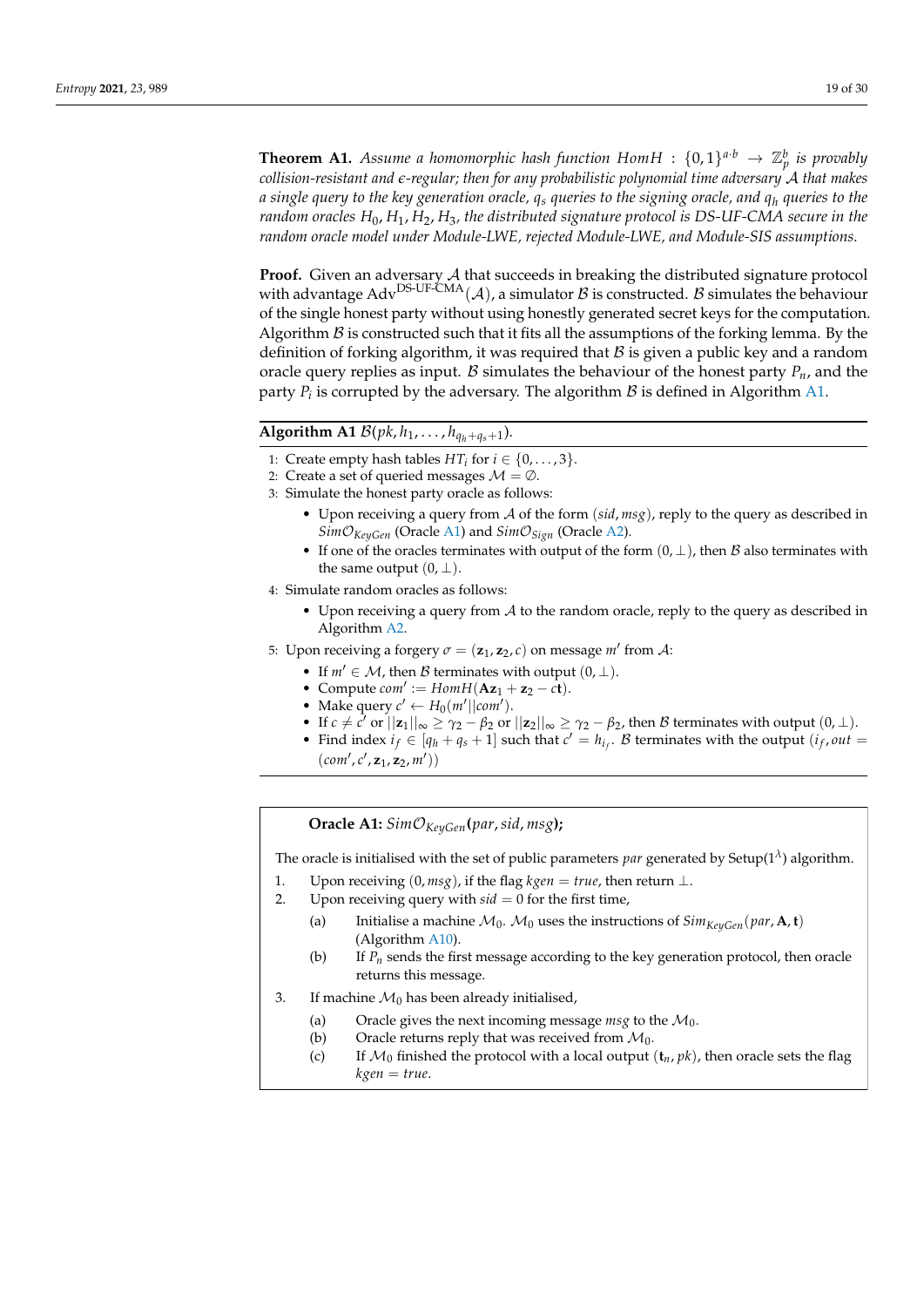**Oracle A2:** *Sim*O*Sign***(***sid*, *msg***);**

- 1. Upon receiving  $(sid, msg)$ , if the flag *kgen* = *false* and  $sid \neq 0$ , then return  $\perp$ .
- 2. Upon receiving query with *sid* for the first time,
	- (a) Parse incoming message *msg* as message to be signed *m*.
	- (b) Initialise a machine  $M_{sid}$ .  $M_{sid}$  uses the instructions of  $Sim_{Sign}(sid, t_n, pk, m)$ (Algorithm [A7\)](#page-23-0).
	- (c) The message to be signed *m* is included in the set of all queried messages M.
	- (d) If *Pn* sends the first message according to the signing protocol, then oracle returns this message.
- 3. If machine M*sid* has been already initialised,
	- (a) Oracle gives the next incoming message *msg* to the M*sid*.
	- (b) Oracle returns reply that was received from  $M_{sid}$ .<br>(c) If  $M_{sid}$  finished the protocol with a local output
	- If  $M_{sid}$  finished the protocol with a local output  $\sigma$ , then the oracle returns this output.

#### *Appendix A.1. Random oracle simulation*

There are several random oracles that need to be simulated:

- 1.  $H_0: \{0,1\}^* \to C$
- [*C* is a set of all vectors in  $\{-1,0,1\}$ <sup>*n*</sup> with exactly  $\tau$  nonzero elements]
- 2.  $H_1: \{0,1\}^* \to \{0,1\}^{l_1}$
- 3.  $H_2: \{0,1\}^* \to \{0,1\}^{l_2}$
- 4.  $H_3: \{0,1\}^* \to \{0,1\}^{l_3}$

All of the random oracles are simulated as described in Algorithm [A2.](#page-5-0) Additionally, there is a searchHash(*HT*, *h*) algorithm for searching entries from the hash table defined in Algorithm [A3.](#page-5-1)

# **Algorithm A2**  $H_i(x)$ .

 $HT_i$  is a hash table that is initially empty.

- 1: On a query *x*, return element  $HT_i[x]$  if it was previously defined.
- 2: Otherwise, sample output *y* uniformly at random from the range of  $H_i$  and return  $HT_i[x] := y$

# **Algorithm A3** searchHash(*HT*, *h*)

- 1: For value *h*, find its preimage *m* in the hash table such that  $HT[m] = h$ .
- 2: If preimage of value *h* does not exist, set flag *alert* and set preimage  $m = \perp$ .
- 3: If for value *h* more than one preimage exists in hash table *HT*, set flag *bad*.
- 4: **Output:** (*m*, *alert*, *bad*)

Simulators for the key generation and signing processes were constructed using several intermediate games. The goal was to remove the usage of the actual secret key share of the party  $P_n$  from both processes. Let  $Pr[G_i]$  denote the probability that  $\mathcal B$  does not output  $(0, \perp)$  in the game  $G_i$ . This means that the adversary must have created a valid forgery (as defined in Algorithm [A1\)](#page-4-0). Then,  $Pr[G_0] = Adv<sup>DS-UF-CMA</sup>(A)$ . In Game  $0, B$  simulates the honest party behaviour using the same instructions as in the original KeyGen<sub>n</sub>( $par$ ) and Sign<sub>n</sub>( $sk_n$ , *m*) protocols.

## *Appendix A.2. Game 1*

In Game 1, only signing process is changed with respect to the previous game. The simulator for the signing process in Game 1 is described in Algorithm [A4.](#page-6-1) Challenge *c* is now sampled uniformly at random, and the signature shares are computed without communicating with the adversary. Changes with respect to the previous game are highlighted .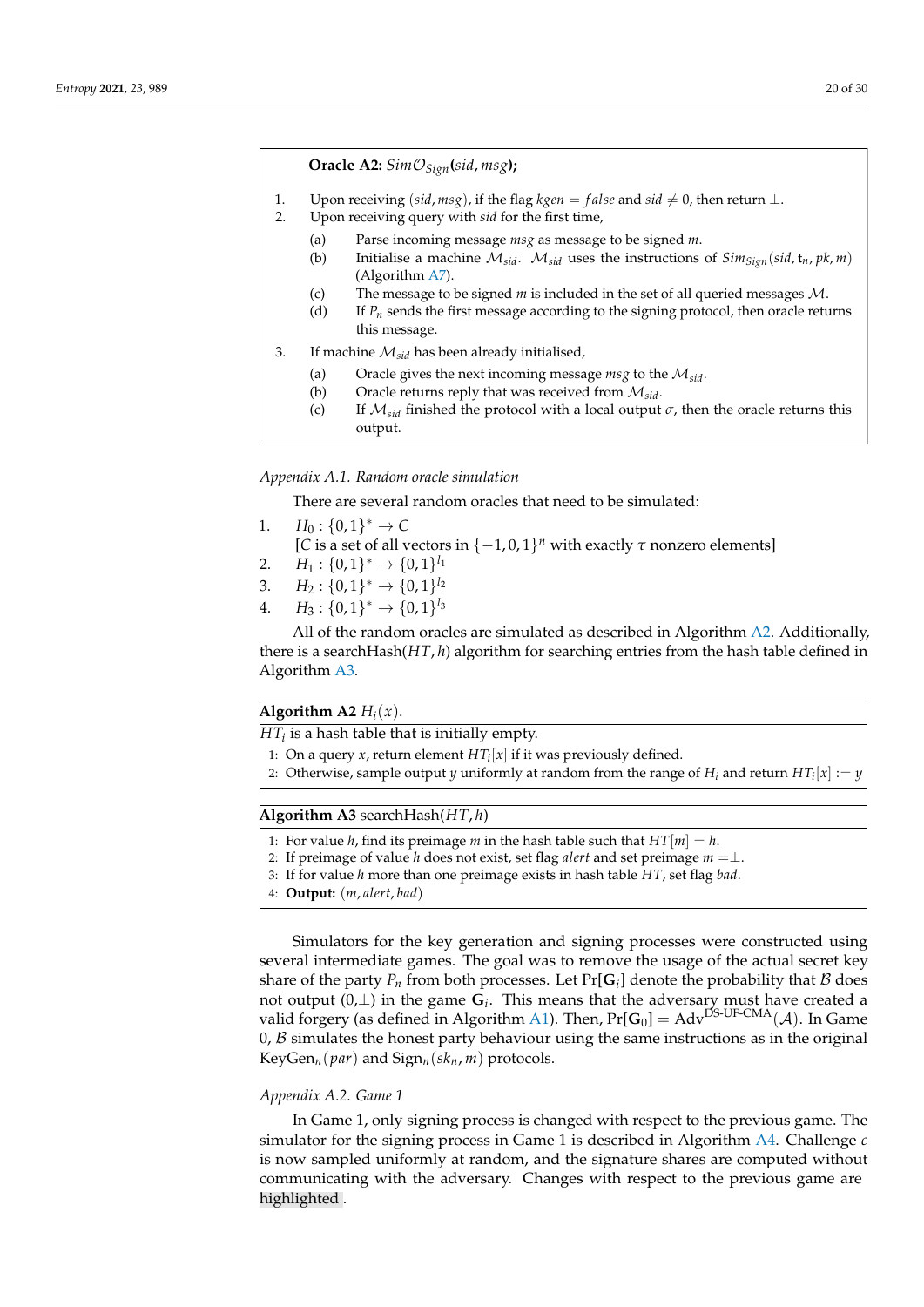# Algorithm A4  $Sim_{Sign}(sk_n, pk, m)$ .

- 1:  $c \leftarrow C$ .
- 2:  $y_1^n, y_2^n \leftarrow S_{\gamma-1}^k$ .
- 3:  $w_n := Ay_1^n + y_2^n$ .
- 4:  $\mathbf{z}_1^n := \mathbf{y}_1^n + c\mathbf{s}_1^n$  and  $\mathbf{z}_2^n := \mathbf{y}_2^n + c\mathbf{s}_2^n$ .
- 5:  $com_n \leftarrow Hom\overline{H(\mathbf{w}_n)}$ , send out  $h_n \leftarrow H_3(com_n)$ .
- 6: Upon receiving  $h_i$ , search for  $(\textit{com}_i, \textit{alet}, \textit{bad}_7) \leftarrow \text{searchHash}(HT_3, h_i)$ .
- 7: If the flag *bad*<sub>7</sub> is set, then simulation fails with output  $(0, \perp)$ . If the flag *alert* is set, then send out *comn*.
- 8:  $com := com_n + com_i$ .
- 9: Program random oracle  $H_0$  to respond queries  $(m||com)$  with  $c$ . Set  $HT_0[(m||com)] := c$ . If  $HT_0[(m||com)]$  has been already set, set flag *bad*<sub>8</sub> and the simulation fails with output  $(0, \perp)$ .
- 10: Send out *comn*. Upon receiving *com<sup>i</sup>* :
	- if  $H_3(\text{com}_i) \neq h_i$ : send out ABORT.
	- if the flag *alert* is set and  $H_3(\text{com}_i) = h_i$ : set the flag *bad*<sub>9</sub> and the simulation fails with output  $(0, \perp)$ .
- 11: Otherwise, run rejection sampling, if it did not pass: send out RESTART and go to the step 1.
- 12: Otherwise, send out  $(\mathbf{z}_1^n, \mathbf{z}_2^n)$ . Upon receiving RESTART, go to step 1.
- 13: Upon receiving  $(\mathbf{z}_1^i, \mathbf{z}_2^i)$ , reconstruct  $\mathbf{w}_i := \mathbf{A}\mathbf{z}_1^i + \mathbf{z}_2^i c\mathbf{t}_i$  and check that  $Hom H(\mathbf{w}_i) = com_i$ , if not: send out ABORT.
- 14: Otherwise, set  $\mathbf{z}_1 := \mathbf{z}_1^n + \mathbf{z}_1^i$ ,  $\mathbf{z}_2 := \mathbf{z}_2^n + \mathbf{z}_2^i$  and output composed signature  $\sigma := (\mathbf{z}_1, \mathbf{z}_2, c)$ .

Appendix A.2.1. Game  $0 \rightarrow$  Game 1:

The difference between Game 0 and Game 1 can be expressed using the *bad* events that can happen with the following probabilities:

 $Pr[bad_7]$  is the probability that at least one collision occurs during at most  $q_h + 2q_s$ queries to the random oracle *H*<sub>3</sub> made by adversary or simulator. This means that  $\mu$  two values  $com_j \neq com'_j$  were found such that  $HT_3[com_j] = HT_3[com'_j]$ . As all of the responses of  $H_3$  are chosen uniformly at random from  $\{0,1\}^{l_3}$  and there are at most  $q_h + 2q_s$  queries to the random oracle  $H_3$ , the probability of at least one collision occurring can be expressed as  $((q_h + 2q_s)(q_h + 2q_s + 1))/2$  $\frac{(q_h+2q_s+1)}{2^{l_3}} \leq \frac{(q_h+2q_s+1)^2}{2^{l_3+1}}$  $\frac{1}{2^{l_3+1}}$ , where

 $l_3$  is the length of  $H_3$  output.

- $Pr[bad_8]$  is the probability that programming random oracle  $H_0$  fails at least once during *q<sup>s</sup>* queries. This event can happen in the following two cases: *H*3(*comn*) was previously queried by the adversary or it was not queried by the adversary:
	- Case 1:  $H_3$ (*com*<sub>*n*</sub>) has been already asked by adversary during at most  $q_h + 2q_s$ queries to *H*3. This means that the adversary knows *com* and may have queried  $H_0(m||com)$  before. This event corresponds to guessing the value of  $com_n$ . Let the uniform distribution over  $\mathbb{Z}_p^{\hat{b}}$  be denoted as  $\bar{X}$  and the distribution of *HomH* output be denoted as *Y*. As *HomH* is *e*-regular (for some negligibly small *e*), it holds that  $SD(X, Y) \leq \epsilon$ . Then, for any subset *T* of  $\mathbb{Z}_{p}^{b}$ , by definition of statistical distance, it holds that  $Pr[X \in T] \leq Pr[Y \in T] + \epsilon$ . Therefore, for a uniform distribution *X*, the probability of guessing *Y* by *T* is bounded by  $\frac{1}{177}$  $\frac{1}{|\mathbb{Z}_p^b|} + \epsilon.$ Since  $com_n$  was produced by  $B$  in the beginning of the signing protocol completely independently from  $\mathcal A$ , the probability that  $\mathcal A$  queried  $H_3(\mathit{com}_n)$  is at most  $\frac{1}{|\mathcal A|}$  $\frac{1}{|\mathbb{Z}_p^b|}$  +

*e* for each query.

**–** Case 2: *HT*0[*m*||*com*] has been set by adversary or simulator by chance during at most  $q_h + q_s$  prior queries to the  $H_0$ . Since A has not queried  $H_3(\text{com}_n)$  before, adversary does not know  $com_n$  and the view of  $A$  is completely independent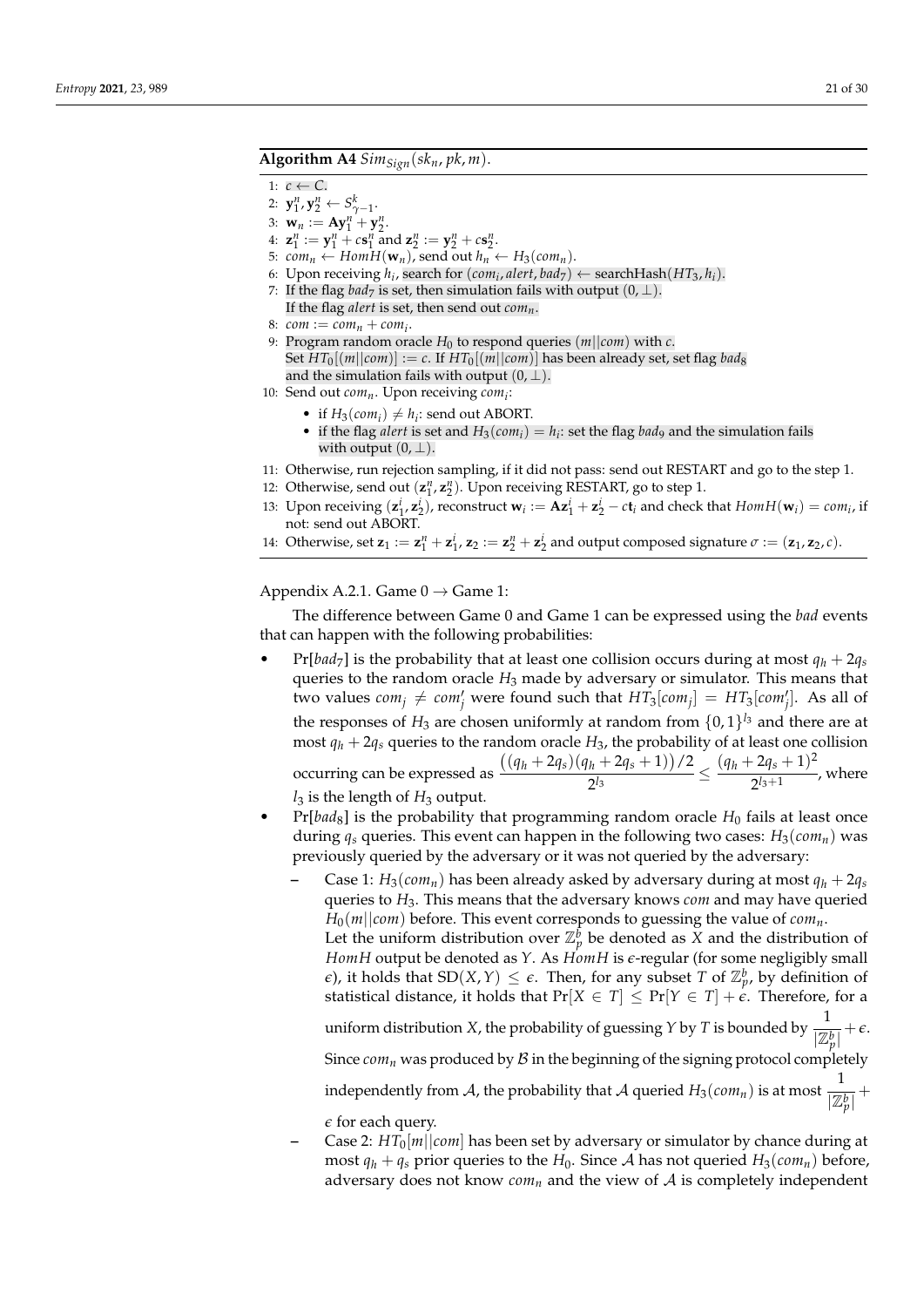from *com*. The probability that *com* occurred by chance in one of the previous queries to  $H_0$  is at most  $(q_h + q_s)$  $\begin{pmatrix} 1 \end{pmatrix}$  $\frac{1}{|\mathbb{Z}_p^b|} + \epsilon$  $\setminus$ .

• Pr[*bad*9] is the probability that the adversary predicted at least one of two outputs of the random oracle *H*<sup>3</sup> without making a query to it. In this case, there is no record in the hash table *HT*<sup>3</sup> that corresponds to the preimage *com<sup>j</sup>* . This can happen with

probability at most  $\frac{2}{\gamma}$  $\frac{1}{2^{l_3}}$  for each signing query.

Therefore, the difference between two games is

$$
|\Pr[\mathbf{G}_1] - \Pr[\mathbf{G}_0]| \leq \Pr[bad_7] + \Pr[bad_8] + \Pr[bad_9] \leq
$$
  

$$
\frac{(q_h + 2q_s + 1)^2}{2^{l_3+1}} + q_s \left( (q_h + 2q_s) \left( \frac{1}{|\mathbb{Z}_p^b|} + \epsilon \right) + (q_h + q_s) \left( \frac{1}{|\mathbb{Z}_p^b|} + \epsilon \right) + \frac{2}{2^{l_3}} \right) =
$$
  

$$
\frac{(q_h + 2q_s + 1)^2}{2^{l_3+1}} + q_s \left( \left( \frac{1}{|\mathbb{Z}_p^b|} + \epsilon \right) \cdot (2q_h + 3q_s) + \frac{2}{2^{l_3}} \right).
$$

*Appendix A.3. Game 2*

In Game 2, when the signature share gets rejected, simulator commits to a uniformly random vector  $w_n$  from the ring  $R_q$  instead of committing to a vector computed as  $Ay_1^n + y_2^n$ . The simulator for the signing process in Game 2 is described in Algorithm [A5.](#page-6-0)

Appendix A.3.1. Game  $1 \rightarrow$  Game 2:

The difference between Game 1 and Game 2 can be expressed with the probability that the adversary can distinguish simulated commitment with random  $w_n$  from the real one when the rejection sampling algorithm does not pass. If the signature shares are rejected, it means that  $\mathbf{z}_1^n \ge \gamma - \beta$  or  $\mathbf{z}_2^n \ge \gamma - \beta$ .

Let us assume that there exists an adversary  $D$  who succeeds in distinguish simulated commitment with random  $w_n$  from the real one with nonnegligible probability:

$$
\begin{aligned}\n\text{Adv}(\mathcal{D}) &= \Pr[b = b' : \mathbf{A} \leftarrow R_q^{k \times k}, \mathbf{s}_1, \mathbf{s}_2 \leftarrow S_{\eta-1}^k, c \leftarrow C, \mathbf{y}_1, \mathbf{y}_2 \leftarrow S_{\gamma-1}^k, \\
\mathbf{w}_0 &\leftarrow \mathbf{A}\mathbf{y}_1 + \mathbf{y}_2, \mathbf{w}_1 \leftarrow R_q^k, b \leftarrow \{0, 1\}, h_b \leftarrow \text{Hom}H(\mathbf{w}_b), b' \leftarrow \mathcal{D}(\mathbf{A}, h_b, c) \\
&\quad |\mathbf{y}_1 + c\mathbf{s}_1 \geq \gamma - \beta \text{ or } \mathbf{y}_2 + c\mathbf{s}_2 \geq \gamma - \beta].\n\end{aligned}
$$

Then, the adversary D can be used to construct an adversary A*R*−*MLWE* who solves the rejected Module-LWE for parameters (*q*, *k*, *k*, *γ*, *U*, *β*), where *U* is the uniform distribution. The adversary A*R*−*MLWE* is defined in Algorithm [A6.](#page-10-0)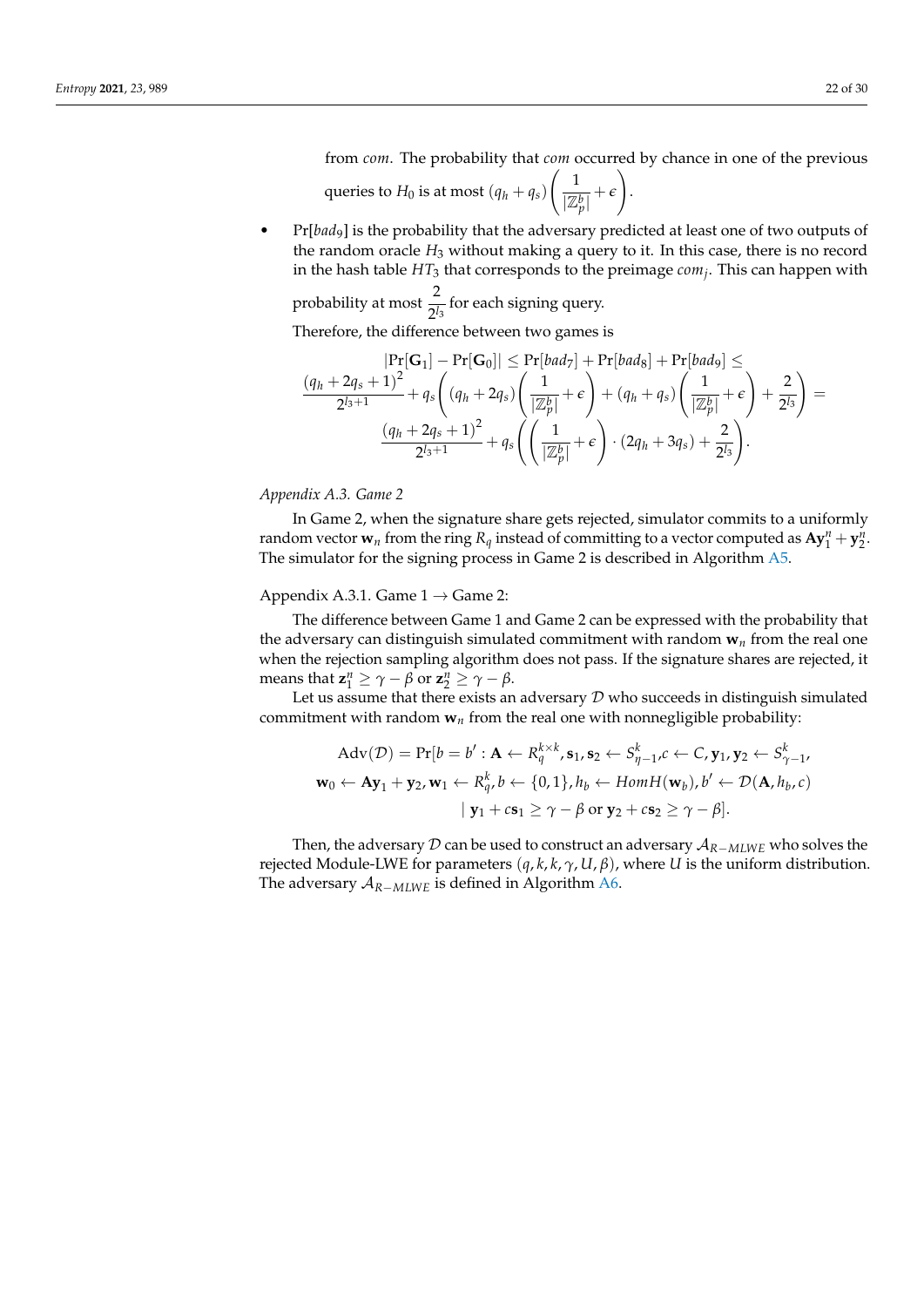# Algorithm A5  $Sim_{Sign}(sk_n, pk, m)$ .

- 1:  $c \leftarrow C$ .
- 2:  $y_1^n, y_2^n \leftarrow S_{\gamma-1}^k$ .
- 3:  $z_1^n := y_1^n + cs_1^n$  and  $z_2^n := y_2^n + cs_2^n$ .
- 4: Run rejection sampling; if it does not pass, proceed as follows:
	- 1.  $\mathbf{w}_n \leftarrow R_q^k$ .
	- 2.  $com_n \leftarrow HomH(\mathbf{w}_n)$ , send out  $h_n \leftarrow H_3(com_n)$ .
	- 3. Upon receiving  $h_i$ , search for  $(\textit{com}_i, \textit{alet}, \textit{bad}_7) \leftarrow \text{searchHash}(HT_3, h_i)$ .
	- 4. If the flag *bad*<sub>7</sub> is set, then simulation fails with output  $(0, \perp)$ . If the flag *alert* is set, then send out *comn*.
	- 5.  $com := com_n + com_i$ .
	- 6. Program random oracle  $H_0$  to respond queries  $(m||com)$  with *c*. Set  $HT_0[(m||com)] := c$ . If  $HT_0[(m||com)]$  has been already set, set flag *bad*<sub>8</sub> and the simulation fails with output  $(0, \perp)$ .
	- 7. Send out *comn*. Upon receiving *com<sup>i</sup>* :
		- if  $H_3(\text{com}_i) \neq h_i$ : send out ABORT.
		- if the flag *alert* is set and  $H_3(com_i) = h_i$ : set the flag *bad*9 and the simulation fails with output  $(0, \perp)$ .
	- 8. Otherwise, send out RESTART and go to step 1.
- 5: If rejection sampling passes, proceed as follows:
	- 1.  $w_n := Ay_1^n + y_2^n$ .
	- 2.  $com_n \leftarrow Hom\overline{H}(\mathbf{w}_n)$ , send out  $h_n \leftarrow H_3(com_n)$ .
	- 3. Upon receiving  $h_i$ , search for  $(\textit{com}_i, \textit{alert}, \textit{bad}_7) \leftarrow \text{searchHash}(HT_3, h_i)$ .
	- 4. If the flag *bad*<sub>7</sub> is set, then simulation fails with output  $(0, \perp)$ . If the flag *alert* is set, then continue.
	- 5.  $com := com_n + com_i$ .
	- 6. Program random oracle  $H_0$  to respond queries  $(m||com)$  with *c*. Set  $HT_0[(m||com)] := c$ . If  $HT_0[(m||com)]$  has been already set, set flag *bad*<sub>8</sub> and the simulation fails with output  $(0, \perp)$ .
	- 7. Send out *comn*.Upon receiving *com<sup>i</sup>* :
		- if  $H_3(\text{com}_i) \neq h_i$ : send out ABORT.
		- if the flag *alert* is set and  $H_3(com_i) = h_i$ : set the flag *bad*<sup>9</sup> and the simulation fails with output  $(0, \perp)$ .
	- 8. Otherwise, send out  $(\mathbf{z}_1^n, \mathbf{z}_2^n)$ . Upon receiving RESTART, go to step 1.
	- 9. Upon receiving  $(\mathbf{z}_1^i, \mathbf{z}_2^i)$ , reconstruct  $\mathbf{w}_i := \mathbf{A}\mathbf{z}_1^i + \mathbf{z}_2^i c\mathbf{t}_i$  and check that  $Hom H(\mathbf{w}_i)$ *com<sup>i</sup>* , if not: send out ABORT.
	- 10. Otherwise, set  $\mathbf{z}_1 := \mathbf{z}_1^n + \mathbf{z}_1^i$ ,  $\mathbf{z}_2 := \mathbf{z}_2^n + \mathbf{z}_2^i$  and output composed signature  $\sigma := (\mathbf{z}_1, \mathbf{z}_2, c)$ .

# **Algorithm A6**  $A_{R-MLWE}(\textbf{A}, \textbf{w}_b, c)$ .

| 1: $h_h \leftarrow \text{Hom}_{H}(\mathbf{w}_h)$   |
|----------------------------------------------------|
| 2: $b' \leftarrow \mathcal{D}(\mathbf{A}, h_b, c)$ |

3: **return** *b* 0

As a consequence, the difference between the two games is bounded by the following:

$$
|\Pr[\mathbf{G}_2] - \Pr[\mathbf{G}_1]| \leq q_s \cdot \mathrm{Adv}_{(q,k,k,\gamma,U,\beta)}^{\mathrm{R\text{-}MLWE}}
$$

### *Appendix A.4. Game 3*

In Game 3, the simulator does not generate the signature shares honestly and thus does not perform rejection sampling honestly. Rejection sampling is simulated as follows:

- **Rejection case**: with probability 1 −  $\sqrt{ }$ 1 −  $|S^k_{\gamma-\beta-1}|$  $|S_{\gamma-1}^k|$  $\setminus^2$ simulator generates commit
	- ment to the random  $w_n$  as in the previous game.
- **Otherwise**, sample signature shares from the set  $S_{\gamma-\beta-1}$  and compute  $w_n$  out of it.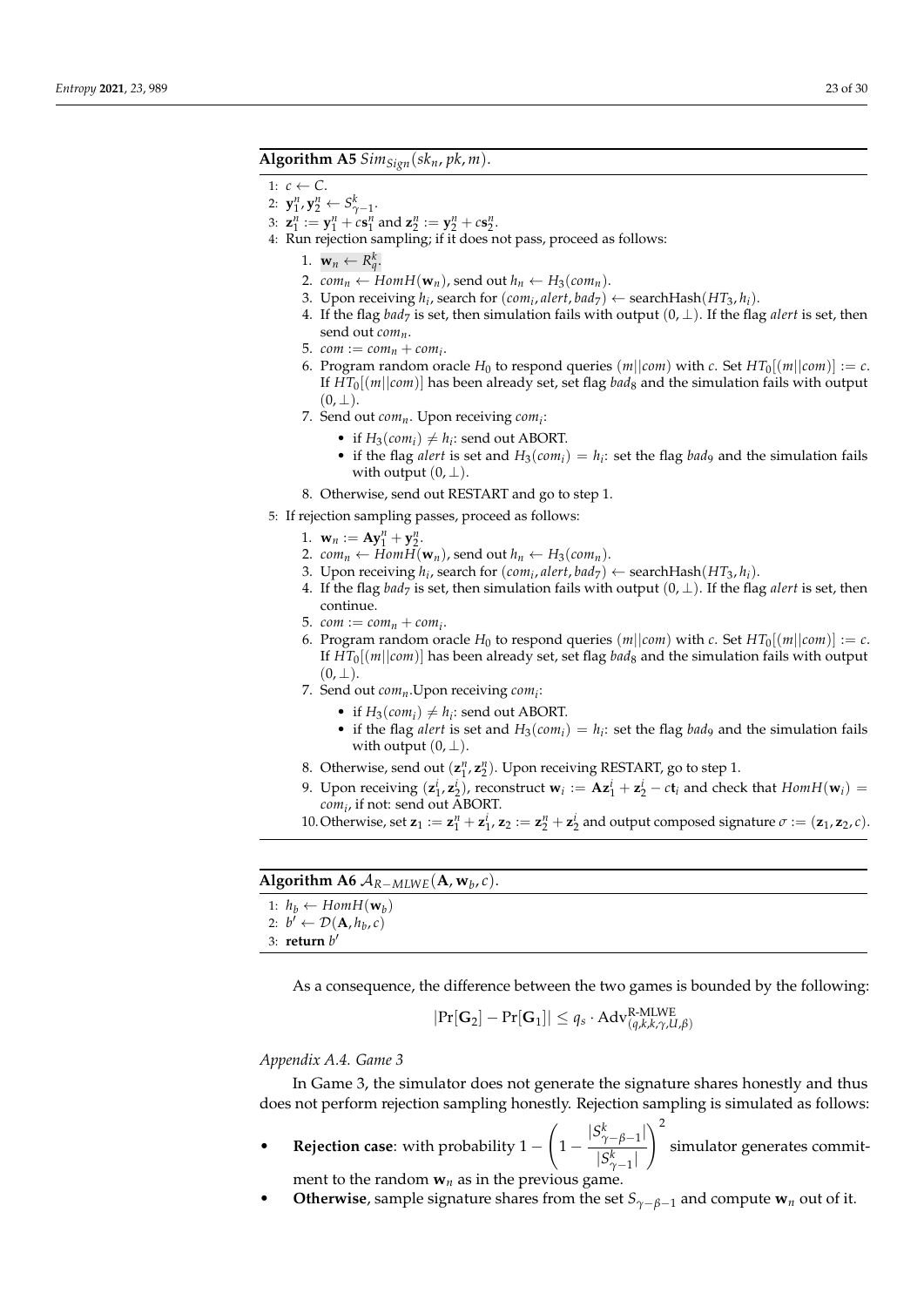The simulator for the signing process in Game 3 is described in Algorithm [A7.](#page-23-0)

Appendix A.4.1. Game  $2 \rightarrow$  Game 3:

The signature shares generated in Algorithm [A7](#page-23-0) are indistinguishable from the real ones because of the *eZK*-naHVZK property of the underlying identification scheme from [\[13\]](#page-28-0), appendix B. Therefore, the difference between Game 2 and Game 3 can be defined as follows:

$$
|\text{Pr}[\textbf{G}_3]-\text{Pr}[\textbf{G}_2]|\leq \epsilon_{ZK}
$$

According to the proof from [\[13\]](#page-28-0),  $\varepsilon_{ZK} = 0$  for the underlying identification scheme.

<span id="page-23-0"></span>**Algorithm A7**  $Sim_{Sign}(\mathbf{t}_n, pk, m)$ .

1: With probability 
$$
1 - \left(1 - \frac{|S^k_{\gamma-\beta-1}|}{|S^k_{\gamma-1}|}\right)^2
$$
, proceed as follows:

- 1.  $c \leftarrow C$ .
- 2.  $\mathbf{w}_n \leftarrow R_q^k$ .
- 3. *com*<sub>n</sub> ← *HomH*( $w_n$ ), send out  $h_n$  ←  $H_3$ ( $com_n$ ).
- 4. Upon receiving  $h_i$ , search for  $(\textit{com}_i, \textit{alert}, \textit{bad}_7) \leftarrow \text{searchHash}(HT_3, h_i)$ .
- 5. If the flag *bad*<sub>7</sub> is set, then simulation fails with output  $(0, \perp)$ . If the flag *alert* is set, then send out *comn*.
- $6.$   $com := com_n + com_i.$
- 7. Program random oracle  $H_0$  to respond queries  $(m||com)$  with  $c$ . Set  $HT_0[(m||com)] := c$ . If *HT*0[(*m*||*com*)] has been already set, set flag *bad*<sup>8</sup> and the simulation fails with output  $(0, \perp)$ .
- 8. Send out *comn*. Upon receiving *com<sup>i</sup>* :
	- if  $H_3(\text{com}_i) \neq h_i$ : send out ABORT.
	- if the flag *alert* is set and  $H_3(com_i) = h_i$ : set the flag *bad*9 and the simulation fails with output  $(0, \perp)$ .
- 9. Otherwise, send out RESTART and go to step 1.
- 2: Otherwise, proceed as follows:
	- 1.  $c \leftarrow C$ .
	- 2.  $\mathbf{z}_1^n \leftarrow S_{\gamma-\beta-1}^k$  and  $\mathbf{z}_2^n \leftarrow S_{\gamma-\beta-1}^k$ .
	- 3.  $w_n := Ax_1^n + z_2^n ct_n$ .
	- 4.  $com_n \leftarrow HomH(\mathbf{w}_n)$ , send out  $h_n \leftarrow H_3(com_n)$ .
	- 5. Upon receiving  $h_i$ , search for  $(\textit{com}_i, \textit{alert}, \textit{bad}_7) \leftarrow \text{searchHash}(HT_3, h_i)$ .
	- 6. If the flag *bad*<sub>7</sub> is set, then simulation fails with output  $(0, \perp)$ . If the flag *alert* is set, then continue.
	- 7.  $com := com_n + com_i$ .
	- 8. Program random oracle  $H_0$  to respond queries  $(m||com)$  with  $c$ . Set  $HT_0[(m||com)] := c$ . If *HT*0[(*m*||*com*)] has been already set, set flag *bad*<sup>8</sup> and the simulation fails with output  $(0, \perp)$ .
	- 9. Send out *comn*. Upon receiving *com<sup>i</sup>* :
		- if  $H_3(\text{com}_i) \neq h_i$ : send out ABORT.
			- if the flag *alert* is set and  $H_3(com_i) = h_i$ : set the flag *bad*9 and the simulation fails with output  $(0, \perp)$ .
	- 10. Otherwise, send out  $(\mathbf{z}_1^n, \mathbf{z}_2^n)$ . Upon receiving RESTART, go to step 1.
	- 11. Upon receiving  $(\mathbf{z}_1^i, \mathbf{z}_2^i)$ , reconstruct  $\mathbf{w}_i := \mathbf{A}\mathbf{z}_1^i + \mathbf{z}_2^i c\mathbf{t}_i$  and check that  $Hom H(\mathbf{w}_i)$ *com<sup>i</sup>* , if not: send out ABORT.
	- 12. Otherwise, set  $\mathbf{z}_1 := \mathbf{z}_1^n + \mathbf{z}_1^i$ ,  $\mathbf{z}_2 := \mathbf{z}_2^n + \mathbf{z}_2^i$  and output composed signature  $\sigma := (\mathbf{z}_1, \mathbf{z}_2, c)$ .

*Appendix A.5. Game 4*

Now, the signing process does not rely on the actual secret key share of the honest party *Pn*. In the next games, the key generation process is changed so that it does not use secret keys as well. In this game, the simulator is given a predefined uniformly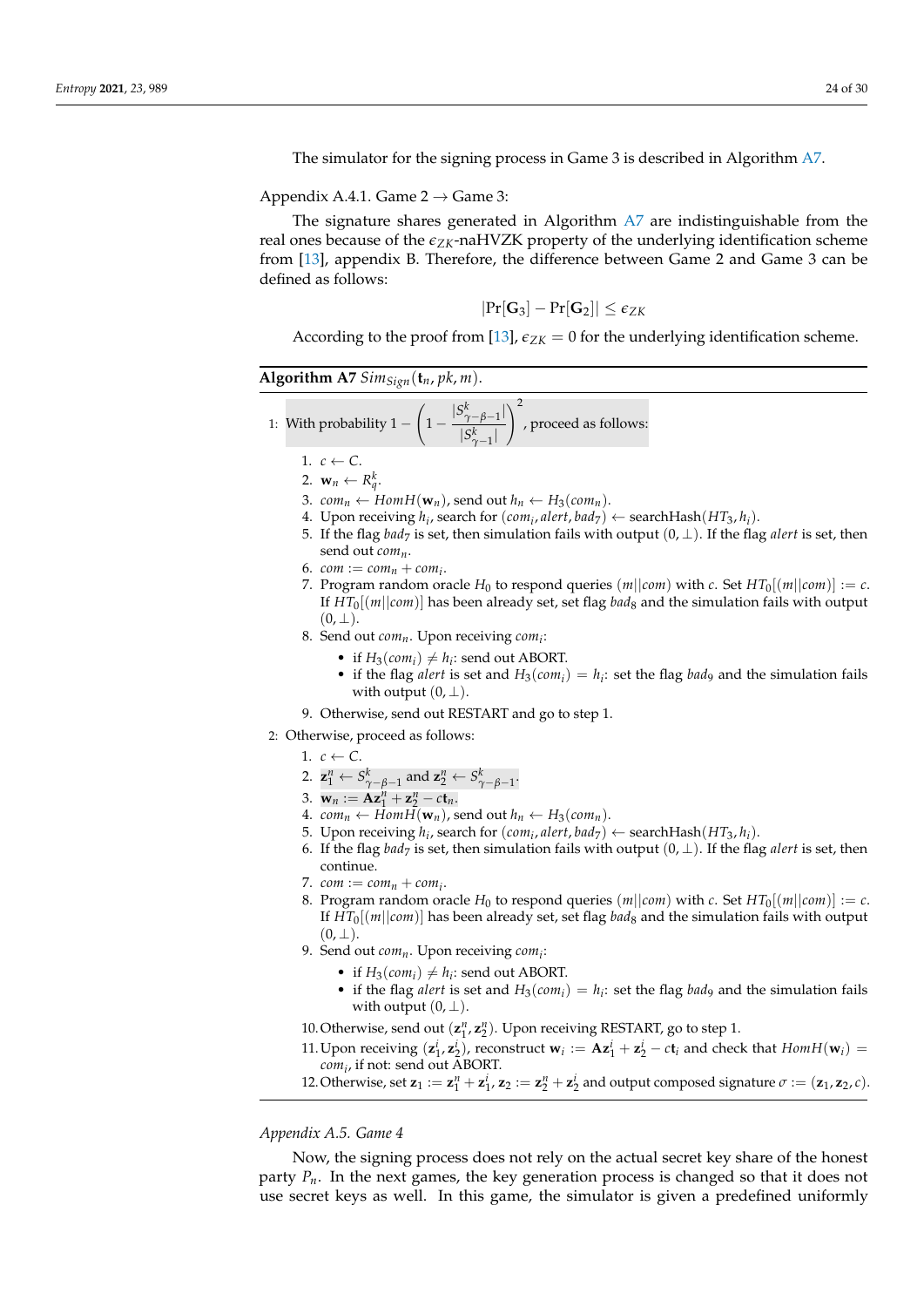random matrix  $A \leftarrow R_q^{k \times k}$ , and the simulator defines its own matrix share out of it. By definition, the algorithm B (Algorithm [A1\)](#page-4-0) receives a pre-generated public key *pk* as the input. Therefore, the simulator in Game 4 is given a predefined matrix **A**, and in the later games, the simulator is changed so that it receives the entire public key and uses it to compute its shares  $A_n$ ,  $t_n$ . The simulator for the key generation process in Game 4 is described in Algorithm [A8.](#page-24-0)

<span id="page-24-0"></span>**Algorithm A8** *SimKeyGen*(*par*, **A**).

- 1: Send out  $hk_n \leftarrow \{0, 1\}^{l_1}$ .
- 2: Upon receiving *hk<sup>i</sup>* :
	- search for  $(A_i, \text{alert}, \text{bad}_1) \leftarrow \text{searchHash}(HT_1, \text{hk}_i)$ .
	- if the flag *bad*<sup>1</sup> is set, then simulation fails with output  $(0, \perp)$ .
	- if the flag *alert* is set, then sample  $\mathbf{A}_n \leftarrow R_q^{k \times k}$ . Otherwise, define  $A_n := A - A_i$ .
- 3: Program random oracle  $H_1$  to respond queries  $\mathbf{A}_n$  with  $hk_n$ . Set  $HT_1[\mathbf{A}_n] := hk_n$ . If  $HT_1[\mathbf{A}_n]$ has been already set, then set the flag *bad*<sub>2</sub> and the simulation fails with output  $(0, \perp)$ .
- 4: Send out **A***n*. Upon receiving **A***<sup>i</sup>* :
	- if  $H_1(\mathbf{A}_i) \neq hk_i$ : send out ABORT.
	- if the flag *alert* is set and  $H_1(A_i) = hk_i$ : set the flag *bad*<sub>3</sub> and the simulation fails with output  $(0, \perp)$ .
- 5:  $(\mathbf{s}_1^n, \mathbf{s}_2^n) \leftarrow S_\eta^k \times S_\eta^k$ .
- 6:  $\mathbf{t}_n := \mathbf{As}_1^n + \mathbf{s}_2^n$ , send out  $comk_n := H_2(\mathbf{t}_n)$ .
- 7: Upon receiving *comk<sup>i</sup>* , send out **t***n*.
- 8: Upon receiving  $\mathbf{t}_i$ , check that  $H_2(\mathbf{t}_i) = \text{coml}_i$ . If not: send out ABORT.
- 9: Otherwise,  $\mathbf{t} := \mathbf{t}_n + \mathbf{t}_i$ ,  $pk := (\mathbf{A}, \mathbf{t})$  and  $sk := (\mathbf{A}, \mathbf{t}_i, \mathbf{s}_n, \mathbf{s}'_n)$ .

Appendix A.5.1. Game  $3 \rightarrow$  Game 4:

The distribution of public matrix **A** does not change between Game 3 and Game 4. The difference between Game 3 and Game 4 can be expressed using *bad* events that happen with the following probabilities:

- $Pr[bad_1]$  is the probability that at least one collision occurs during at most  $q_h$  queries to the random oracle *H*<sup>1</sup> made by adversary or simulator. This can happen with probability at most  $\frac{q_h(q_h+1)/2}{2^{h+1}}$  $\frac{n}{2^{l_1+1}}$ , where  $l_1$  is the length of  $H_1$  output.
- Pr[*bad*2] is the probability that programming random oracle *H*<sup>1</sup> fails, which happens if  $H_1(\mathbf{A}_n)$  has been previously asked by adversary during at most  $q_h$  queries to the random oracle  $H_1$ . This event corresponds to guessing random  $A_n$ , for each query the

probability of this event is bounded by  $\frac{1}{\sqrt{n}}$  $\overline{q^{n \cdot k \cdot k}}$ 

• Pr[*bad*3] is the probability that adversary predicted at least one of two outputs of the random oracle *H*<sup>1</sup> without making a query to it. This can happen with probability at 2

 $\frac{1}{2^{l_1}}$ .

Therefore, the difference between the two games is

$$
|\Pr[\mathbf{G}_4] - \Pr[\mathbf{G}_3]| \leq \Pr[bad_1] + \Pr[bad_2] + \Pr[bad_3] \leq \frac{(q_h+1)q_h}{2^{l_1+1}} + \frac{q_h}{q^{n\cdot k \cdot k}} + \frac{2}{2^{l_1}}
$$

## *Appendix A.6. Game 5*

In Game 5, the simulator picks public key share **t***n* randomly from the ring instead of computing it using secret keys. The simulator for the key generation process in Game 5 is described in Algorithm [A9.](#page-25-0)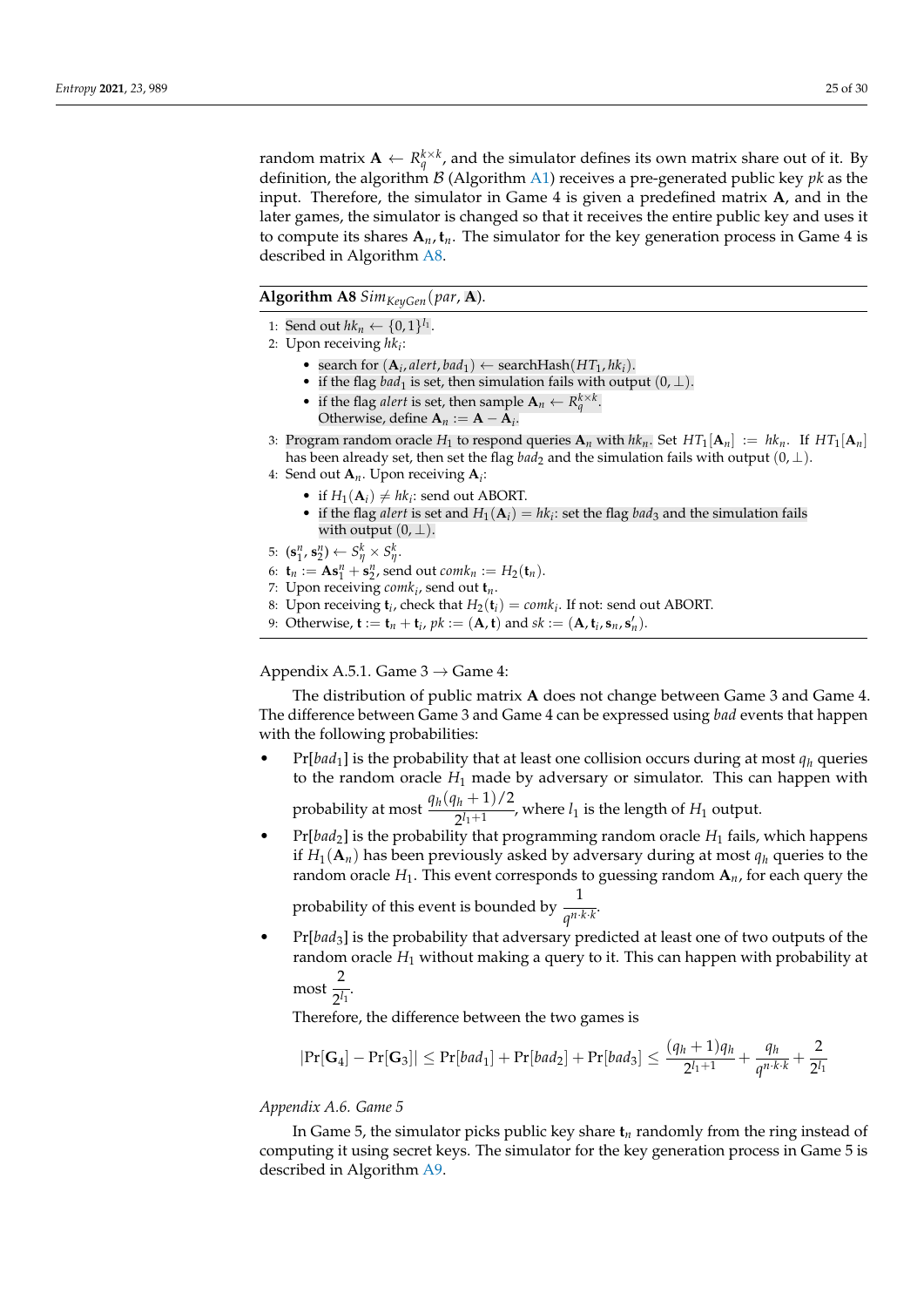# <span id="page-25-0"></span>**Algorithm A9** *SimKeyGen*(*par*, **A**).

- 1: Send out  $hk_n \leftarrow \{0, 1\}^{l_1}$ .
- 2: Upon receiving *hk<sup>i</sup>* :
	- search for  $(A_i, \text{alert}, \text{bad}_1) \leftarrow \text{searchHash}(HT_1, \text{hk}_i)$ .
	- if the flag *bad*<sup>1</sup> is set, then simulation fails with output  $(0, \perp)$ .
	- if the flag *alert* is set, then sample  $\mathbf{A}_n \leftarrow R_q^{k \times k}$ . Otherwise, define  $\mathbf{A}_n := \mathbf{A} \mathbf{A}_i$ .
- 3: Program random oracle  $H_1$  to respond queries  $\mathbf{A}_n$  with  $hk_n$ . Set  $HT_1[\mathbf{A}_n]:=hk_n$ . If  $HT_1[\mathbf{A}_n]$  has been already set, then set the flag *bad*<sub>2</sub> and the simulation fails with output  $(0, \perp)$ .
- 4: Send out **A***n*. Upon receiving **A***<sup>i</sup>* :
	- if  $H_1(\mathbf{A}_i) \neq hk_i$ : send out ABORT.
	- if the flag *alert* is set and  $H_1(A_i) = hk_i$ : set the flag *bad*<sub>3</sub> and the simulation fails with output  $(0, \perp)$ .
- 5:  $\mathbf{t}_n \leftarrow R_q^k$ , send out  $comk_n = H_2(\mathbf{t}_n)$ .
- 6: Upon receiving *comk<sup>i</sup>* , send out **t***n*.
- 7: Upon receiving  $\mathbf{t}_i$ , check that  $H_2(\mathbf{t}_i) = \text{coml}_i$ . If not: send out ABORT.
- 8: Otherwise, **t** := **t**<sub>*n*</sub> + **t**<sub>*i*</sub>, *pk* := (**A**, **t**).

Appendix A.6.1. Game  $4 \rightarrow$  Game 5:

In Game 5, public key share  $\mathbf{t}_n$  is sampled uniformly at random from  $R_q^k$  instead of computing it as  $As_1^n + s_2^n$ , where  $s_1^n$ ,  $s_2^n$  are random elements from  $S_n^k$ . As matrix **A** follows the uniform distribution over  $R_q^{k\times k}$ , if adversary can distinguish between Game 3 and Game 4, this adversary can be used as a distinguisher that breaks the decisional Module-LWE problem for parameters (*q*, *k*, *k*, *η*, *U*), where *U* is the uniform distribution.

Therefore, the difference between two games is bounded by the advantage of adversary in breaking decisional Module-LWE:

$$
|\mathrm{Pr}[\mathbf{G}_5]-\mathrm{Pr}[\mathbf{G}_4]| \leq \mathrm{Adv}_{(q,k,k,\eta,U)}^{\mathrm{Dec-MLWE}}
$$

## *Appendix A.7. Game 6*

In Game 6, the simulator uses as input a random resulting public key  $\mathbf{t} \in R^k_q$  to compute its own share  $t_n$ . The simulator for the key generation process in Game  $\ddot{\text{o}}$  is described in Algorithm [A10.](#page-26-0)

Appendix A.7.1. Game  $5 \rightarrow$  Game 6:

The distributions of  $\mathbf{t}, \mathbf{t}_n$  do not change with respect to Game 5. The difference between Game 5 and Game 6 can be expressed using *bad* events that happen with the following probabilities:

 $Pr[bad_4]$  is the probability that at least one collision occurs during at most  $q_h$  queries to the random oracle  $H_2$  made by adversary or simulator. This can happen with

probability at most  $\frac{q_h(q_h+1)/2}{2^{h+1}}$  $\frac{n}{2^{l_2+1}}$ , where  $l_2$  is the length of  $H_2$  output.

• Pr[*bad*5] is the probability that programming random oracle *H*<sup>2</sup> fails, which happens if  $H_2(\mathbf{t}_n)$  was previously asked by adversary during at most  $q_h$  queries to the random oracle  $H_2$ . This event corresponds to guessing a uniformly random  $\mathbf{t}_n \in R^k_q$ , for each

query the probability of this event is bounded by  $\frac{1}{10}$  $\overline{q^{n\cdot k}}$ 

Pr[bad<sub>6</sub>] is the probability that adversary predicted at least one of two outputs of the random oracle *H*<sub>2</sub> without making a query to it. This can happen with probability at  $\frac{2}{\sqrt{2}}$ 

 $\frac{1}{2^{l_2}}$ 

Therefore, the difference between the two games is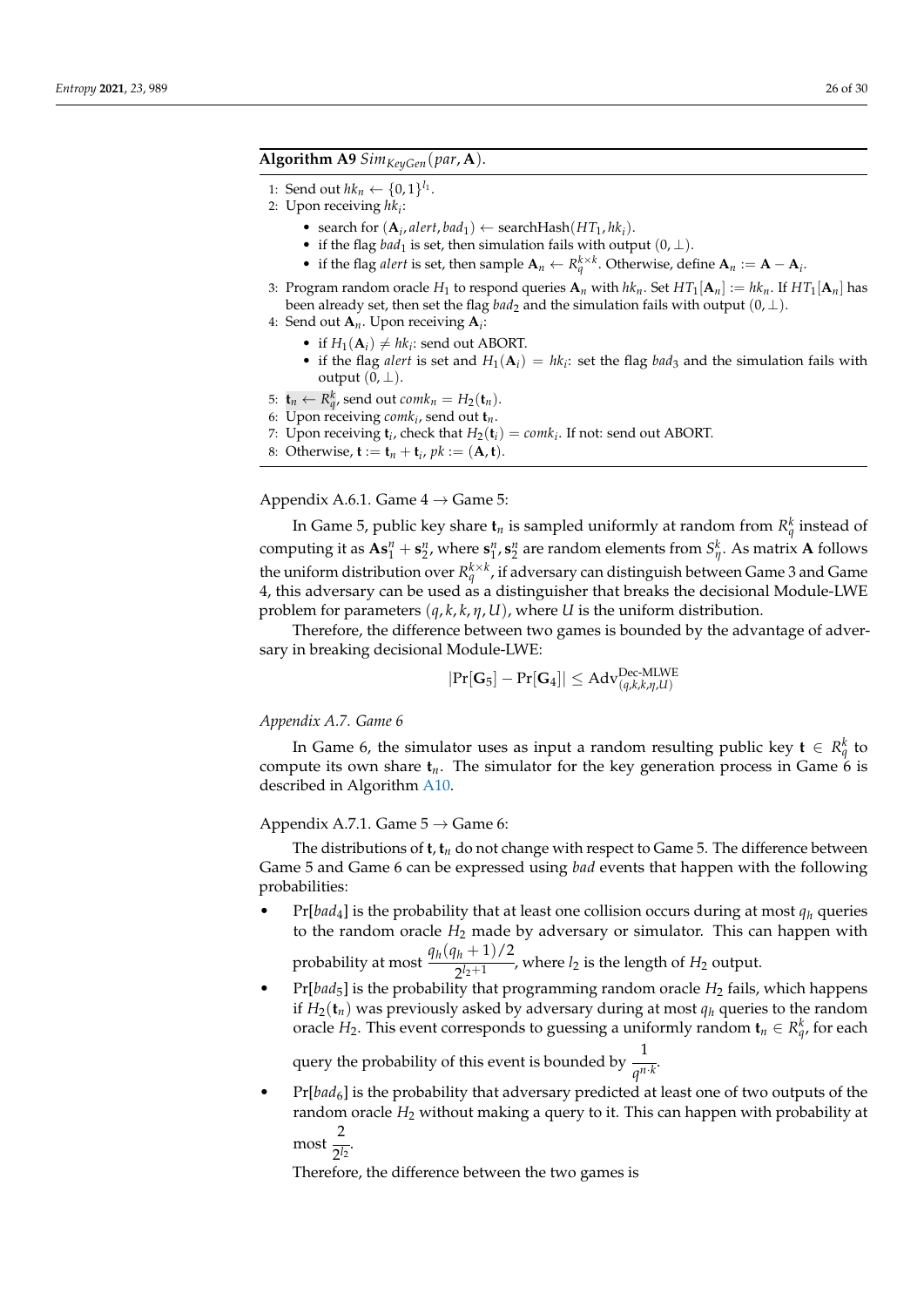$$
|\Pr[\mathbf{G}_6]-\Pr[\mathbf{G}_5]| \leq \Pr[bad_4] + \Pr[bad_5] + \Pr[bad_6] \leq \frac{(q_h+1)q_h}{2^{l_2+1}} + \frac{q_h}{q^{n \cdot k}} + \frac{2}{2^{l_2}}
$$

# <span id="page-26-0"></span>**Algorithm A10** *SimKeyGen*(*par*, **A**, **t**).

- 1: Send out  $hk_n \leftarrow \{0, 1\}^{l_1}$ .
- 2: Upon receiving *hk<sup>i</sup>* :
	- search for  $(A_i, \text{alert}, \text{bad}_1) \leftarrow \text{searchHash}(HT_1, \text{hk}_i)$ .
	- if the flag *bad*<sup>1</sup> is set, then simulation fails with output  $(0, \perp)$ .
	- if the flag *alert* is set, then sample  $\mathbf{A}_n \leftarrow R_q^{k \times k}$ . Otherwise, define  $\mathbf{A}_n := \mathbf{A} \mathbf{A}_i$ .
- 3: Program random oracle  $H_1$  to respond queries  $\mathbf{A}_n$  with  $hk_n$ . Set  $HT_1[\mathbf{A}_n]:=hk_n$ . If  $HT_1[\mathbf{A}_n]$  has been already set, then set the flag *bad*<sub>2</sub> and the simulation fails with output  $(0, \perp)$ .

4: Send out **A***n*. Upon receiving **A***<sup>i</sup>* :

- if  $H_1(\mathbf{A}_i) \neq hk_i$ : send out ABORT.
- if the flag *alert* is set and  $H_1(A_i) = hk_i$ : set the flag *bad*<sub>3</sub> and the simulation fails with output  $(0, \perp)$ .
- 5: Send out  $\textit{comk}_n \leftarrow \{0, 1\}^{l_2}$ .
- 6: Upon receiving  $comk_i$ , search for  $(\mathbf{t}_i, alert, bad_4) \leftarrow searchHash(HT_2, comk_i)$ .
- 7: If the flag *bad*<sub>4</sub> is set, then simulation fails with output  $(0, \perp)$ .
- 8: Compute public key share:
	- If the flag *alert* is set,  $\mathbf{t}_n \leftarrow R_q^k$ .
	- Otherwise,  $\mathbf{t}_n := \mathbf{t} \mathbf{t}_i$ .

9: Program random oracle  $H_2$  to respond queries  $\mathbf{t}_n$  with  $\text{com}_n$ . Set  $HT_2[\mathbf{t}_n] := \text{com}_n \mathbf{t}_n$ . If  $HT_2[t_n]$  has been already set, set flag *bad*<sub>5</sub> and the simulation fails with output  $(0, \perp)$ .

10: Send out **t***n*. Upon receiving **t***<sup>i</sup>* :

- if  $H_2(t_i) \neq \text{com}k_i$ : send out ABORT.
- if the flag *alert* is set and  $H_2(\mathbf{t}_i) = \text{com} k_i$ : set the flag *bad*<sub>6</sub> and simulation fails with output  $(0, \perp)$ .

11: Otherwise, **t** := **t**<sub>*n*</sub> + **t**<sub>*i*</sub>, *pk* := (**A**, **t**).

# *Appendix A.8. Forking Lemma*

Now, both key generation and signing do not rely on the actual secret key share of the honest party  $P_n$ . In order to conclude the proof, it is needed to invoke forking lemma to receive two valid forgeries that are constructed using the same commitment  $com = com'$ but different challenges  $c \neq c'$ .

Currently, the combined public key consists of matrix **A** uniformly distributed in  $R_q^{k \times k}$  and vector **t** uniformly distributed in  $R_q^k$ . We want to replace it with Module-SIS instance  $[{\bf A}'|{\bf I}]$  , where  ${\bf A}'\in R_q^{k\times (k+1)}$ . The view of adversary will not be changed if we set

 $A' = [A|t].$ 

Let us define an input generation algorithm  $IG$  such that it produces the following input:  $(A, t)$  for the  $\mathcal{F}_B$ . Now, let us construct  $\mathcal{B}'$  around the previously defined simulator  $\mathcal{B}$ .  $\mathcal{B}'$  invokes the forking algorithm  $\mathcal{F}_B$  on the input  $(\mathbf{A}, \mathbf{t})$ .

As a result, with probability *frk* two valid forgeries  $out = (com, c, z_1, z_2, m)$  and  $out' = (com', c', z'_1, z'_2, m')$  are obtained. Here, by the construction of  $\mathcal{F}_B$ , it holds that  $c \neq c'$ ,  $com = com'$ ,  $m = m'$ . The probability *f rk* satisfiesollowing:

$$
Pr[\mathbf{G}_6] = acc \le \frac{q_h + q_s + 1}{|C|} + \sqrt{(q_h + q_s + 1) \cdot frk}
$$

Since both signatures are valid, it holds that

$$
Hom H(\mathbf{Az}_1 + \mathbf{z}_2 - c\mathbf{t}) = com = com' = Hom H(\mathbf{Az}'_1 + \mathbf{z}'_2 - c'\mathbf{t})
$$

Let us examine the following cases: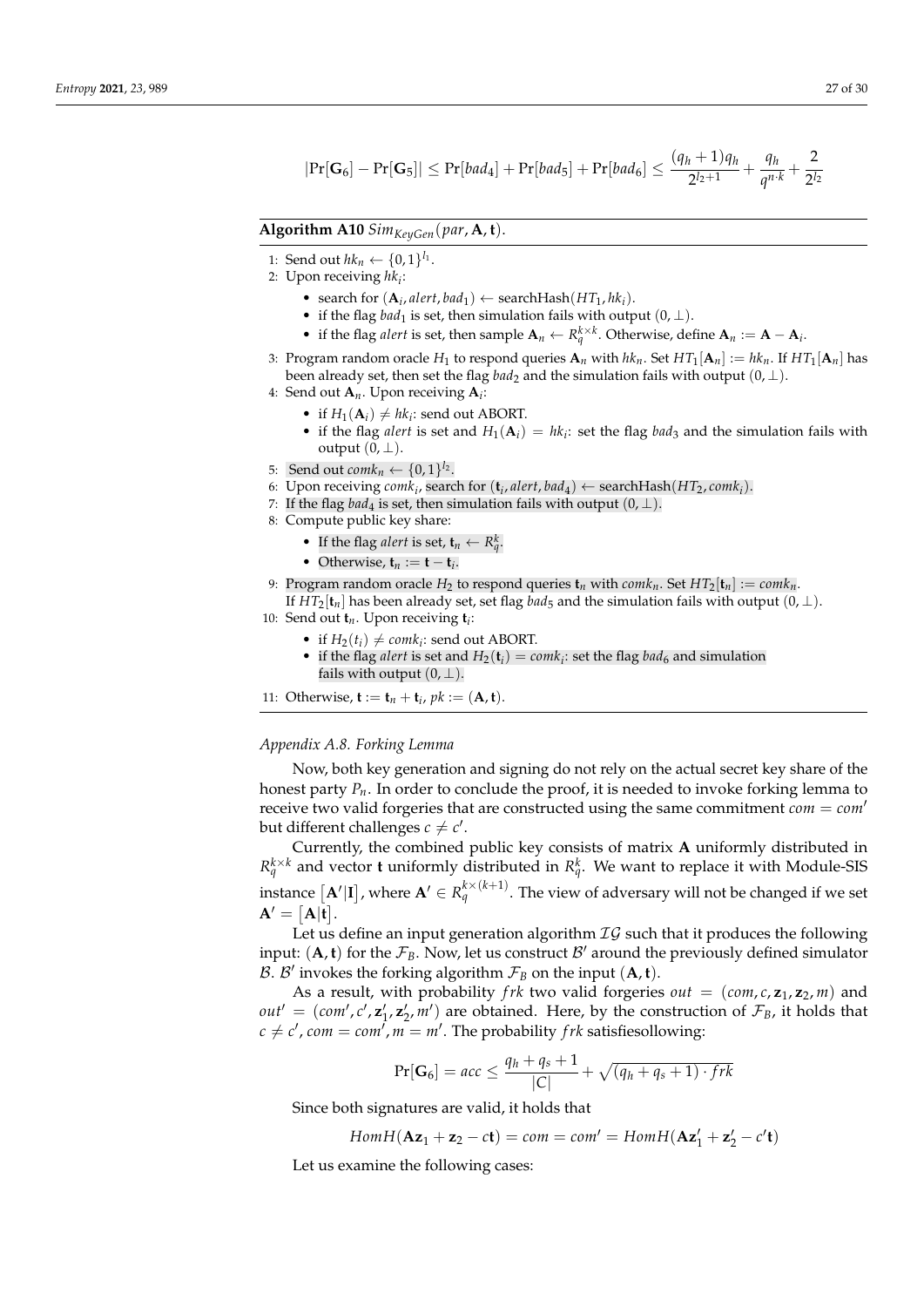**Case 1:**  $Az_1 + z_2 - ct \neq Az'_1 + z'_2 - c't$ , and  $B'$  is able to break the collision resistance of the hash function (that is hard under the worst-case difficulty of finding short vectors in cyclic/ideal lattices), as was proven in [\[35,](#page-29-1)[36\]](#page-29-8).

**Case 2:**  $Az_1 + z_2 - ct = Az'_1 + z'_2 - c't$ . It can be rearranged as  $Az_1 - Az'_1 + z_2$  $z_2 - ct + c'$ **t** = **0**, and this, in turn, leads to

$$
\begin{bmatrix} \mathbf{A}|\mathbf{I}|\mathbf{t} \end{bmatrix} \begin{bmatrix} \mathbf{z}_1 - \mathbf{z}_1' \\ \mathbf{z}_2 - \mathbf{z}_2' \\ c' - c \end{bmatrix} = \mathbf{0}
$$

Now, recall that  $\lceil A|I|t\rceil$  is an instance of Module-SIS problem; this means that we found a solution for Module-SIS with parameters  $(q, k, k + 1, \xi)$ , where  $\xi \leq 2(\gamma_2 - \beta_2)$ . Therefore, the probability *f rk* is the following:

$$
frk \leq Adv_{(q,k,k+1,\xi)}^{\text{MSIS}} + \text{Adv}^{\text{CR}}
$$

Finally, taking into account that the underlying identification scheme has perfect naHVZK (i.e.,  $\varepsilon_{ZK} = 0$ ), the advantage of the adversary is bounded by the following:

Adv<sup>DS-UF-CMA</sup>(
$$
\mathcal{A}
$$
)  $\leq \frac{(q_h + 2q_s + 1)^2}{2^{l_3+1}} + q_s \cdot \left( \left( \frac{1}{|\mathbb{Z}_p^b|} \right) \cdot (2q_h + 3q_s) + \frac{2}{2^{l_3}} \right) +$   
\n $q_s \cdot \text{Adv}_{(q,k,k,\gamma,U,\beta)}^{R-MLWE} + \frac{(q_h + 1)q_h}{2^{l_1+1}} + \frac{q_h}{q^{n \cdot k \cdot k}} + \frac{2}{2^{l_1}} + \text{Adv}_{(q,k,k,\eta,U)}^{Dec-MLWE} +$   
\n $\frac{(q_h + 1)q_h}{2^{l_2+1}} + \frac{q_h}{q^{n \cdot k}} + \frac{2}{2^{l_2}} + \frac{q_h + q_s + 1}{|C|} + \sqrt{(q_h + q_s + 1) \cdot \left( \text{Adv}_{(q,k,k+1,\xi)}^{MSIS} + \text{Adv}^{CR} \right)}$ 

### **References**

- <span id="page-27-0"></span>1. Shor, P.W. Polynomial-Time Algorithms for Prime Factorization and Discrete Logarithms on a Quantum Computer. *SIAM J. Comput.* 1997, *26*, 1484–1509. doi[:10.1137/S0097539795293172.](https://doi.org/10.1137/S0097539795293172)
- <span id="page-27-1"></span>2. Shor, P.W. Algorithms for quantum computation: Discrete logarithms and factoring. In Proceedings of the 35th Annual Symposium on Foundations of Computer Science, Santa Fe, NM, 20–22 November 1994; pp. 124–134. doi[:10.1109/SFCS.1994.365700.](https://doi.org/10.1109/SFCS.1994.365700)
- <span id="page-27-2"></span>3. Chen, L.; Jordan, S.; Liu, Y.K.; Moody, D.; Peralta, R.; Perlner, R.; Smith-Tone, D. *Report on Post-Quantum Cryptography*; Technical Report; National Institute of Standards and Technology: Gaithersburg, MD, USA, 2016. doi[:10.6028/nist.ir.8105.](https://doi.org/10.6028/nist.ir.8105)
- <span id="page-27-3"></span>4. Shoup, V. Practical Threshold Signatures. In *International Conference on the Theory and Applications of Cryptographic Techniques*; Springer: Berlin/Heidelberg, Germany, 2000; Volume 1807, pp. 207–220. doi[:10.1007/3-540-45539-6\\\_15.](https://doi.org/10.1007/3-540-45539-6_15)
- 5. Damgård, I.; Koprowski, M. Practical Threshold RSA Signatures without a Trusted Dealer. In *International Conference on the Theory and Applications of Cryptographic Techniques*; Springer: Berlin/Heidelberg, Germany, 2001; Volume 2045, pp. 152–165. doi[:10.1007/3-540-44987-6\\\_10.](https://doi.org/10.1007/3-540-44987-6_10)
- 6. MacKenzie, P.D.; Reiter, M.K. Two-party generation of DSA signatures. *Int. J. Inf. Sec.* 2004, *2*, 218–239. doi[:10.1007/s10207-004-](https://doi.org/10.1007/s10207-004-0041-0) [0041-0.](https://doi.org/10.1007/s10207-004-0041-0)
- <span id="page-27-9"></span>7. Lindell, Y. Fast Secure Two-Party ECDSA Signing. In *Annual International Cryptology Conference*; Katz, J., Shacham, H., Eds.; Springer: Berlin/Heidelberg, Germany, 2017; Volume 10402, pp. 613–644. doi[:10.1007/978-3-319-63715-0\\\_21.](https://doi.org/10.1007/978-3-319-63715-0_21)
- <span id="page-27-4"></span>8. Doerner, J.; Kondi, Y.; Lee, E.; Shelat, A. Secure Two-party Threshold ECDSA from ECDSA Assumptions. In Proceedings of the 2018 IEEE Symposium on Security and Privacy, SP San Francisco, CA, USA, 20–24 May 2018; pp. 980–997. doi[:10.1109/SP.2018.00036.](https://doi.org/10.1109/SP.2018.00036)
- <span id="page-27-5"></span>9. Buldas, A.; Kalu, A.; Laud, P.; Oruaas, M. Server-Supported RSA Signatures for Mobile Devices. In Proceedings of the Computer Security– ESORICS 2017, Oslo, Norway, 11–15 September 2017; pp. 315–333.
- <span id="page-27-6"></span>10. SK ID Solutions. *eID scheme: SMART-ID*; Public version, 1.0.; 2019. Available online: [https://www.ria.ee/sites/default/files/](https://www.ria.ee/sites/default/files/content-editors/EID/smart-id_skeemi_kirjeldus.pdf) [content-editors/EID/smart-id\\_skeemi\\_kirjeldus.pdf](https://www.ria.ee/sites/default/files/content-editors/EID/smart-id_skeemi_kirjeldus.pdf) (accessed on 29 July 2021).
- <span id="page-27-7"></span>11. Solutions, S.I. Smart-ID Is a Smart Way to Identify Yourself, 2021. Available online: <https://www.smart-id.com/> (accessed on 15 April 2021).
- <span id="page-27-8"></span>12. Cozzo, D.; Smart, N.P. Sharing the LUOV: Threshold Post-quantum Signatures. In Proceedings of the Cryptography and Coding—17th IMA International Conference, IMACC 2019, Oxford, UK, 16–18 December 2019; Volume 11929, pp. 128–153. doi[:10.1007/978-3-030-35199-1\\\_7.](https://doi.org/10.1007/978-3-030-35199-1_7)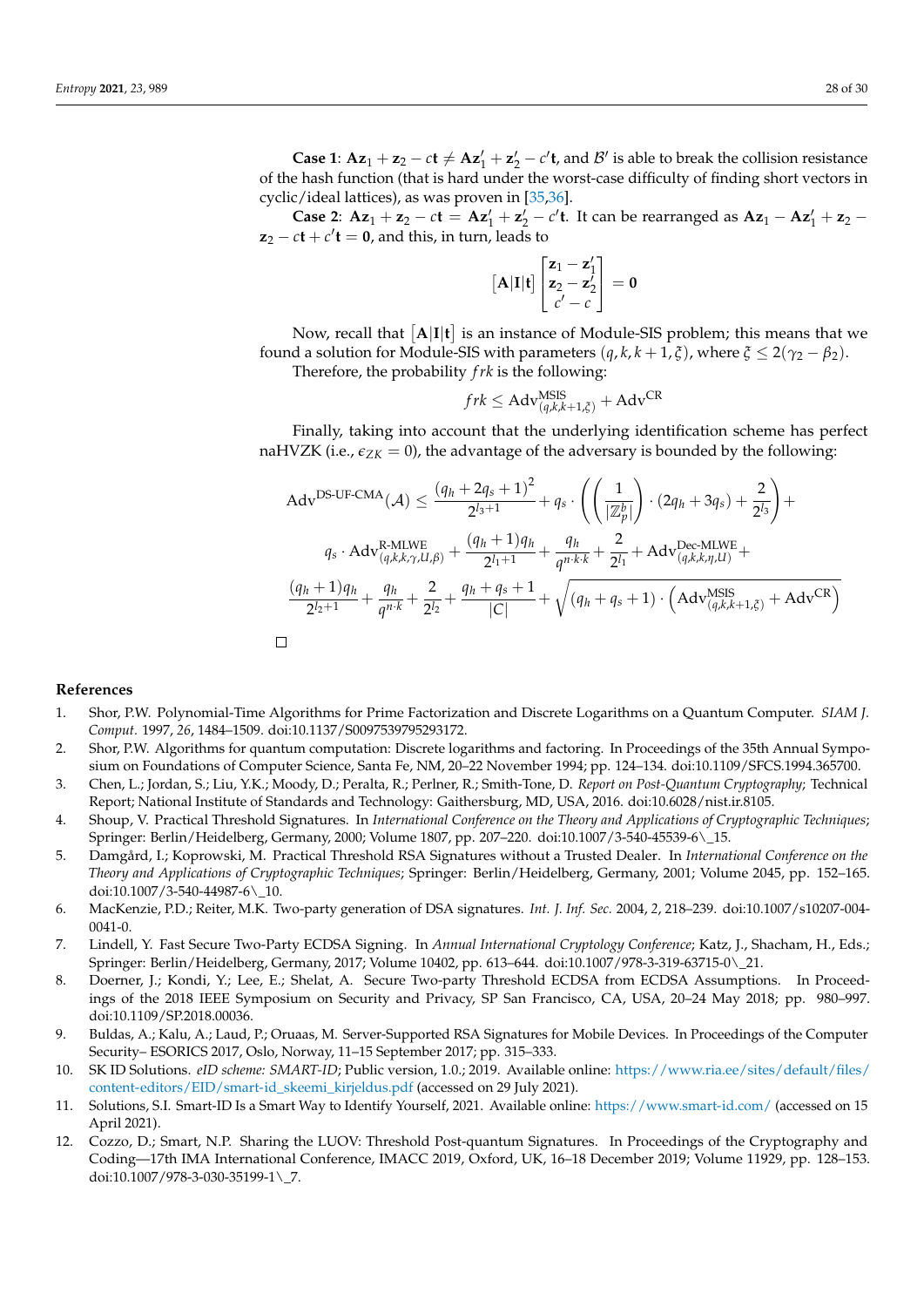- <span id="page-28-0"></span>13. Kiltz, E.; Lyubashevsky, V.; Schaffner, C. A Concrete Treatment of Fiat-Shamir Signatures in the Quantum Random-Oracle Model. Cryptology ePrint Archive, Report 2017/916. 2017. Available online: <https://eprint.iacr.org/2017/916> (accessed on 29 July 2021).
- <span id="page-28-1"></span>14. Bruinderink, L.G.; Hülsing, A.; Lange, T.; Yarom, Y. Flush, Gauss, and Reload - A Cache Attack on the BLISS Lattice-Based Signature Scheme. In Proceedings of the Cryptographic Hardware and Embedded Systems—CHES 2016—18th International Conference, Santa Barbara, CA, USA, 17–19 August 2016; Volume 9813, pp. 323–345. doi[:10.1007/978-3-662-53140-2\\\_16.](https://doi.org/10.1007/978-3-662-53140-2_16)
- <span id="page-28-2"></span>15. Espitau, T.; Fouque, P.; Gérard, B.; Tibouchi, M. Side-Channel Attacks on BLISS Lattice-Based Signatures: Exploiting Branch Tracing against strongSwan and Electromagnetic Emanations in Microcontrollers. In Proceedings of the 2017 ACM SIGSAC Conference on Computer and Communications Security, CCS 2017, Dallas, TX, USA, 30 October–3 November 2017; pp. 1857–1874. doi[:10.1145/3133956.3134028.](https://doi.org/10.1145/3133956.3134028)
- <span id="page-28-3"></span>16. Damgård, I.; Orlandi, C.; Takahashi, A.; Tibouchi, M.Two-round *n*-out-of-*n* and Multi-Signatures and Trapdoor Commitment from Lattices. Cryptology ePrint Archive, Report 2020/1110. 2020. Available online: <https://eprint.iacr.org/2020/1110> (accessed on 29 July 2021).
- <span id="page-28-4"></span>17. Moody, D.; Alagic, G.; Apon, D.C.; Cooper, D.A.; Dang, Q.H.; Kelsey, J.M.; Liu, Y.K.; Miller, C.A.; Peralta, R.C.; Perlner, R.A.; et al. *Status Report on the Second Round of the NIST Post-Quantum Cryptography Standardization Process*; Technical Report; National Institute of Standards and Technology: Gaithersburg, MD, USA 2020. doi[:10.6028/nist.ir.8309.](https://doi.org/10.6028/nist.ir.8309)
- <span id="page-28-5"></span>18. Lyubashevsky, V.; Ducas, L.; Kiltz, E.; Lepoint, T.; Schwabe, P.; Seiler, G.; Stehle, D.; Bai, S. CRYSTALS-Dilithium. Algorithm Specifications and Supporting Documentation. 2020. Available online: [https://csrc.nist.gov/projects/post-quantum-cryptography/](https://csrc.nist.gov/projects/post-quantum-cryptography/round-3-submissions) [round-3-submissions](https://csrc.nist.gov/projects/post-quantum-cryptography/round-3-submissions) (accessed on 29 July 2021).
- <span id="page-28-6"></span>19. Prest, T.; Fouque, P.A.; Hoffstein, J.; Kirchner, P.; Lyubashevsky, V.; Pornin, T.; Ricosset, T.; Seiler, G.; Whyte, W.; Zhang, Z. Falcon: Fast-Fourier Lattice-Based Compact Signatures over NTRU. 2020. Available online: [https://csrc.nist.gov/projects/post](https://csrc.nist.gov/projects/post-quantum-cryptography/round-3-submissions)[quantum-cryptography/round-3-submissions](https://csrc.nist.gov/projects/post-quantum-cryptography/round-3-submissions) (accessed on 29 July 2021).
- <span id="page-28-7"></span>20. Ding, J.; Chen, M.S.; Petzoldt, A.; Schmidt, D.; Yang, B.Y.; Kannwischer, M.; Patarin, J. Rainbow—Algorithm Specification and Documentation. The 3rd Round Proposal. 2020. Available online: [https://csrc.nist.gov/projects/post-quantum-cryptography/](https://csrc.nist.gov/projects/post-quantum-cryptography/round-3-submissions) [round-3-submissions](https://csrc.nist.gov/projects/post-quantum-cryptography/round-3-submissions) (accessed on 29 July 2021).
- <span id="page-28-8"></span>21. Bansarkhani, R.E.; Sturm, J. An Efficient Lattice-Based Multisignature Scheme with Applications to Bitcoins. In Proceedings of the Cryptology and Network Security—15th International Conference, CANS 2016, Milan, Italy, 14–16 November 2016; Volume 10052, pp. 140–155. doi[:10.1007/978-3-319-48965-0\\\_9.](https://doi.org/10.1007/978-3-319-48965-0_9)
- 22. Fukumitsu, M.; Hasegawa, S. A Tightly-Secure Lattice-Based Multisignature. In Proceedings of the 6th on ASIA Public-Key Cryptography Workshop, APKC@AsiaCCS 2019, Auckland, New Zealand, 8 July 2019; pp. 3–11. doi[:10.1145/3327958.3329542.](https://doi.org/10.1145/3327958.3329542)
- 23. Tso, R.; Liu, Z.; Tseng, Y. Identity-Based Blind Multisignature From Lattices. *IEEE Access* **2019**, *7*, 182916–182923. doi[:10.1109/ACCESS.2019.2959943.](https://doi.org/10.1109/ACCESS.2019.2959943)
- 24. Ma, C.; Jiang, M. Practical Lattice-Based Multisignature Schemes for Blockchains. *IEEE Access* **2019**, *7*, 179765–179778. doi[:10.1109/ACCESS.2019.2958816.](https://doi.org/10.1109/ACCESS.2019.2958816)
- <span id="page-28-10"></span>25. Toluee, R.; Eghlidos, T. An efficient and secure ID-based multi-proxy multi-signature scheme based on lattice. Cryptology ePrint Archive, Report 2019/1031. 2019. Available online: <https://eprint.iacr.org/2019/1031> (accessed on 29 July 2021).
- <span id="page-28-9"></span>26. Fukumitsu, M.; Hasegawa, S. A Lattice-Based Provably Secure Multisignature Scheme in Quantum Random Oracle Model. In Proceedings of the Provable and Practical Security—14th International Conference, ProvSec 2020, Singapore, 29 November–1 December 2020; Volume 12505, pp. 45–64. doi[:10.1007/978-3-030-62576-4\\\_3.](https://doi.org/10.1007/978-3-030-62576-4_3)
- <span id="page-28-11"></span>27. Bendlin, R.; Krehbiel, S.; Peikert, C. How to Share a Lattice Trapdoor: Threshold Protocols for Signatures and (H)IBE. In Proceedings of the Applied Cryptography and Network Security—11th International Conference, ACNS 2013, Banff, AB, Canada, 25–28 June 2013; Volume 7954, pp. 218–236. doi[:10.1007/978-3-642-38980-1\\\_14.](https://doi.org/10.1007/978-3-642-38980-1_14)
- <span id="page-28-12"></span>28. Kansal, M.; Dutta, R. Round Optimal Secure Multisignature Schemes from Lattice with Public Key Aggregation and Signature Compression. In Proceedings of the Progress in Cryptology—AFRICACRYPT 2020—12th International Conference on Cryptology in Africa, Cairo, Egypt, 20–22 July 2020, Volume 12174, pp. 281–300. doi[:10.1007/978-3-030-51938-4\\\_14.](https://doi.org/10.1007/978-3-030-51938-4_14)
- <span id="page-28-13"></span>29. Ducas, L.; Lepoint, T.; Lyubashevsky, V.; Schwabe, P.; Seiler, G.; Stehle, D. CRYSTALS—Dilithium: Digital Signatures from Module Lattices. Cryptology ePrint Archive, Report 2017/633. 2017. Available online: <https://eprint.iacr.org/2017/633> (accessed on 29 July 2021).
- <span id="page-28-14"></span>30. Pessl, P.; Bruinderink, L.G.; Yarom, Y. To BLISS-B or not to be: Attacking strongSwan's Implementation of Post-Quantum Signatures. In Proceedings of the 2017 ACM SIGSAC Conference on Computer and Communications Security, CCS 2017, Dallas, TX, USA, 30 October–3 November 2017; pp. 1843–1855. doi[:10.1145/3133956.3134023.](https://doi.org/10.1145/3133956.3134023)
- <span id="page-28-15"></span>31. Bellare, M.; Neven, G. Multi-signatures in the plain public-key model and a general forking lemma. In Proceedings of the 13th ACM Conference on Computer and Communications Security—CCS'06, Alexandria, VA, USA, 30 October – 3 November 2006. doi[:10.1145/1180405.1180453.](https://doi.org/10.1145/1180405.1180453)
- <span id="page-28-16"></span>32. Fiat, A.; Shamir, A. How to Prove Yourself: Practical Solutions to Identification and Signature Problems. In Proceedings of the Advances in Cryptology—CRYPTO'86, Santa Barbara, CA, USA, 11–15 August 1986; Voloume 263, pp. 186–194. doi[:10.1007/3-](https://doi.org/10.1007/3-540-47721-7_12) [540-47721-7\\\_12.](https://doi.org/10.1007/3-540-47721-7_12)
- <span id="page-28-17"></span>33. Lyubashevsky, V. Fiat-Shamir with Aborts: Applications to Lattice and Factoring-Based Signatures. In Proceedings of the Advances in Cryptology—ASIACRYPT 2009, 15th International Conference on the Theory and Application of Cryptology and Information Security, Tokyo, Japan, 6–10 December 2009; Volume 5912, pp. 598–616.